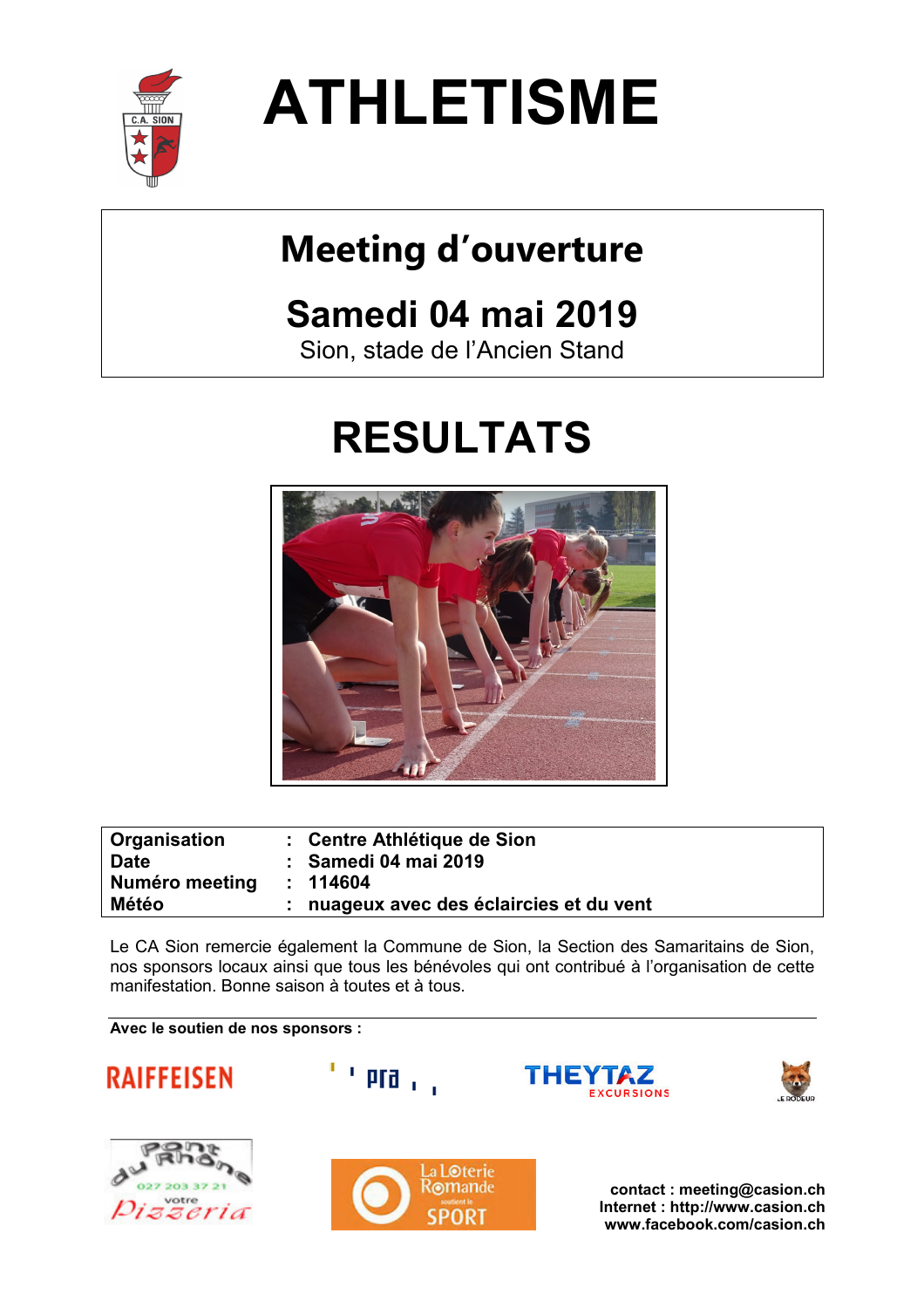| <b>MAN</b>             | 100 m                        |            |                         |                |
|------------------------|------------------------------|------------|-------------------------|----------------|
| Série 1                | Vent: -0.6                   |            |                         | 04.05.19 12:55 |
| Rang Nom               | An Société                   |            | <b>Pays Performance</b> | <b>Beme</b>    |
| 1. Di Nocera Kevin     | 94 SFG Collombey-Muraz       | <b>SUI</b> | 11.04                   |                |
| 2. Van Hoeymissen Loïc | 99 CA Sion                   | <b>SUI</b> | 11.38                   |                |
| 3. Gillioz Loïs        | 98 CABV Martigny             | <b>SUI</b> | 11.38                   |                |
| 4. Bonvin Julien       | <b>CA Sierre DSG</b><br>99   | <b>SUI</b> | 11.48                   |                |
| 5. Fanelli Tristan     | CA Vétroz<br>99              | <b>SUI</b> | 11.70                   |                |
| 6. Meystre Steve       | 98 Stade Lausanne Athlétisme | <b>SUI</b> | 11.72                   |                |
| Série 2                | Vent: -2.2                   |            |                         | 04.05.19 12.55 |
| Rang Nom               | An Société                   |            | <b>Pays Performance</b> | <b>Beme</b>    |
| 1. Duc Valentin        | 97 SFG Conthey               | <b>SUI</b> | 12.39                   |                |
| <b>MAN</b>             | 300 m                        |            |                         |                |
|                        |                              |            |                         | 04.05.19 15:50 |
| Rang Nom               | An Société                   |            | <b>Pays Performance</b> | <b>Beme</b>    |
| 1. Bonvin Julien       | 99 CA Sierre DSG             | <b>SUI</b> | 35.13                   |                |
| 2. Coquoz Samuel       | 96 CA Vétroz                 | <b>SUI</b> | 37.81                   |                |
|                        |                              |            |                         |                |
| <b>MAN</b>             | 600 m                        |            |                         |                |
| Série 1                |                              |            |                         | 04.05.19 16:45 |
| Rang Nom               | An Société                   |            | <b>Pays Performance</b> | <b>Beme</b>    |
| 1. Rususuruka Moïse    | 99 CA Sion                   | <b>SUI</b> | PB 1:20.05              |                |
| 2. Ghide Milyon        | 95 CA Sion                   | <b>ERI</b> | 1:28.77                 |                |
| <b>MAN</b>             | 110 m haies 106.7            |            |                         |                |
| Eliminatoire 1         | Vent: -1.6                   |            |                         | 04.05.19 13:30 |
| Rang Nom               | An Société                   |            | <b>Pays Performance</b> | <b>Beme</b>    |
| 1. Meystre Steve       | 98 Stade Lausanne Athlétisme | SUI        | PB 15.98                |                |
| <b>MAN</b>             | <b>Hauteur</b>               |            |                         |                |
|                        |                              |            |                         | 04.05.19 13:30 |
| Rang Nom               | An Société                   |            | <b>Pays Performance</b> | <b>Beme</b>    |
| 1. Pfammatter Alain    | 99 TV Naters                 | SUI        | <b>PB 1.90</b>          |                |
| <b>MAN</b>             | <b>Perche</b>                |            |                         |                |
|                        |                              |            |                         |                |
|                        |                              |            |                         | 04.05.19 14:00 |
| Rang Nom               | An Société                   |            | <b>Pays Performance</b> | <b>Beme</b>    |
| 1. Gillioz Loïs        | 98 CABV Martigny             | <b>SUI</b> | 4.50                    |                |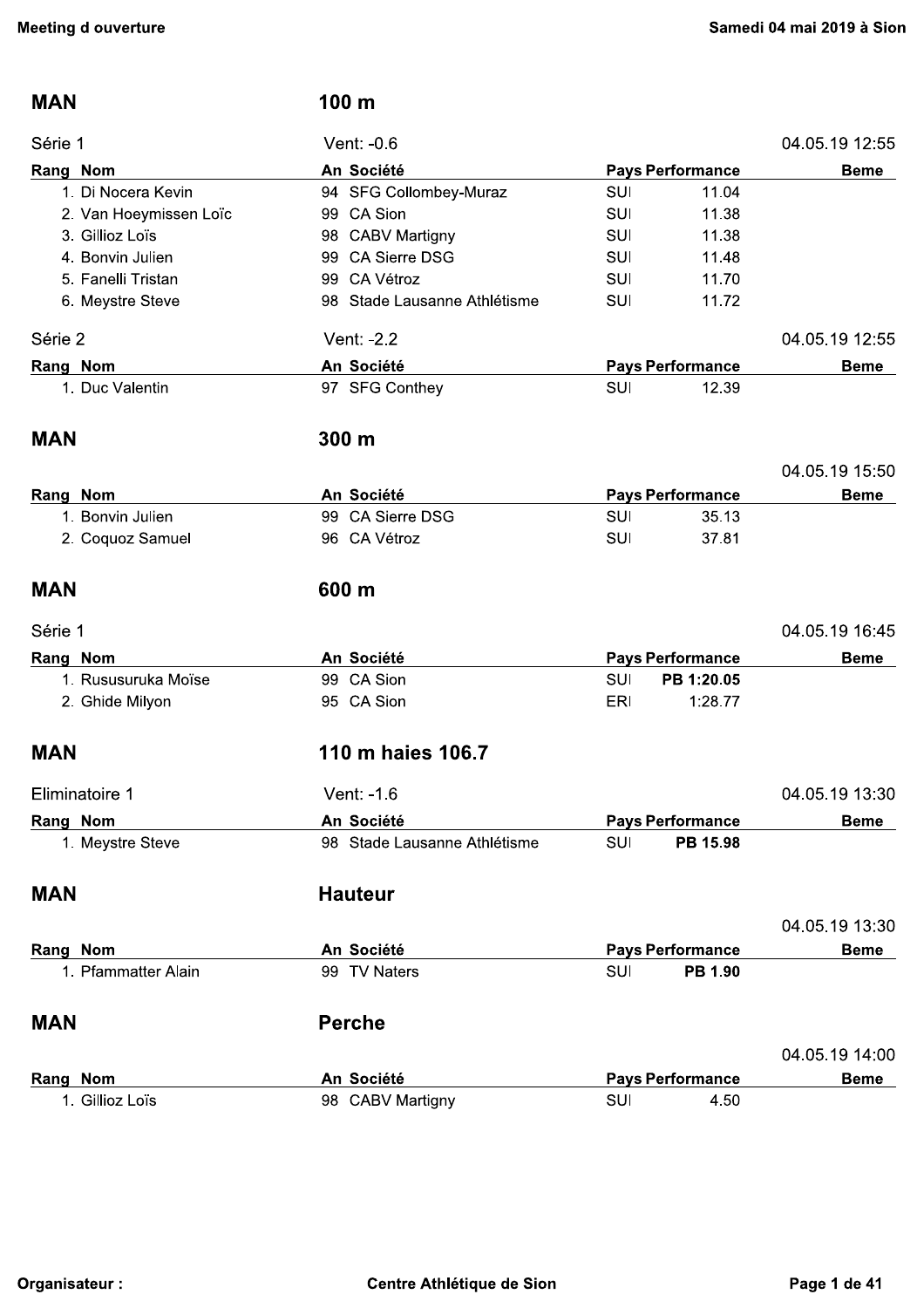04.05.19 14:30

### **MAN**

## Longueur

| Rang Nom   |                                     | An Société                   |            | <b>Pays Performance</b> | Vent | <b>Beme</b>    |
|------------|-------------------------------------|------------------------------|------------|-------------------------|------|----------------|
|            | 1. Van Hoeymissen Loïc              | 99 CA Sion                   | <b>SUI</b> | 6.44                    | 1.3  |                |
|            | 2. Fanelli Tristan                  | 99 CA Vétroz                 | <b>SUI</b> | 6.26                    | 0.8  |                |
|            | 3. Normand Rodolphe                 | 91 CABV Martigny             | SUI        | 5.75                    | 0.6  |                |
|            | 4. Duc Valentin                     | 97 SFG Conthey               | SUI        | 5.16                    | 1.2  |                |
| <b>MAN</b> |                                     | Poids 7.26 kg                |            |                         |      |                |
|            |                                     |                              |            |                         |      | 04.05.19 10:45 |
| Rang Nom   |                                     | An Société                   |            | <b>Pays Performance</b> |      | <b>Beme</b>    |
|            | 1. Pacios Kevin                     | 99 CA Vétroz                 | SUI        | 11.26                   |      |                |
| <b>MAN</b> |                                     | Disque 2.00 kg               |            |                         |      |                |
|            |                                     |                              |            |                         |      | 04.05.19 13:15 |
| Rang Nom   |                                     | An Société<br>91 CA Vétroz   | <b>SUI</b> | <b>Pays Performance</b> |      | <b>Beme</b>    |
|            | 1. Coppey Samuel<br>2. Pacios Kevin | 99 CA Vétroz                 | <b>SUI</b> | 36.92<br>35.20          |      |                |
|            |                                     | 99 CA Vétroz                 | SUI        | 29.77                   |      |                |
|            | 3. Rey Adrien                       |                              |            |                         |      |                |
| <b>MAN</b> |                                     | Marteau 7.26 kg              |            |                         |      |                |
|            |                                     |                              |            |                         |      | 04.05.19 12:15 |
| Rang Nom   |                                     | An Société                   |            | <b>Pays Performance</b> |      | <b>Beme</b>    |
|            | 1. Pacios Kevin                     | 99 CA Vétroz                 | SUI        | PB 41.00                |      |                |
|            | 2. Rey Adrien                       | 99 CA Vétroz                 | <b>SUI</b> | 33.58                   |      |                |
| <b>MAN</b> |                                     | Javelot 800 gr               |            |                         |      |                |
|            |                                     |                              |            |                         |      | 04.05.19 14:15 |
| Rang Nom   |                                     | An Société                   |            | <b>Pays Performance</b> |      | <b>Beme</b>    |
|            | 1. Meystre Steve                    | 98 Stade Lausanne Athlétisme | SUI        | 43.03                   |      |                |
|            | 2. Giroud Sébastien                 | 95 CABV Martigny             | <b>SUI</b> | 33.92                   |      |                |
|            | <b>MASTERS M</b>                    | Poids 6.00 kg                |            |                         |      |                |
|            |                                     |                              |            |                         |      | 04.05.19 10:45 |
| Rang Nom   |                                     | An Société                   |            | <b>Pays Performance</b> |      | <b>Beme</b>    |
|            | 1. Bot Richard                      | 67 CA Sion                   | <b>NED</b> | 10.47                   |      |                |
|            | <b>MASTERS M</b>                    | Disque 1.50 kg               |            |                         |      |                |
|            |                                     |                              |            |                         |      | 04.05.19 13:15 |
| Rang Nom   |                                     | An Société                   |            | <b>Pays Performance</b> |      | <b>Beme</b>    |
|            | 1. Bot Richard                      | 67 CA Sion                   | <b>NED</b> | 32.16                   |      |                |
|            |                                     |                              |            |                         |      |                |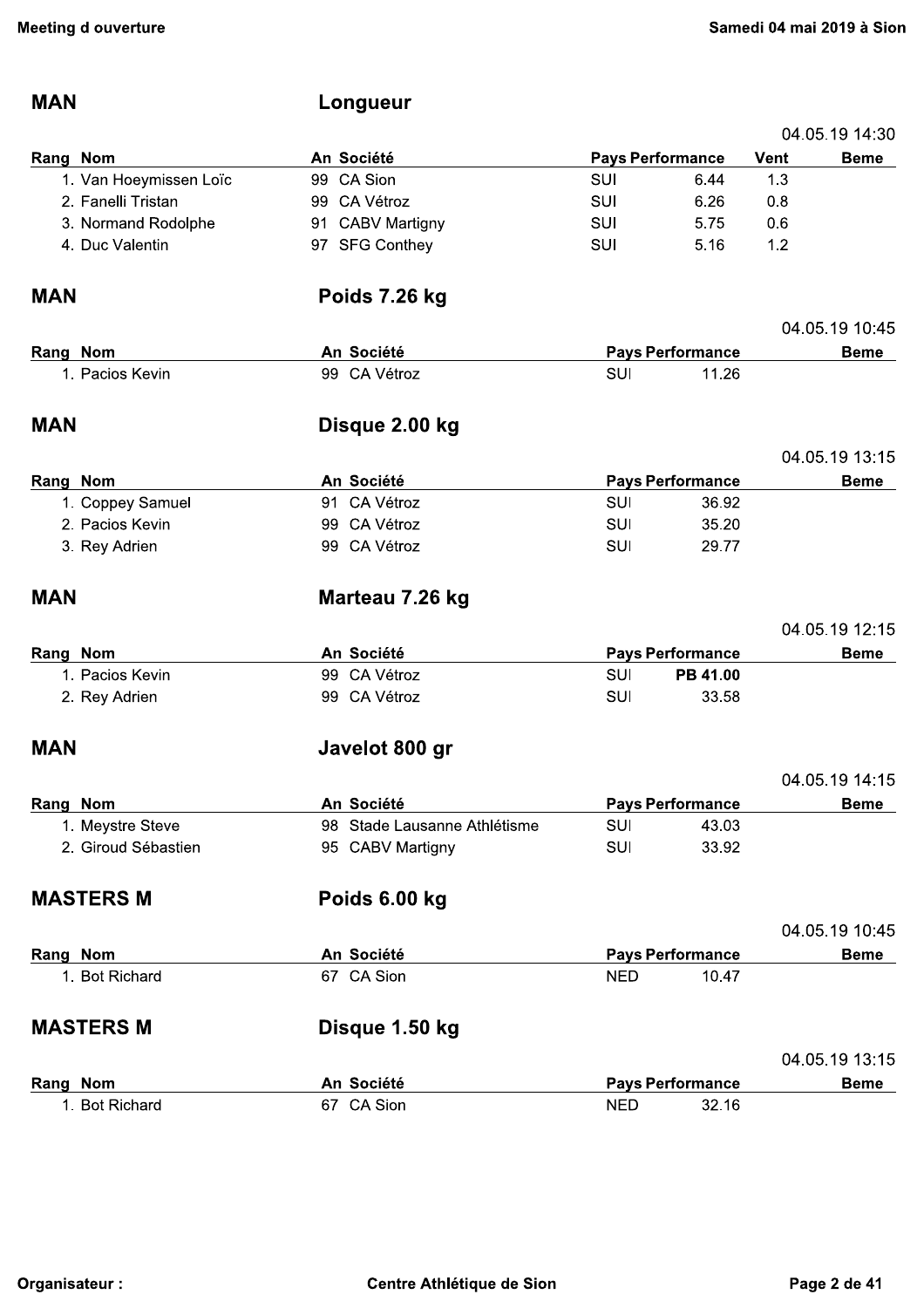| <b>MASTERS M</b>        | Marteau 6.00 kg              |            |                         |                |
|-------------------------|------------------------------|------------|-------------------------|----------------|
|                         |                              |            |                         | 04.05.19 12.15 |
| Rang Nom                | An Société                   |            | <b>Pays Performance</b> | <b>Beme</b>    |
| 1. Bot Richard          | 67 CA Sion                   | <b>NED</b> | <b>SB 48.17</b>         |                |
| <b>MASTERS M</b>        | Javelot 700 gr               |            |                         |                |
|                         |                              |            |                         | 04.05.19 14:15 |
| Rang Nom                | An Société                   |            | <b>Pays Performance</b> | <b>Beme</b>    |
| 1. Bot Richard          | 67 CA Sion                   | <b>NED</b> | 34.70                   |                |
| <b>U20 M</b>            | 100 <sub>m</sub>             |            |                         |                |
| Série 1                 | Vent: -0.6                   |            |                         | 04.05.19 12:55 |
| Rang Nom                | An Société                   |            | <b>Pays Performance</b> | <b>Beme</b>    |
| 1. Maury Jarod          | 01 CA Sierre DSG             | SUI        | PB 11.04                |                |
| 2. Baudraz Maxime       | 00 Gym Rolle                 | SUI        | 11.16                   |                |
| Série 2                 | Vent: -2.2                   |            |                         | 04.05.19 12:55 |
| Rang Nom                | An Société                   |            | <b>Pays Performance</b> | <b>Beme</b>    |
| 1. Perruchoud Martin    | 00 CA Sion                   | <b>SUI</b> | 11.74                   |                |
| 2. Mirailles Xavier     | 01 CA Sierre DSG             | <b>SUI</b> | 11.77                   |                |
| 3. Kaczmarek Christophe | 00 CABV Martigny             | POL        | 12.06                   |                |
| 4. Wanner Luka          | 00 Stade Lausanne Athlétisme | <b>SUI</b> | 12.49                   |                |
| 5. Patuzzi Mathias      | 01 CA Sion                   | SUI        | 12.61                   |                |
| 6. Pellaz Mathis        | 01 CA Sierre DSG             | <b>SUI</b> | 13.05                   |                |
| <b>U20 M</b>            | 300 m                        |            |                         |                |
| Série 1                 |                              |            |                         | 04.05.19 15:50 |
| Rang Nom                | An Société                   |            | <b>Pays Performance</b> | <b>Beme</b>    |
| 1. Maury Jarod          | 01 CA Sierre DSG             | SUI        | PB 34.77                |                |
| 2. Mirailles Xavier     | 01 CA Sierre DSG             | SUI        | PB 36.37                |                |
| Série 2                 |                              |            |                         | 04.05.19 15.50 |
| Rang Nom                | An Société                   |            | <b>Pays Performance</b> | <b>Beme</b>    |
| 1. Baudraz Maxime       | 00 Gym Rolle                 | <b>SUI</b> | 36.51                   |                |
| 2. Perruchoud Martin    | 00 CA Sion                   | <b>SUI</b> | PB 36.69                |                |
| Afeworki Melkias        | 01 CA Sion                   | <b>ERI</b> | <b>DNS</b>              |                |
| Série 3                 |                              |            |                         | 04.05.19 15.50 |
| Rang Nom                | An Société                   |            | <b>Pays Performance</b> | <b>Beme</b>    |
| 1. Torrent Noah         | 01 CA Sion                   | <b>SUI</b> | 39.48                   |                |
| 2. Pellaz Mathis        | 01 CA Sierre DSG             | SUI        | 40.12                   |                |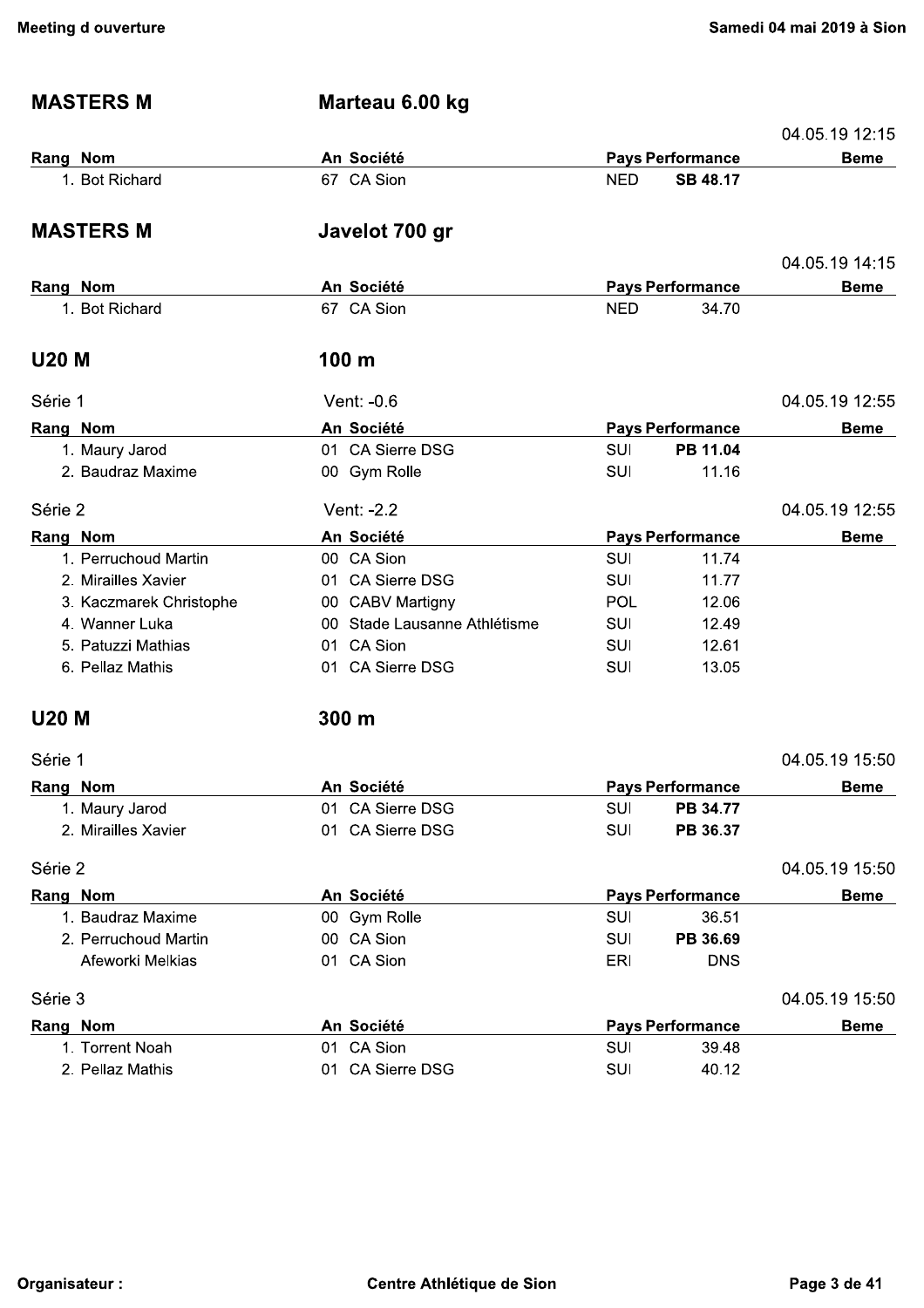| <b>U20 M</b>                       | 300 m                        | (cont.)    |                         |                            |
|------------------------------------|------------------------------|------------|-------------------------|----------------------------|
| Série 4                            |                              |            |                         | 04.05.19 15:50             |
| Rang Nom                           | An Société                   |            | <b>Pays Performance</b> | <b>Beme</b>                |
| 1. Wanner Luka                     | 00 Stade Lausanne Athlétisme | <b>SUI</b> | PB 39.20                |                            |
| <b>U20 M</b>                       | 600 m                        |            |                         |                            |
| Série 1                            |                              |            |                         | 04.05.19 16:45             |
| Rang Nom                           | An Société                   |            | <b>Pays Performance</b> | <b>Beme</b>                |
| 1. Brodbeck Deriaz Jacques-Olivier | 01 CA Riviera                | <b>SUI</b> | 1:26.29                 |                            |
| 2. Torrent Noah                    | 01 CA Sion                   | <b>SUI</b> | PB 1:32.36              |                            |
| <b>U20 M</b>                       | 110 m haies 99.1             |            |                         |                            |
| Série 1                            |                              |            |                         | 04.05.19 13:30             |
| Rang Nom                           | An Société                   |            | <b>Pays Performance</b> | <b>Beme</b>                |
| Wanner Luka                        | 00 Stade Lausanne Athlétisme | SUI        | <b>DNF</b>              |                            |
| <b>U20 M</b>                       | <b>Hauteur</b>               |            |                         |                            |
|                                    |                              |            |                         | 04.05.19 13:30             |
| Rang Nom                           | An Société                   |            | <b>Pays Performance</b> | <b>Beme</b>                |
| 1. Egli Matthias                   | 01 LV Visp                   | SUI        | 1.65                    |                            |
| <b>U20 M</b>                       | <b>Perche</b>                |            |                         |                            |
|                                    |                              |            |                         | 04.05.19 14:00             |
| Rang Nom                           | An Société                   |            | <b>Pays Performance</b> | <b>Beme</b>                |
| Patuzzi Mathias                    | 01 CA Sion                   | SUI        | <b>NM</b>               |                            |
| <b>U20 M</b>                       | Longueur                     |            |                         |                            |
|                                    |                              |            |                         | 04.05.19 14:30             |
| Rang Nom                           | An Société                   |            | <b>Pays Performance</b> | <b>Vent</b><br><b>Beme</b> |
| 1. Kokoura Louis                   | 00 CABV Martigny             | SUI        | 6.16                    | 2.8                        |
| <b>U20 M</b>                       | Poids 6.00 kg                |            |                         |                            |
|                                    |                              |            |                         | 04.05.19 10:45             |
| Rang Nom                           | An Société                   |            | <b>Pays Performance</b> | <b>Beme</b>                |
| 1. Carlen Dominique                | 01 TV Naters                 | <b>SUI</b> | 10.40                   |                            |
| 2. Holzer Sven                     | 01 TV Naters                 | <b>SUI</b> | 9.65                    |                            |
| 3. Egli Matthias                   | 01 LV Visp                   | <b>SUI</b> | 9.44                    |                            |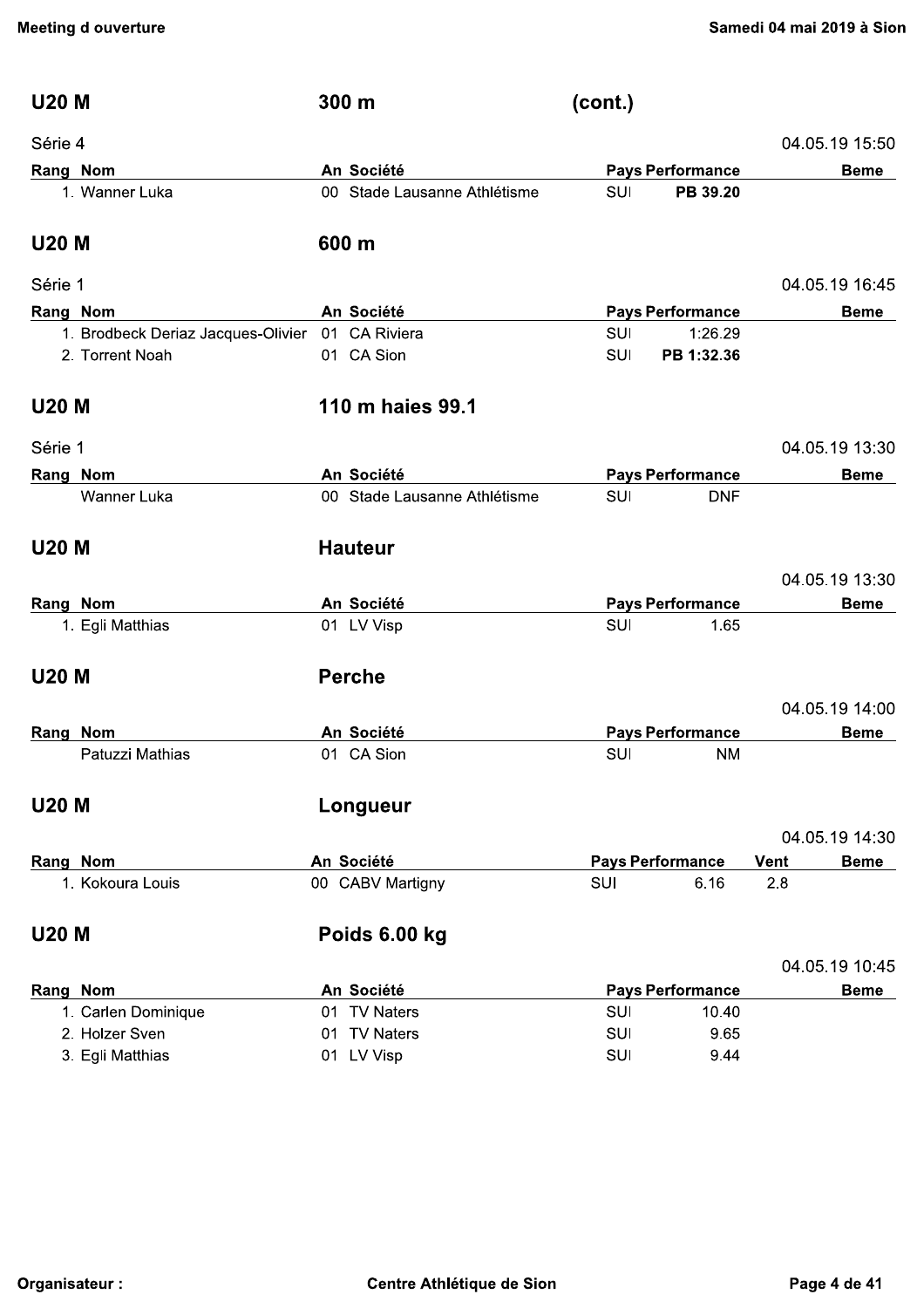## **U20 M**

## Disque 1.75 kg

|                     |              |     |                         | 04.05.19 13.15 |
|---------------------|--------------|-----|-------------------------|----------------|
| Rang Nom            | An Société   |     | <b>Pays Performance</b> | <b>Beme</b>    |
| 1. Carlen Dominique | 01 TV Naters | SUI | 30.55                   |                |
| 2. Roh Samuel       | 00 CA Vétroz | SUI | PB 29.43                |                |
| 3. Roten Maximilien | 01 CA Sion   | SUI | 23.03                   |                |
| 4. Holzer Sven      | 01 TV Naters | SUI | 21.22                   |                |
|                     |              |     |                         |                |

### **U20 M**

## Javelot 800 gr

|          |                     |            |                              |                         |                 | 04.05.19 14:15 |
|----------|---------------------|------------|------------------------------|-------------------------|-----------------|----------------|
| Rang Nom |                     | An Société |                              | <b>Pays Performance</b> |                 | Beme           |
|          | 1. Duc Mathieu      |            | 00 CA Vétroz                 | SUI                     | <b>PB 45.95</b> |                |
|          | 2. Gaillard Cédric  |            | 00 CA Vétroz                 | SUI                     | 43.08           |                |
|          | 3. Roten Maximilien |            | 01 CA Sion                   | SUI                     | 32.60           |                |
|          | 4. Wanner Luka      |            | 00 Stade Lausanne Athlétisme | SUI                     | 29.98           |                |

### **U18 M**

#### 100 m

| Série 1      |                       | Vent: -1.3       |                         | 04.05.19 13:00 |
|--------------|-----------------------|------------------|-------------------------|----------------|
|              | Rang Nom              | An Société       | <b>Pays Performance</b> | <b>Beme</b>    |
|              | 1. Summermatter Livio | 02 TV Naters     | 11.74<br>SUI            |                |
|              | 2. Müller Louis       | 02 CA Vétroz     | SUI<br>11.83            |                |
|              | 3. Courtine Quentin   | 03 CA Sion       | SUI<br>11.89            |                |
|              | 4. Biselx Quentin     | 03 CA Sion       | SUI<br>12.06            |                |
|              | 5. Tellenbach Noé     | 02 COVA Nyon     | SUI<br>12.09            |                |
|              | 6. Torrent Rémy       | 03 CA Sion       | SUI<br>12.09            |                |
|              | 7. Thonney Florian    | 03 FSG Chexbres  | SUI<br>12.67            |                |
|              | 8. Balmer Aurélien    | 03 CA Sierre DSG | SUI<br>13.31            |                |
| Série 2      |                       | Vent: -0.9       |                         | 04.05.19 13:00 |
|              | Rang Nom              | An Société       | <b>Pays Performance</b> | <b>Beme</b>    |
|              | 1. Thomas Baptiste    | 02 CA Sion       | SUI<br>PB 12.32         |                |
|              | 2. Hoffmann Perrin    | 02 CA Sierre DSG | <b>FRA</b><br>12.60     |                |
|              | 3. Lathion Augustin   | 02 CA Sion       | SUI<br>12.70            |                |
|              | 4. Cordonier Robin    | 03 CA Sierre DSG | SUI<br>12.79            |                |
|              | 5. Mancini Alexandre  | 03 CA Sion       | SUI<br>12.89            |                |
|              | 6. Michellod Sylvain  | 03 CA Sion       | SUI<br>13.07            |                |
|              | 7. Farquet Adrien     | 02 CABV Martigny | SUI<br>13.39            |                |
|              | 8. Favre Jonas        | 03 CA Sion       | SUI<br>14.15            |                |
| <b>U18 M</b> |                       | 300 <sub>m</sub> |                         |                |
| Série 1      |                       |                  |                         | 04.05.19 15.50 |
|              | Rang Nom              | An Société       | <b>Pays Performance</b> | <b>Beme</b>    |
|              | 1. Summermatter Livio | 02 TV Naters     | SUI<br>38.48            |                |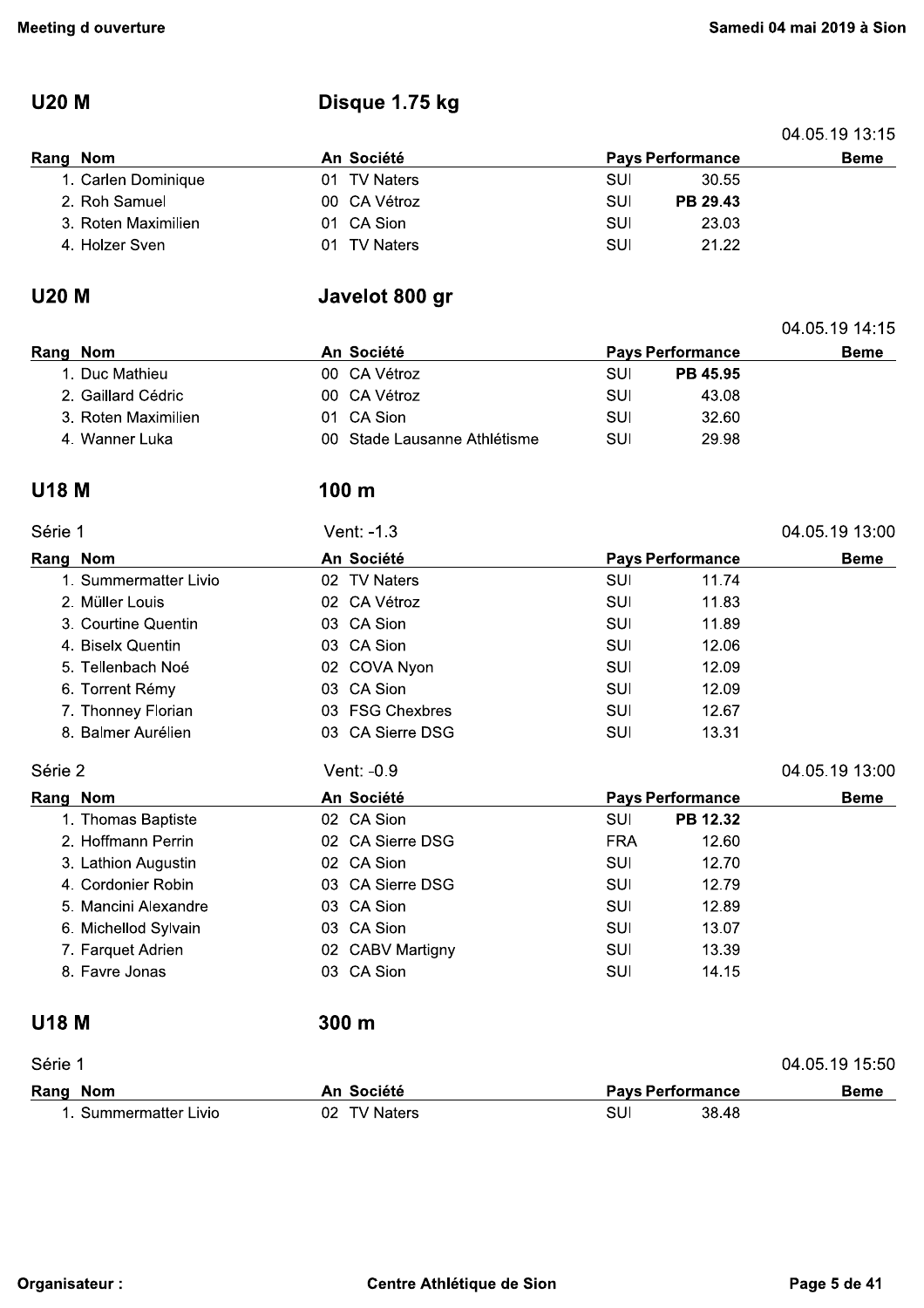| <b>U18 M</b>         | 300 m                         | (cont.) |                         |                |
|----------------------|-------------------------------|---------|-------------------------|----------------|
| Série 2              |                               |         |                         | 04.05.19 15.50 |
| Rang Nom             | An Société                    |         | <b>Pays Performance</b> | <b>Beme</b>    |
| 1. Müller Louis      | 02 CA Vétroz                  | SUI     | PB 37.35                |                |
| 2. Torrent Rémy      | 03 CA Sion                    | SUI     | 38.50                   |                |
| Série 3              |                               |         |                         | 04.05.19 15:50 |
| Rang Nom             | An Société                    |         | <b>Pays Performance</b> | <b>Beme</b>    |
| 1. Michellod Sylvain | 03 CA Sion                    | SUI     | 41.39                   |                |
| 2. Cordonier Robin   | 03 CA Sierre DSG              | SUI     | 42.00                   |                |
| Série 4              |                               |         |                         | 04.05.19 15:50 |
| Rang Nom             | An Société                    |         | <b>Pays Performance</b> | <b>Beme</b>    |
| 1. Thomas Baptiste   | 02 CA Sion                    | SUI     | 39.78                   |                |
| 2. Lathion Augustin  | 02 CA Sion                    | SUI     | 44.30                   |                |
| <b>U18 M</b>         | 600 m                         |         |                         |                |
| Série 1              |                               |         |                         | 04.05.19 16:45 |
| Rang Nom             | An Société                    |         | <b>Pays Performance</b> | <b>Beme</b>    |
| 1. Perruchoud Pierre | 02 CA Sierre DSG              | SUI     | PB 1:26.13              |                |
| 2. Thonney Florian   | 03 FSG Chexbres               | SUI     | PB 1:33.80              |                |
| 3. Gex-Fabry Candide | 04 SG St-Maurice              | SUI     | 1:38.75                 |                |
| <b>U18 M</b>         | <b>Hauteur</b>                |         |                         |                |
|                      |                               |         |                         | 04.05.19 13:30 |
| Rang Nom             | An Société                    |         | <b>Pays Performance</b> | <b>Beme</b>    |
| 1. Zuber Romain      | 02 CA Sion                    | SUI     | <b>PB 1.70</b>          |                |
| 2. Tellenbach Noé    | 02 COVA Nyon                  | SUI     | 1.70                    |                |
| 3. Sauvageat Jérémy  | 03 Lausanne-Sports Athlétisme | SUI     | <b>PB 1.70</b>          |                |
| 4. Farquet Adrien    | 02 CABV Martigny              | SUI     | <b>PB 1.70</b>          |                |
| Giannoni Robin       | 02 CA Sion                    | SUI     | <b>NM</b>               |                |
| <b>U18 M</b>         | <b>Perche</b>                 |         |                         |                |
|                      |                               |         |                         | 04.05.19 14:00 |
| Rang Nom             | An Société                    |         | <b>Pays Performance</b> | <b>Beme</b>    |
| 1. Farquet Adrien    | 02 CABV Martigny              | SUI     | 3.60                    |                |
| 2. Lathion Augustin  | 02 CA Sion                    | SUI     | PB 2.80                 |                |
| 3. Giannoni Robin    | 02 CA Sion                    | SUI     | 2.40                    |                |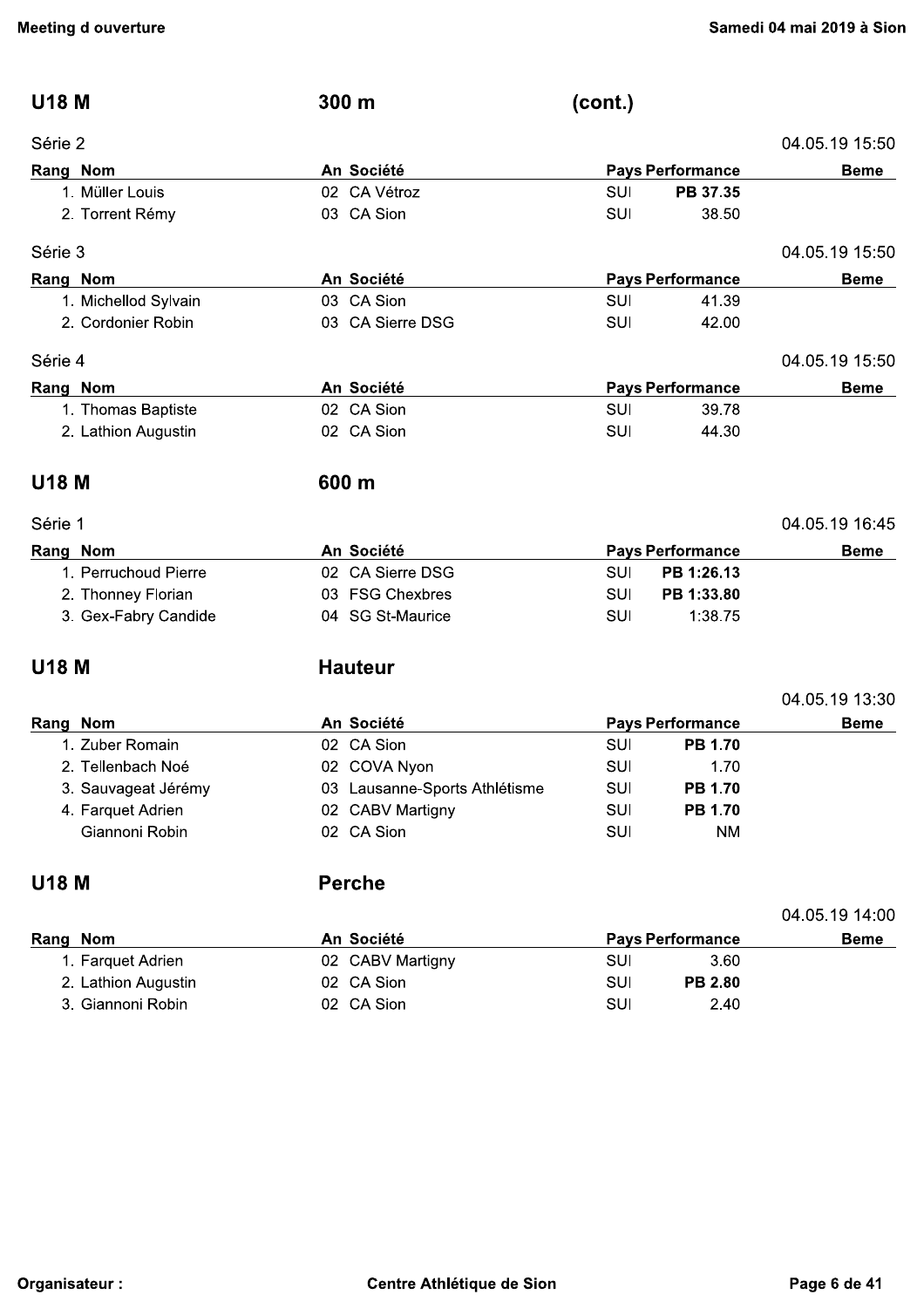## **U18 M**

## Longueur

|          |                      |                  |            |                         |         | 04.05.19 14:30 |
|----------|----------------------|------------------|------------|-------------------------|---------|----------------|
| Rang Nom |                      | An Société       |            | <b>Pays Performance</b> | Vent    | Beme           |
|          | 1. Tellenbach Noé    | 02 COVA Nyon     | SUI        | 5.75                    | 1.9     |                |
|          | 2. Mancini Alexandre | 03 CA Sion       | SUI        | <b>PB 5.70</b>          | 1.8     |                |
|          | 3. Zuber Romain      | 02 CA Sion       | <b>SUI</b> | PB 5.69                 | 1.6     |                |
|          | 4. Cordonier Robin   | 03 CA Sierre DSG | SUI        | PB 5.67                 | 0.7     |                |
|          | 5. Lathion Augustin  | 02 CA Sion       | SUI        | 5.51                    | $1.5\,$ |                |
|          | 6. Farquet Adrien    | 02 CABV Martigny | SUI        | 5.36                    | 2.1     |                |
|          | 7. Thonney Florian   | 03 FSG Chexbres  | SUI        | <b>PB 5.18</b>          | 1.3     |                |
|          | 8. Balmer Aurélien   | 03 CA Sierre DSG | SUI        | 5.00                    | 1.7     |                |

#### **U18 M**

## Poids 5.00 kg

|                                              |                         | 04.05.19 10:45 |
|----------------------------------------------|-------------------------|----------------|
| An Société                                   | <b>Pays Performance</b> | <b>Beme</b>    |
| 03 CA Sion                                   | 12.28<br>SUI            |                |
| 02 TV Naters                                 | <b>PB 12.10</b><br>SUI  |                |
| 02 CA Vétroz<br>3. Crettenand Tonatiuh Angel | SUI<br>12.05            |                |
|                                              |                         |                |

#### **U18 M**

## Disque 1.50 kg

#### Concour multiple

| Rang Nom                     | An Société   | <b>Pays Performance</b> | Beme |
|------------------------------|--------------|-------------------------|------|
| 1. Lathion Augustin          | 02 CA Sion   | <b>PB 29.38</b><br>SUI  |      |
| 2. Crettenand Tonatiuh Angel | 02 CA Vétroz | PB 26.62<br><b>SUI</b>  |      |
| 3. Favre Jonas               | 03 CA Sion   | <b>SUI</b><br>25.50     |      |

#### **U18 M**

## Marteau 5.00 kg

|          |                              |              | 04.05.19 12:15          |       |      |  |
|----------|------------------------------|--------------|-------------------------|-------|------|--|
| Rang Nom |                              | An Société   | <b>Pavs Performance</b> |       | Beme |  |
|          | 1. Crettenand Tonatiuh Angel | 02 CA Vétroz | SUI                     | 23.96 |      |  |

#### **U18 M**

## Javelot 700 gr

|          |                       |                               |            |                         | 04.05.19 14.15 |
|----------|-----------------------|-------------------------------|------------|-------------------------|----------------|
| Rang Nom |                       | An Société                    |            | <b>Pays Performance</b> | <b>Beme</b>    |
|          | 1. Sauvageat Jérémy   | 03 Lausanne-Sports Athlétisme | SUI        | 43.85                   |                |
|          | 2. Michellod Sylvain  | 03 CA Sion                    | SUI        | 41.52                   |                |
|          | 3. Summermatter Livio | 02 TV Naters                  | SUI        | 41.43                   |                |
|          | 4. Zuber Romain       | 02 CA Sion                    | SUI        | 40.06                   |                |
|          | 5. Lathion Augustin   | 02 CA Sion                    | <b>SUI</b> | PB 40.01                |                |
|          | 6. Favre Jonas        | 03 CA Sion                    | SUI        | 27.94                   |                |

04.05.19 13:15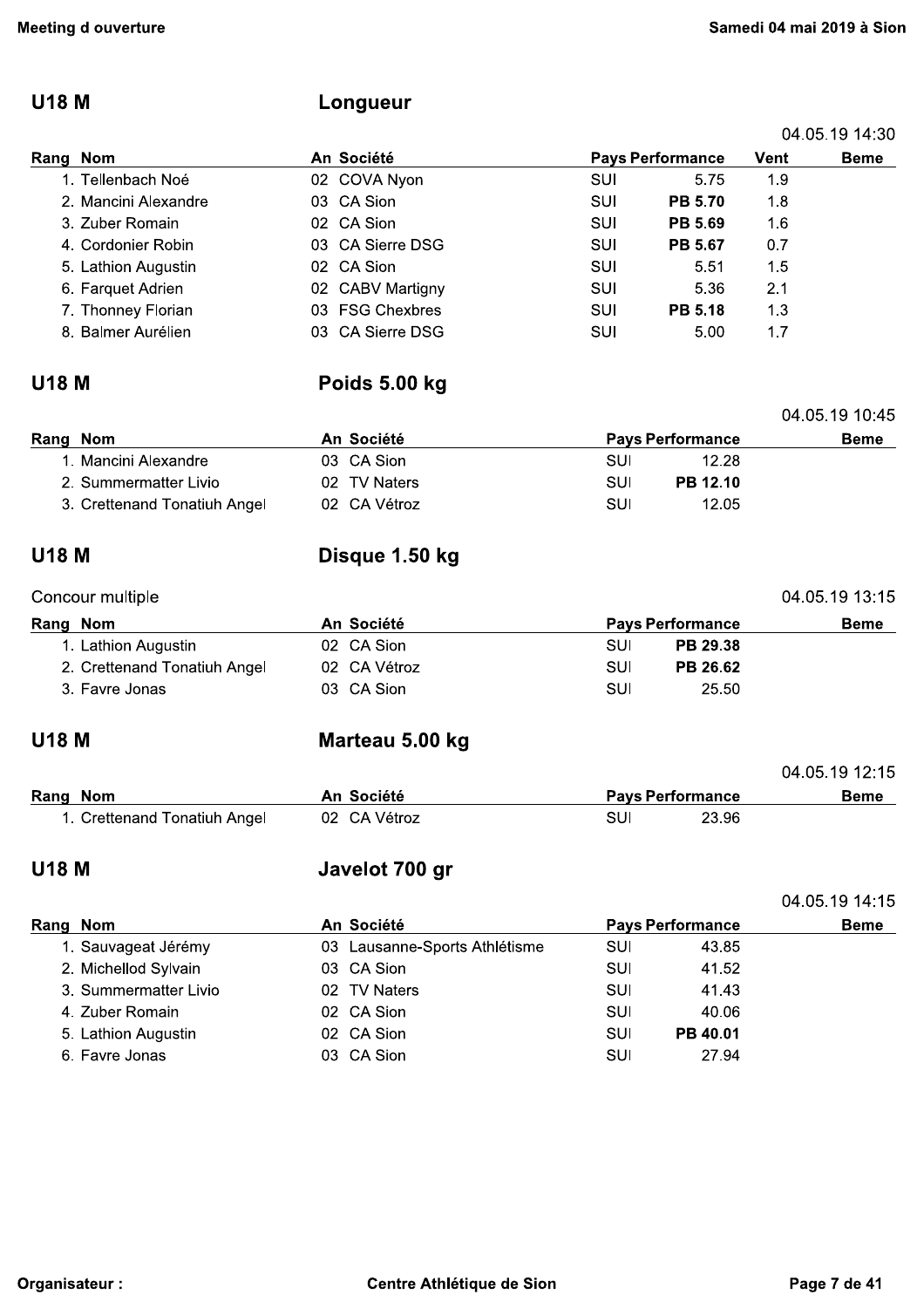### **U16 M**

#### Série 1

### 600 m

04.05.19 16:45

| An Société<br>Rang Nom |  |                   | <b>Pays Performance</b> |            |  |
|------------------------|--|-------------------|-------------------------|------------|--|
| 1. Salamin Justin      |  | 05 CA Sion        | SUI                     | 1:44.74    |  |
| 2. Liniger Simon       |  | 05 LLT Oberwallis | SUI                     | PB 1:48.17 |  |
| 3. Marmy Kylian        |  | 04 SFG Conthey    | SUI                     | 1:49.69    |  |
| 4. Duc Nolan           |  | 05 CA Vétroz      | SUI                     | 1:59.45    |  |
| 5. Amherd Andreas      |  | 05 LLT Oberwallis | SUI                     | 2:00.94    |  |
| 6. Aeby Jason          |  | 05 CA Vouvry      | SUI                     | 2:04.10    |  |
| 7. Pellaud Sam         |  | 04 CA Sion        | SUI                     | PB 2:05.78 |  |

## **U16 M**

## 100 m haies 84.0

| Série 1             | Vent: -1.8        |            |                         | 04.05.19 13:50 |
|---------------------|-------------------|------------|-------------------------|----------------|
| Rang Nom            | An Société        |            | <b>Pays Performance</b> | <b>Beme</b>    |
| 1. Farquet Marius   | 04 CABV Martigny  | SUI        | PB 15.66                |                |
| <b>Theux Maxime</b> | 04 CABV Martigny  | SUI        | PB 15.66                |                |
| 3. Darbellay Théo   | 05 SFG Conthey    | SUI        | 18.24                   |                |
| 4. Amherd Andreas   | 05 LLT Oberwallis | <b>SUI</b> | 20.78                   |                |
| Série 2             | Vent: 0.0         |            |                         | 04.05.19 13:50 |
| Rang Nom            | An Société        |            | <b>Pays Performance</b> | <b>Beme</b>    |
| 1. Joray Thibert    | 04 CABV Martigny  | SUI        | PB 15.24                |                |
| 2. Glavacevic Ethan | 04 CA Sierre DSG  | SUI        | PB 15.55                |                |
| 3. Liniger Simon    | 05 LLT Oberwallis | SUI        | 17.71                   |                |
| 4. Fournier Noah    | 04 CA Sion        | SUI        | 18.46                   |                |

### **U16 M**

## **Hauteur**

|                    |  |                    |            |                         |                | 04.05.19 10:45 |
|--------------------|--|--------------------|------------|-------------------------|----------------|----------------|
| Rang Nom           |  | An Société         |            | <b>Pays Performance</b> |                | <b>Beme</b>    |
| 1. Imsand Valentin |  | 05 ES Ayent Anzère | <b>SUI</b> |                         | <b>PB 1.71</b> |                |
| 2. Mengis Lukas    |  | 04 LLT Oberwallis  | SUI        |                         | <b>PB 1.65</b> |                |
| 3. Marmy Kylian    |  | 04 SFG Conthey     | SUI        |                         | 1.56           |                |
| 4. Duc Nolan       |  | 05 CA Vétroz       | SUI        |                         | <b>PB 1.56</b> |                |
| 5. Liniger Simon   |  | 05 LLT Oberwallis  | SUI        |                         | 1.53           |                |
| 6. Darbellay Théo  |  | 05 SFG Conthey     | SUI        |                         | <b>PB 1.53</b> |                |
| 7. Joray Thibert   |  | 04 CABV Martigny   | SUI        |                         | 1.50           |                |
| Theux Maxime       |  | 04 CABV Martigny   | SUI        |                         | 1.50           |                |
| 9. Fournier Noah   |  | 04 CA Sion         | SUI        |                         | 1.45           |                |
| 10. Galliano Noa   |  | 05 CA Sion         | SUI        |                         | <b>PB 1.40</b> |                |
| 11. Pellaud Sam    |  | 04 CA Sion         | SUI        |                         | PB 1.35        |                |
| 12. Maret Anthony  |  | 05 CABV Martigny   | SUI        |                         | <b>PB 1.30</b> |                |
| 13. Amherd Andreas |  | 05 LLT Oberwallis  | SUI        |                         | 1.30           |                |
| 14. Farquet Marius |  | 04 CABV Martigny   | SUI        |                         | 1.20           |                |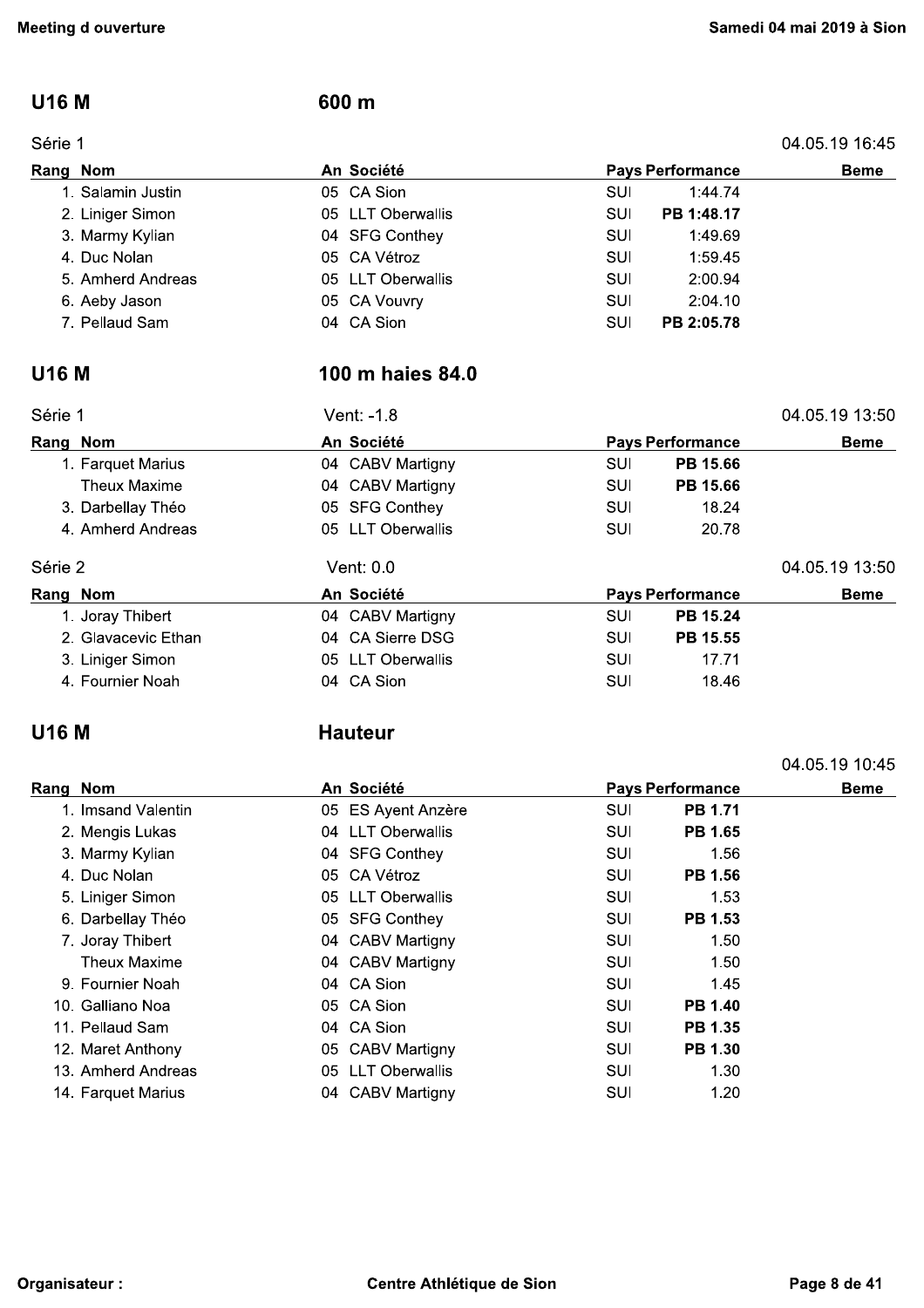04.05.19 11:15

#### **U16 M**

#### **Perche**

| Rang Nom           | An Société         | <b>Pays Performance</b> | <b>Beme</b>    |  |
|--------------------|--------------------|-------------------------|----------------|--|
| 1. Imsand Valentin | 05 ES Ayent Anzère | SUI                     | <b>PB 3.60</b> |  |
| 2. Joray Thibert   | 04 CABV Martigny   | SUI                     | 3.40           |  |
| 3. Farquet Marius  | 04 CABV Martigny   | SUI                     | <b>PB 3.40</b> |  |
| 4. Fournier Justin | 05 ES Ayent Anzère | SUI                     | <b>PB 3.30</b> |  |
| 5. Fournier Noah   | 04 CA Sion         | SUI                     | 2.40           |  |
| 6. Theux Maxime    | 04 CABV Martigny   | SUI                     | 2.40           |  |
| 7. Galliano Noa    | 05 CA Sion         | SUI                     | 2.20           |  |

#### **U16 M**

#### Longueur

|                     |                             |            |                         |     | 04.05.19 15:15 |
|---------------------|-----------------------------|------------|-------------------------|-----|----------------|
| Rang Nom            | An Société                  |            | <b>Pays Performance</b> |     | <b>Beme</b>    |
| 1. Fournier Justin  | 05 ES Ayent Anzère          | SUI        | 5.57                    | 1.2 |                |
| 2. Mengis Lukas     | 04 LLT Oberwallis           | <b>SUI</b> | PB 5.49                 | 1.2 |                |
| 3. Imsand Valentin  | 05 ES Ayent Anzère          | SUI        | 5.46                    | 2.0 |                |
| 4. Theux Maxime     | 04 CABV Martigny            | SUI        | 5.07                    | 1.0 |                |
| 5. Galliano Noa     | 05 CA Sion                  | <b>SUI</b> | 4.61                    | 1.8 |                |
| 6. Duc Nolan        | 05 CA Vétroz                | <b>SUI</b> | 4.50                    | 1.5 |                |
| <b>Etter Melvin</b> | 05 FSG Chexbres             | SUI        | 4.50                    | 2.0 |                |
| 8. Liniger Simon    | 05 LLT Oberwallis           | <b>SUI</b> | 4.47                    | 2.0 |                |
| 9. Maret Anthony    | 05 CABV Martigny            | SUI        | 4.46                    | 2.0 |                |
| 10. Marmy Kylian    | 04 SFG Conthey              | SUI        | 4.23                    | 0.5 |                |
| 11. Pellaud Sam     | 04 CA Sion                  | <b>SUI</b> | <b>PB 4.12</b>          | 2.0 |                |
| 12. Aeby Jason      | 05 CA Vouvry                | <b>SUI</b> | 3.85                    | 1.2 |                |
| 13. Amherd Andreas  | <b>LLT Oberwallis</b><br>05 | SUI        | 3.83                    | 1.2 |                |
| 14. Ducrey Killian  | 04 CA Vétroz                | SUI        | <b>PB 3.54</b>          | 1.6 |                |

### **U16 M**

## Poids 4.00 kg

#### Rang Nom An Société **Pays Performance Beme** 1. Farquet Marius 04 CABV Martigny **SUI** PB 13.10 2. Mengis Lukas 04 LLT Oberwallis **SUI** PB 11.15 3. Joray Thibert 04 CABV Martigny **SUI** PB 10.82 04 CA Sierre DSG 4. Glavacevic Ethan **SUI** PB 9.99 5. Fournier Noah 04 CA Sion **SUI PB 9.87** 6. Theux Maxime 04 CABV Martigny SUI PB 9.58 7. Imsand Valentin 05 ES Ayent Anzère **SUI** 8.95 05 FSG Chexbres 8. Etter Melvin **SUI** 8.90 9. Schutz Rowan 05 SFG Collombey-Muraz SUI 8.29 05 SFG Collombey-Muraz 10. Donnet Corentin SUI 8.10 04 CA Vétroz **PB 7.52** 11. Ducrey Killian SUI 12. Maret Anthony 05 CABV Martigny 6.67 SUI 13. Pellaud Sam 04 CA Sion PB 6.30 SUI 05 CA Sion 14. Galliano Noa **SUI** 5.96 15. Amherd Andreas 05 LLT Oberwallis SUI 5.90

04.05.19 13:00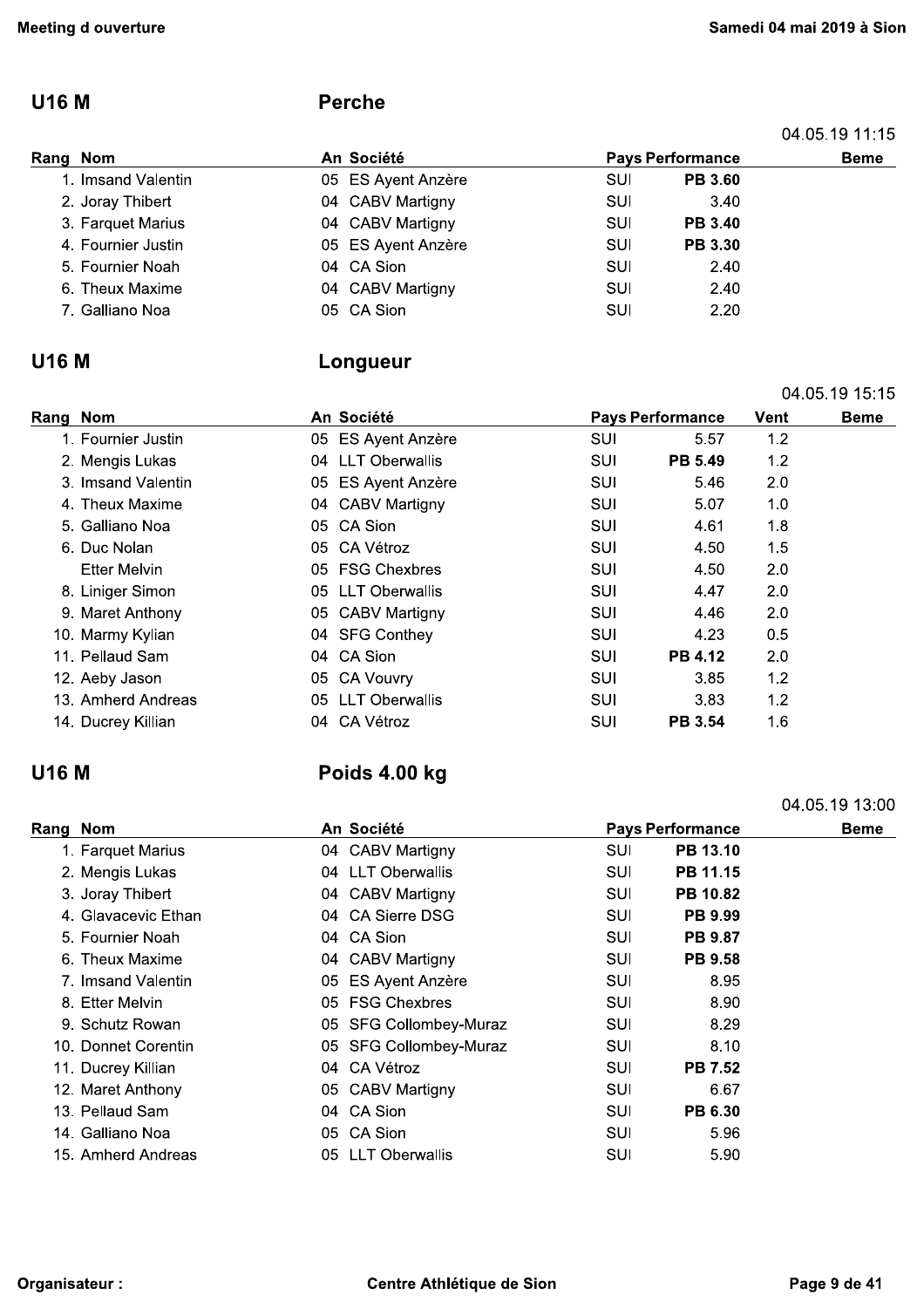## U16 M Disque 1.00 kg

| leeting d ouverture |                        |                         |          | Samedi 04 mai 2019 à Sior |
|---------------------|------------------------|-------------------------|----------|---------------------------|
| <b>U16 M</b>        | Disque 1.00 kg         |                         |          |                           |
|                     |                        |                         |          | 04.05.19 15.45            |
| Rang Nom            | An Société             | <b>Pays Performance</b> |          | <b>Beme</b>               |
| 1. Fournier Noah    | 04 CA Sion             | SUI                     | PB 29.56 |                           |
| 2. Farquet Marius   | 04 CABV Martigny       | SUI                     | 28.99    |                           |
| 3. Mengis Lukas     | 04 LLT Oberwallis      | SUI                     | PB 26.31 |                           |
| 4. Joray Thibert    | 04 CABV Martigny       | SUI                     | 24.89    |                           |
| 5. Darbellay Théo   | 05 SFG Conthey         | <b>SUI</b>              | 22.40    |                           |
| 6. Schutz Rowan     | 05 SFG Collombey-Muraz | SUI                     | 21.89    |                           |
| 7. Pellaud Sam      | 04 CA Sion             | SUI                     | PB 18.50 |                           |
| 8. Donnet Corentin  | 05 SFG Collombey-Muraz | SUI                     | 16.79    |                           |
| 9. Ducrey Killian   | CA Vétroz<br>04        | SUI                     | 14.66    |                           |
| 10. Amherd Andreas  | LLT Oberwallis<br>05   | SUI                     | 13.71    |                           |
|                     |                        |                         |          |                           |

### U14 M 60 m

|  | 04.05.19 12:30 |
|--|----------------|
|  |                |

| 9. Ducrey Killian    | 04 CA Vétroz                | SUI | 14.66                   |                |
|----------------------|-----------------------------|-----|-------------------------|----------------|
| 10. Amherd Andreas   | <b>LLT Oberwallis</b><br>05 | SUI | 13.71                   |                |
| U14 M                | 60 <sub>m</sub>             |     |                         |                |
| Série 1              |                             |     |                         | 04.05.19 12:30 |
| Rang Nom             | An Société                  |     | <b>Pays Performance</b> | <b>Beme</b>    |
| 1. Lugon Nathanaël   | 06 CA Vétroz                | SUI | <b>PB 8.55</b>          |                |
| 2. Produit Anthony   | 06 CA Sion                  | SUI | <b>PB 8.81</b>          |                |
| 3. Evéquoz Martin    | 07 SFG Conthey              | SUI | <b>PB 8.84</b>          |                |
| 4. Apuzzo Ivan       | 07 CA Vétroz                | SUI | <b>PB 9.48</b>          |                |
| 5. Jacot Arno        | <b>CA Riviera</b><br>07     | SUI | <b>PB 9.55</b>          |                |
| 6. Barras Mathieu    | 06 CA Sierre DSG            | SUI | <b>PB 9.85</b>          |                |
| 7. Cavalera Alex     | CA Vétroz<br>07             | SUI | 10.06                   |                |
| 8. Kalbermatter Elia | <b>LLT Oberwallis</b><br>07 | SUI | 10.32                   |                |
|                      |                             |     |                         |                |

| ⊤. <i>;</i> wu∠∠o ivuii | <u>UIN VUULL</u>        | ◡◡  | .                       |                |
|-------------------------|-------------------------|-----|-------------------------|----------------|
| 5. Jacot Arno           | <b>CA Riviera</b><br>07 | SUI | <b>PB 9.55</b>          |                |
| 6. Barras Mathieu       | 06 CA Sierre DSG        | SUI | <b>PB 9.85</b>          |                |
| 7. Cavalera Alex        | 07 CA Vétroz            | SUI | 10.06                   |                |
| 8. Kalbermatter Elia    | 07 LLT Oberwallis       | SUI | 10.32                   |                |
| Série 2                 |                         |     |                         | 04.05.19 12:30 |
| Rang Nom                | An Société              |     | <b>Pays Performance</b> | <b>Beme</b>    |
| 1. Tissières Mathieu    | 06 CABV Martigny        | SUI | 8.78                    |                |
| 2. Paulsen Felix        | 06 CA Sion              | SUI | 9.09                    |                |
| 3. Debons Noah          | 07 CA Vétroz            | SUI | <b>PB 9.39</b>          |                |
| 4. Roux Antoine         | 06 CA Sion              | SUI | 9.40                    |                |
| 5. Emery Ismaël         | 06 CA Sierre DSG        | SUI | <b>SB 9.49</b>          |                |
| 6. Zuber Nicolas        | 07 CA Sion              | SUI | <b>PB 9.96</b>          |                |
| 7. Degoumois Augustin   | CA Sion<br>07           | SUI | 11.37                   |                |
|                         |                         |     |                         |                |

|         | 0. DUDUNU I YUUN      |    | <b>VIIVUU</b>      | <b>vv</b>               | ----           |                |
|---------|-----------------------|----|--------------------|-------------------------|----------------|----------------|
|         | 4. Roux Antoine       |    | 06 CA Sion         | SUI                     | 9.40           |                |
|         | 5. Emery Ismaël       |    | 06 CA Sierre DSG   | SUI                     | <b>SB 9.49</b> |                |
|         | 6. Zuber Nicolas      |    | 07 CA Sion         | SUI                     | PB 9.96        |                |
|         | 7. Degoumois Augustin |    | 07 CA Sion         | SUI                     | 11.37          |                |
| Série 3 |                       |    |                    |                         |                | 04.05.19 12:30 |
|         | Rang Nom              |    | An Société         | <b>Pays Performance</b> |                | <b>Beme</b>    |
|         | 1. Métry Cyril        |    | 06 CA Sion         | SUI                     | <b>PB 8.89</b> |                |
|         | 2. Mottiez Kévin      |    | 07 CABV Martigny   | SUI                     | <b>PB 8.91</b> |                |
|         | 3. Dussex Samuel      |    | 06 ES Ayent Anzère | SUI                     | PB 9.32        |                |
|         | 4. Njantou Yanis      |    | 07 CA Sion         | SUI                     | 9.33           |                |
|         | 5. Mermoud Arno       |    | 06 CABV Martigny   | SUI                     | 9.62           |                |
|         | 6. Jacquod Emilien    |    | 06 CA Sion         | SUI                     | <b>PB 9.83</b> |                |
|         | 7. Volpi Louis        |    | 07 CA Sierre DSG   | SUI                     | <b>PB 9.96</b> |                |
|         | 8. Ducrey Jonathan    | 07 | CA Vétroz          | SUI                     | 9.97           |                |
|         |                       |    |                    |                         |                |                |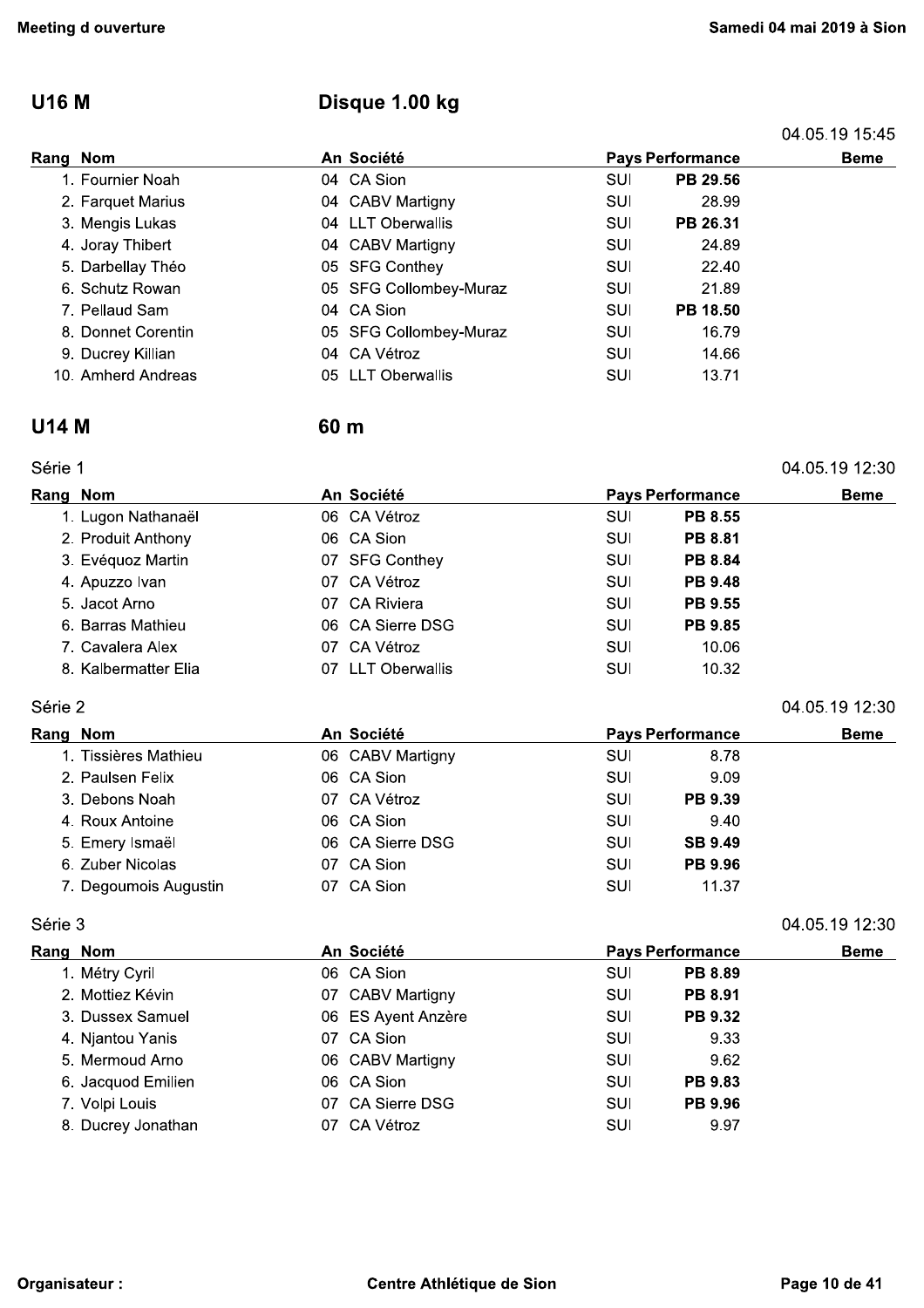04.05.19 12:30

#### **U14 M**

#### Série 4

 $(cont.)$ 

| Série 4              |                        |            |                         | 04.05.19 12:30 |
|----------------------|------------------------|------------|-------------------------|----------------|
| Rang Nom             | An Société             |            | <b>Pays Performance</b> | <b>Beme</b>    |
| 1. Magnani Giovani   | 06 CA Riviera          | <b>ITA</b> | <b>PB 8.66</b>          |                |
| 2. Torrent Quentin   | 06 CA Sion             | SUI        | <b>PB 8.84</b>          |                |
| 3. Panchaud Alois    | 07 CA Riviera          | SUI        | 9.70                    |                |
| 4. Guérin Noé        | 06 SFG Collombey-Muraz | SUI        | 10.02                   |                |
| 5. Voeffray Samuel   | 07 CA Vétroz           | SUI        | 10.15                   |                |
| 6. Héritier Maxime   | 07 CA Vétroz           | SUI        | PB 10.51                |                |
| 7. Cavalera Thibault | 07 CA Vétroz           | SUI        | 10.54                   |                |

#### Série 5

| Rang Nom                     | An Société       | <b>Pays Performance</b>      | <b>Beme</b> |
|------------------------------|------------------|------------------------------|-------------|
| 1. Rudaz Maxime              | 06 CA Sierre DSG | <b>PB 8.78</b><br>SUI        |             |
| 2. Figueiredo Machado Rafael | 07 CA Vouvry     | <b>PB 9.10</b><br><b>POR</b> |             |
| 3. Studer Alexandre          | 07 CABV Martigny | 9.51<br>SUI                  |             |
| 4. Flament Mathias           | 06 CA Sion       | 9.89<br>SUI                  |             |
| 5. Métry Adrien              | 06 CA Sion       | <b>PB 10.00</b><br>SUI       |             |
| 6. Monnet Olivier            | 06 CA Sierre DSG | <b>PB 10.08</b><br>SUI       |             |

#### **U14 M**

### 80 m haies 76.2

60 m

| Série 1                      | Vent: -1.8       |                         | 04.05.19 14:30 |
|------------------------------|------------------|-------------------------|----------------|
| Rang Nom                     | An Société       | <b>Pays Performance</b> | <b>Beme</b>    |
| 1. Produit Anthony           | 06 CA Sion       | PB 15.49<br>SUI         |                |
| 2. Tissières Mathieu         | 06 CABV Martigny | PB 15.56<br>SUI         |                |
| 3. Paulsen Felix             | 06 CA Sion       | 16.08<br>SUI            |                |
| 4. Evéquoz Martin            | 07 SFG Conthey   | 17.02<br>SUI            |                |
| 5. Figueiredo Machado Rafael | 07 CA Vouvry     | POR<br>17.11            |                |
| 6. Zuber Nicolas             | 07 CA Sion       | SUI<br>17.48            |                |
| 7. Jacquod Emilien           | 06 CA Sion       | SUI<br>PB 17.91         |                |
| 8. Voeffray Samuel           | CA Vétroz<br>07. | SUI<br>18.60            |                |
| Série 2                      | Vent: -0.9       |                         | 04.05.19 14:30 |
| Rang Nom                     | An Société       | <b>Pays Performance</b> | <b>Beme</b>    |
| 1. Mottiez Kévin             | 07 CABV Martigny | 15.12<br>SUI            |                |
| 2. Studer Alexandre          | 07 CABV Martigny | SUI<br>15.69            |                |
| 3. Ducrey Jonathan           | CA Vétroz<br>07  | SUI<br>16.77            |                |
| 4. Njantou Yanis             | 07 CA Sion       | SUI<br>17.19            |                |
| 5. Cavalera Alex             | CA Vétroz<br>07  | 17.73<br>SUI            |                |
| 6. Héritier Maxime           | CA Vétroz<br>07  | 19.01<br>SUI            |                |
| 7. Cavalera Thibault         | CA Vétroz<br>07  | SUI<br>21.77            |                |
| 8. Degoumois Augustin        | 07 CA Sion       | SUI<br>23.32            |                |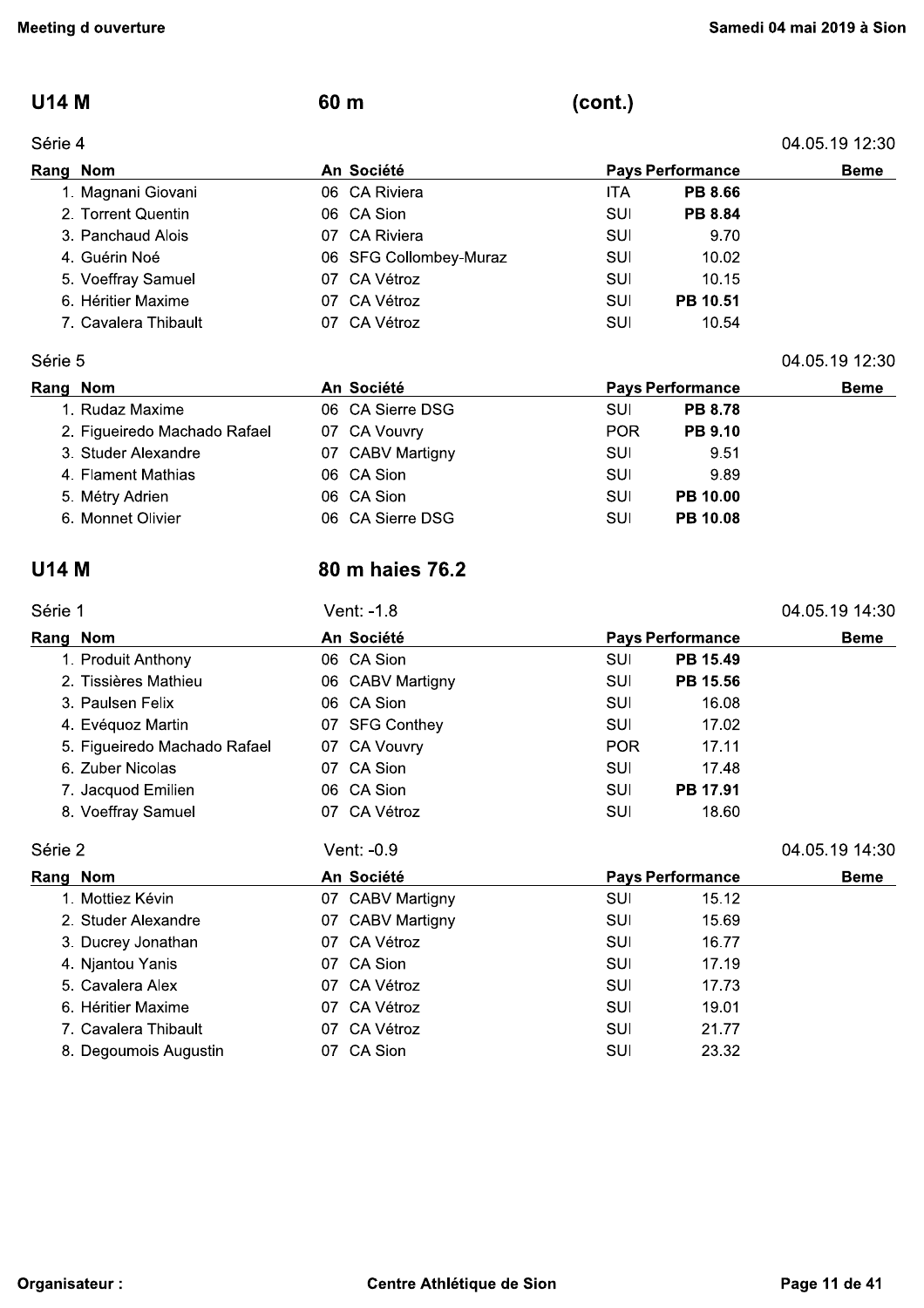| <b>U14 M</b>       | 80 m haies 76.2             | (cont.)                 |                |
|--------------------|-----------------------------|-------------------------|----------------|
| Série 3            | Vent: -0.6                  |                         | 04.05.19 14:30 |
| Rang Nom           | An Société                  | <b>Pays Performance</b> | <b>Beme</b>    |
| 1. Lugon Nathanaël | 06 CA Vétroz                | SUI<br>PB 14.22         |                |
| 2. Mermoud Arno    | 06 CABV Martigny            | PB 15.42<br>SUI         |                |
| 3. Debons Noah     | 07 CA Vétroz                | SUI<br>15.86            |                |
| 4. Flament Mathias | 06 CA Sion                  | SUI<br>18.79            |                |
| 5. Métry Adrien    | 06 CA Sion                  | SUI<br>19.22            |                |
| Série 4            | Vent: -0.2                  |                         | 04.05.19 14:30 |
| Rang Nom           | An Société                  | <b>Pays Performance</b> | <b>Beme</b>    |
| 1. Métry Cyril     | 06 CA Sion                  | SUI<br>PB 15.62         |                |
| 2. Torrent Quentin | 06 CA Sion                  | SUI<br>15.75            |                |
| 3. Rüeger Yann     | 06 CA Sierre DSG            | PB 16.18<br>SUI         |                |
| 4. Dussex Samuel   | ES Ayent Anzère<br>06.      | SUI<br>16.73            |                |
| 5. Emery Ismaël    | <b>CA Sierre DSG</b><br>06. | SUI<br>16.90            |                |
| 6. Pannatier Evan  | 07 CA Sion                  | SUI<br>28.60            |                |

### **U14 M**

## Longueur (zone)

|          |                               |     |                      |            |                         | 04.05.19 15.15 |
|----------|-------------------------------|-----|----------------------|------------|-------------------------|----------------|
| Rang Nom |                               |     | An Société           |            | <b>Pays Performance</b> | <b>Beme</b>    |
|          | 1. Lugon Nathanaël            |     | 06 CA Vétroz         | <b>SUI</b> | <b>PB 4.80</b>          |                |
|          | 2. Mottiez Kévin              |     | 07 CABV Martigny     | <b>SUI</b> | PB 4.63                 |                |
|          | 3. Roux Antoine               |     | 06 CA Sion           | <b>SUI</b> | 4.25                    |                |
|          | 4. Favre Baptiste             |     | 06 CA Vétroz         | <b>SUI</b> | 4.21                    |                |
|          | 5. Produit Anthony            |     | 06 CA Sion           | <b>SUI</b> | 4.20                    |                |
|          | 6. Dussex Samuel              |     | 06 ES Ayent Anzère   | SUI        | <b>PB 4.17</b>          |                |
|          | 7. Magnani Giovani            |     | 06 CA Riviera        | <b>ITA</b> | 4.15                    |                |
|          | 7. Torrent Quentin            |     | 06 CA Sion           | SUI        | 4.15                    |                |
|          | 9. Studer Alexandre           |     | 07 CABV Martigny     | <b>SUI</b> | <b>PB 4.13</b>          |                |
|          | 10. Mermoud Arno              |     | 06 CABV Martigny     | <b>SUI</b> | 4.10                    |                |
|          | <b>Panchaud Alois</b>         | 07  | <b>CA Riviera</b>    | <b>SUI</b> | PB 4.10                 |                |
|          | 12. Tissières Mathieu         |     | 06 CABV Martigny     | <b>SUI</b> | 4.08                    |                |
|          | 13. Emery Ismaël              |     | 06 CA Sierre DSG     | <b>SUI</b> | 4.06                    |                |
|          | 14. Evéquoz Martin            |     | 07 SFG Conthey       | <b>SUI</b> | <b>PB 4.05</b>          |                |
|          | 15. Rudaz Maxime              |     | 06 CA Sierre DSG     | <b>SUI</b> | PB 4.03                 |                |
|          | 16. Paulsen Felix             |     | 06 CA Sion           | <b>SUI</b> | 4.01                    |                |
|          | 17. Njantou Yanis             | 07. | CA Sion              | <b>SUI</b> | 3.96                    |                |
|          | 18. Jacot Arno                | 07  | <b>CA Riviera</b>    | <b>SUI</b> | PB 3.91                 |                |
|          | <b>Skinner Thomas</b>         |     | 06 CA Riviera        | SUI        | 3.91                    |                |
|          | 20. Figueiredo Machado Rafael | 07  | <b>CA Vouvry</b>     | <b>POR</b> | 3.90                    |                |
|          | 21. Debons Noah               |     | 07 CA Vétroz         | <b>SUI</b> | 3.87                    |                |
|          | 22. Barras Mathieu            |     | 06 CA Sierre DSG     | <b>SUI</b> | <b>SB 3.86</b>          |                |
|          | 23. Rüeger Yann               |     | 06 CA Sierre DSG     | <b>SUI</b> | <b>SB 3.83</b>          |                |
|          | 24. Jacquod Emilien           |     | 06 CA Sion           | <b>SUI</b> | 3.77                    |                |
|          | 25. Volpi Louis               | 07  | <b>CA Sierre DSG</b> | <b>SUI</b> | <b>SB 3.75</b>          |                |
|          | 26. Flament Mathias           |     | 06 CA Sion           | SUI        | 3.66                    |                |
|          | 27. Apuzzo Ivan               | 07. | CA Vétroz            | <b>SUI</b> | 3.58                    |                |
|          | 28. Voeffray Samuel           | 07. | CA Vétroz            | SUI        | 3.57                    |                |
|          | 29. Zuber Nicolas             | 07  | CA Sion              | SUI        | 3.50                    |                |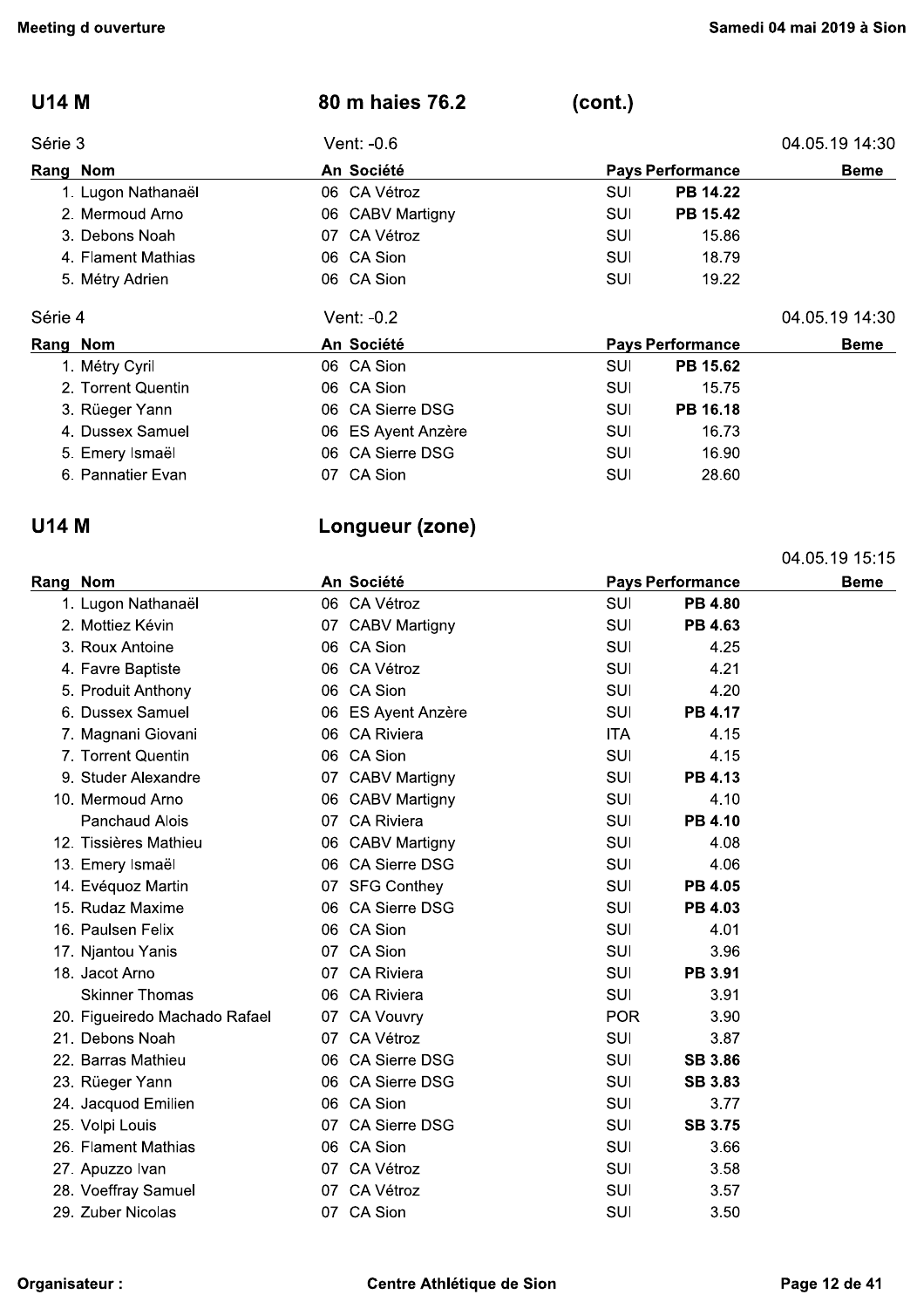04.05.19 14:00

## **U14 M**

| Rang Nom               | An Société             |     | <b>Pays Performance</b> | <b>Beme</b> |
|------------------------|------------------------|-----|-------------------------|-------------|
| 30. Monnet Olivier     | 06 CA Sierre DSG       | SUI | <b>SB 3.46</b>          |             |
| 31. Ducrey Jonathan    | 07 CA Vétroz           | SUI | 3.43                    |             |
| 32. Héritier Maxime    | 07 CA Vétroz           | SUI | <b>PB 3.38</b>          |             |
| 33. Métry Adrien       | 06 CA Sion             | SUI | 3.36                    |             |
| 34. Bérard Loïc        | 06 CA Vétroz           | SUI | 3.33                    |             |
| 35. Guérin Noé         | 06 SFG Collombey-Muraz | SUI | 3.31                    |             |
| 36. Cavalera Alex      | 07 CA Vétroz           | SUI | 3.29                    |             |
| 36. Kalbermatter Elia  | 07 LLT Oberwallis      | SUI | 3.29                    |             |
| 38. Cavalera Thibault  | 07 CA Vétroz           | SUI | 3.23                    |             |
| 39. Degoumois Augustin | 07 CA Sion             | SUI | 2.73                    |             |
| 40. Pannatier Evan     | CA Sion<br>07          | SUI | 2.55                    |             |
| 41. Sabino Lyonel      | 07 SFG Collombey-Muraz | SUI | 2.13                    |             |

 $(cont.)$ 

## **U14 M**

## Poids 3.00 kg

Longueur (zone)

| An Société<br><b>Pays Performance</b><br>Rang Nom |    |                        | <b>Beme</b> |                |  |
|---------------------------------------------------|----|------------------------|-------------|----------------|--|
| 1. Lugon Nathanaël                                |    | 06 CA Vétroz           | SUI         | PB 9.16        |  |
| 2. Apuzzo Ivan                                    |    | 07 CA Vétroz           | SUI         | 9.01           |  |
| 3. Magnani Giovani                                |    | 06 CA Riviera          | ITA.        | PB 8.31        |  |
| 4. Paulsen Felix                                  |    | 06 CA Sion             | SUI         | <b>PB 8.22</b> |  |
| 5. Fontaine Romain                                |    | 06 CABV Martigny       | SUI         | <b>PB 7.84</b> |  |
| 6. Rudaz Maxime                                   |    | 06 CA Sierre DSG       | SUI         | 7.80           |  |
| 7. Jacquod Emilien                                |    | 06 CA Sion             | SUI         | <b>PB 7.57</b> |  |
| 8. Torrent Quentin                                |    | 06 CA Sion             | SUI         | <b>PB 7.33</b> |  |
| 9. Favre Baptiste                                 |    | 06 CA Vétroz           | SUI         | <b>PB 7.18</b> |  |
| 10. Métry Cyril                                   |    | 06 CA Sion             | SUI         | <b>PB 6.77</b> |  |
| 11. Métry Adrien                                  |    | 06 CA Sion             | SUI         | <b>PB 6.75</b> |  |
| 12. Kalbermatter Elia                             |    | 07 LLT Oberwallis      | SUI         | 6.71           |  |
| 13. Evéquoz Martin                                |    | 07 SFG Conthey         | SUI         | 6.57           |  |
| 14. Mermoud Arno                                  |    | 06 CABV Martigny       | SUI         | PB 6.43        |  |
| 15. Debons Noah                                   |    | 07 CA Vétroz           | SUI         | 6.28           |  |
| 16. Volpi Louis                                   |    | 07 CA Sierre DSG       | SUI         | 6.23           |  |
| 17. Tissières Mathieu                             |    | 06 CABV Martigny       | SUI         | PB 6.22        |  |
| 18. Pannatier Evan                                |    | 07 CA Sion             | SUI         | 6.18           |  |
| 19. Skinner Thomas                                |    | 06 CA Riviera          | SUI         | 6.12           |  |
| 20. Produit Anthony                               |    | 06 CA Sion             | SUI         | PB 6.10        |  |
| 21. Ducrey Jonathan                               |    | 07 CA Vétroz           | SUI         | 6.03           |  |
| 22. Barras Mathieu                                |    | 06 CA Sierre DSG       | SUI         | PB 5.97        |  |
| 23. Rüeger Yann                                   |    | 06 CA Sierre DSG       | SUI         | <b>PB 5.76</b> |  |
| 24. Cavalera Alex                                 |    | 07 CA Vétroz           | SUI         | 5.66           |  |
| 25. Njantou Yanis                                 | 07 | CA Sion                | SUI         | 5.35           |  |
| 26. Voeffray Samuel                               |    | 07 CA Vétroz           | SUI         | 5.33           |  |
| 27. Jacot Arno                                    |    | 07 CA Riviera          | SUI         | 5.20           |  |
| 28. Guérin Noé                                    |    | 06 SFG Collombey-Muraz | SUI         | 5.08           |  |
| 29. Héritier Maxime                               |    | 07 CA Vétroz           | SUI         | 4.92           |  |
| 30. Monnet Olivier                                |    | 06 CA Sierre DSG       | SUI         | <b>PB 4.78</b> |  |
| 31. Bérard Loïc                                   |    | 06 CA Vétroz           | SUI         | 4.74           |  |
| 32. Cavalera Thibault                             |    | 07 CA Vétroz           | SUI         | 4.59           |  |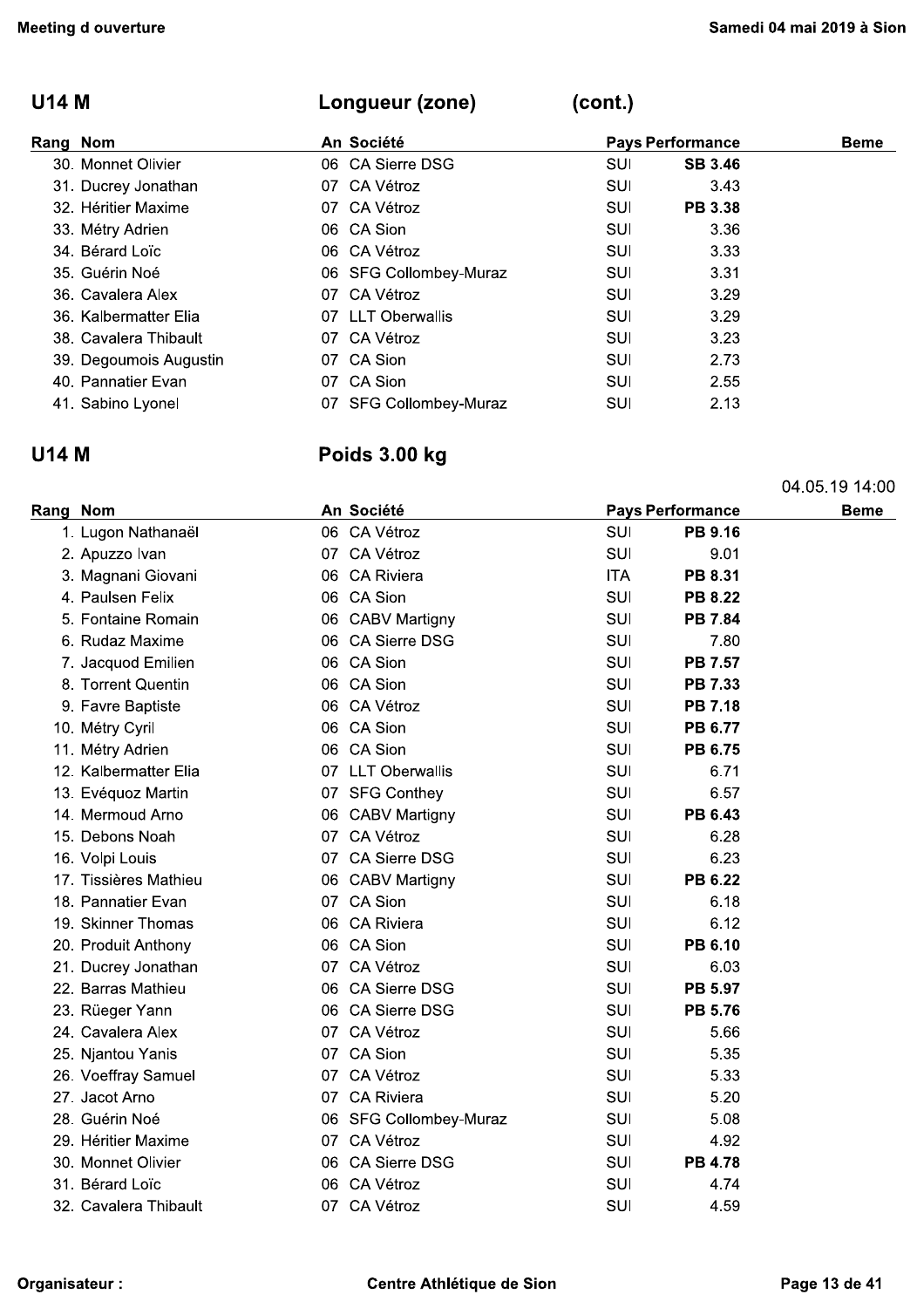04.05.19 10:45

04.05.19 12:00

## **U14 M**

| Rang Nom               | An Société |                        | <b>Pays Performance</b> | Beme |  |
|------------------------|------------|------------------------|-------------------------|------|--|
| 33. Zuber Nicolas      | 07 CA Sion |                        | SUI                     | 4.44 |  |
| 34. Degoumois Augustin | 07 CA Sion |                        | SUI                     | 3.68 |  |
| 35. Sabino Lyonel      |            | 07 SFG Collombey-Muraz | SUI                     | 3.63 |  |

(cont.)

### **U14 M**

## Javelot 400 gr (Groupe 1)

Poids 3.00 kg

| Rang Nom               | An Société         | <b>Pays Performance</b>       | Beme |
|------------------------|--------------------|-------------------------------|------|
| 1. Paulsen Felix       | 06 CA Sion         | SUI<br><b>PB 25.27</b>        |      |
| 2. Jacquod Emilien     | 06 CA Sion         | SUI<br><b>PB 24.57</b>        |      |
| 3. Dussex Samuel       | 06 ES Ayent Anzère | PB 23.52<br>SUI               |      |
| 4. Emery Ismaël        | 06 CA Sierre DSG   | SUI<br>PB 22.62               |      |
| 5. Métry Adrien        | 06 CA Sion         | <b>SUI</b><br><b>PB 22.25</b> |      |
| 6. Rüeger Yann         | 06 CA Sierre DSG   | SUI<br>21.18                  |      |
| 7. Torrent Quentin     | 06 CA Sion         | SUI<br>PB 19.98               |      |
| 8. Njantou Yanis       | 07 CA Sion         | SUI<br>17.43                  |      |
| 9. Métry Cyril         | 06 CA Sion         | 17.14<br>SUI                  |      |
| 10. Volpi Louis        | 07 CA Sierre DSG   | SUI<br>16.98                  |      |
| 11. Produit Anthony    | 06 CA Sion         | <b>SUI</b><br>PB 16.73        |      |
| 12. Zuber Nicolas      | 07 CA Sion         | SUI<br>16.09                  |      |
| 13. Flament Mathias    | 06 CA Sion         | SUI<br>13.47                  |      |
| 14. Pannatier Evan     | 07 CA Sion         | 11.00<br>SUI                  |      |
| 15. Degoumois Augustin | 07 CA Sion         | 9.36<br>SUI                   |      |

## **U14 M**

## Javelot 400 gr (Groupe 2)

| ang Nom               |     | An Société                 |            | <b>Pays Performance</b> | <b>Beme</b> |
|-----------------------|-----|----------------------------|------------|-------------------------|-------------|
| 1. Kalbermatter Elia  | 07  | <b>LLT Oberwallis</b>      | <b>SUI</b> | 28.39                   |             |
| 2. Studer Alexandre   | 07  | <b>CABV Martigny</b>       | <b>SUI</b> | 26.68                   |             |
| 3. Favre Baptiste     | 06. | CA Vétroz                  | <b>SUI</b> | PB 25.17                |             |
| 4. Lugon Nathanaël    | 06. | CA Vétroz                  | SUI        | 25.12                   |             |
| 5. Magnani Giovani    | 06  | <b>CA Riviera</b>          | ITA.       | 18.50                   |             |
| 6. Mermoud Arno       | 06. | <b>CABV Martigny</b>       | SUI        | 18.41                   |             |
| 7. Voeffray Samuel    | 07  | CA Vétroz                  | SUI        | 18.39                   |             |
| 8. Debons Noah        | 07  | CA Vétroz                  | <b>SUI</b> | 17.23                   |             |
| 9. Panchaud Alois     | 07  | <b>CA Riviera</b>          | SUI        | 16.74                   |             |
| 10. Tissières Mathieu |     | 06 CABV Martigny           | <b>SUI</b> | PB 16.73                |             |
| 11. Apuzzo Ivan       | 07  | CA Vétroz                  | <b>SUI</b> | 16.61                   |             |
| 12. Cavalera Alex     | 07  | CA Vétroz                  | SUI        | 14.85                   |             |
| 13. Héritier Maxime   | 07  | CA Vétroz                  | <b>SUI</b> | 14.76                   |             |
| 14. Mottiez Kévin     | 07  | CABV Martigny              | <b>SUI</b> | 14.46                   |             |
| 15. Ducrey Jonathan   | 07  | CA Vétroz                  | SUI        | 13.35                   |             |
| 16. Cavalera Thibault | 07  | CA Vétroz                  | SUI        | 12.95                   |             |
| 17. Bérard Loïc       | 06  | CA Vétroz                  | <b>SUI</b> | 11.73                   |             |
| 18. Guérin Noé        | 06  | <b>SFG Collombey-Muraz</b> | <b>SUI</b> | 9.46                    |             |
| 19. Sabino Lyonel     | 07  | <b>SFG Collombey-Muraz</b> | SUI        | 7.82                    |             |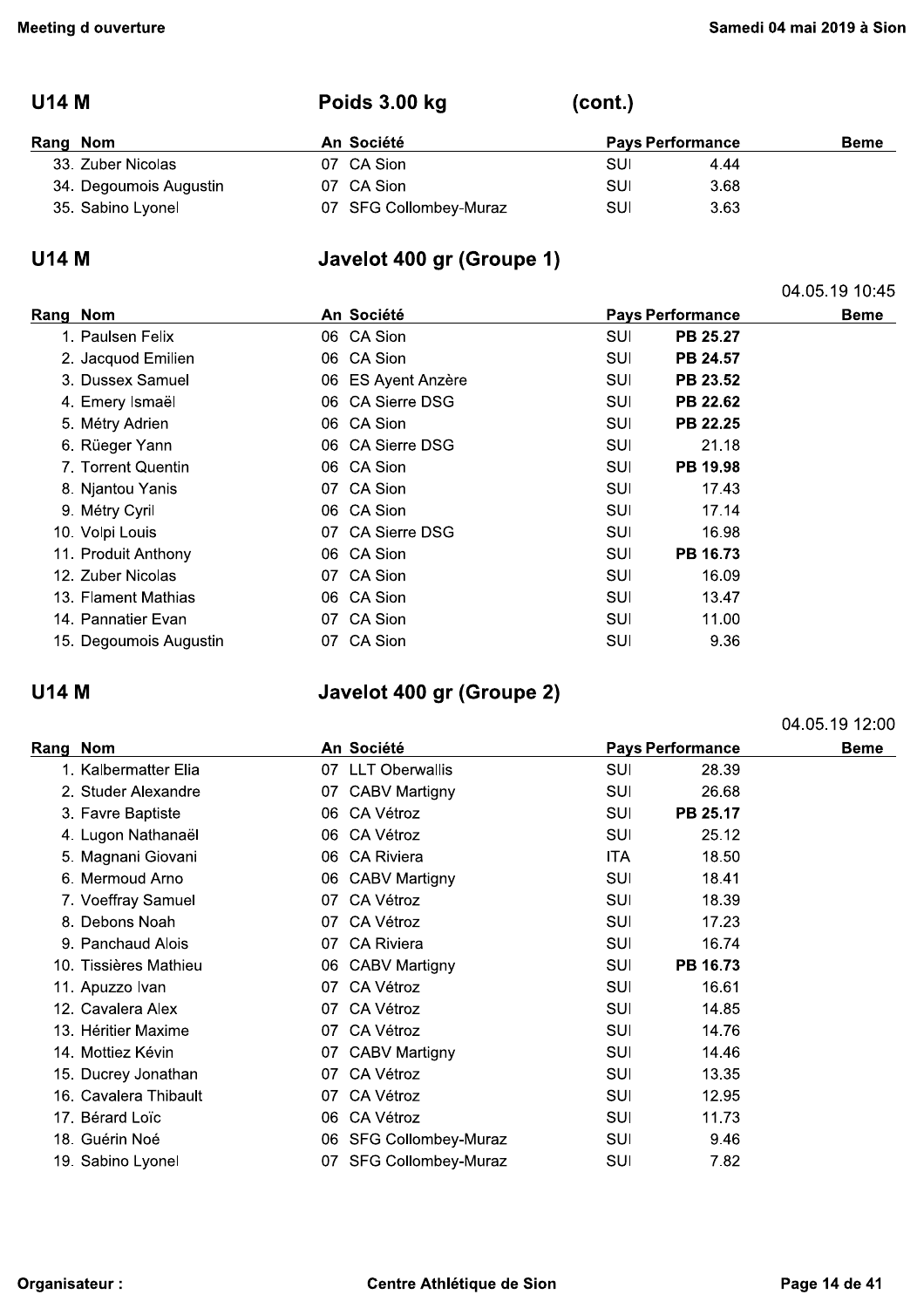### **U12 M**

| er⊪ |  |
|-----|--|
|     |  |

## 60 m haies 60-76.2 U12

| An Société<br>Rang Nom<br><b>Pays Performance</b><br>09 US Yverdon<br><b>SUI</b><br>12.80<br>1. Burkhardt Davin<br>2. Délétroz Marc<br>PB 14.04<br><b>SUI</b><br>08 ES Ayent Anzère<br>08 CA Vétroz<br>3. Ahmeti Dorian<br><b>SUI</b><br>14.74<br>Série 2<br>An Société<br><b>Pays Performance</b><br>Rang Nom<br>08 LLT Oberwallis<br><b>SUI</b><br>PB 11.55<br>1. Zimmermann Elia<br>2. Sierro Axel<br>08 CA Vétroz<br><b>SUI</b><br>13.21<br>3. Solazzi Alessio<br>SUI<br>13.25<br>09 CABV Martigny<br>09 CA Sion<br>4. Dessimoz Evan<br>14.31<br><b>SUI</b><br>09 CA Sierre DSG<br>5. Heusler Matteo<br>SUI<br>14.48<br>Série 3<br>An Société<br><b>Pays Performance</b><br>Rang Nom<br>12.29<br><b>SUI</b><br>1. Rey Bastien<br>08 ES Ayent Anzère<br>08 CA Vétroz<br>2. Zuchuat Noa<br>SUI<br>PB 13.07<br>08 CA Sierre DSG<br>3. Rais Mahé-Ly<br><b>SUI</b><br>14.17<br>Série 4<br>An Société<br><b>Pays Performance</b><br>Rang Nom<br><b>SUI</b><br>1. Fontaine Grégoire<br>13.60<br>08 CABV Martigny<br>2. Sierro Mathis<br>08 CA Vétroz<br><b>SUI</b><br>14.49<br>08 CA Sierre DSG<br>3. Rüeger Noah<br><b>SUI</b><br>14.67<br><b>SUI</b><br>4. Corthay Simon<br>09 CABV Martigny<br>15.14<br>Série 5<br>An Société<br>Rang Nom<br><b>Pays Performance</b><br>08 CA Sierre DSG<br><b>SUI</b><br>12.30<br>1. Emery Elias<br>08 CA Sion<br>2. Salamin Antoine<br>SUI<br>PB 12.39<br>09 CA Vétroz<br>SUI<br>15.94<br>3. Lugon Ethan<br>Série 6<br>An Société<br>Rang Nom<br><b>Pays Performance</b><br>1. Terrier Ryan<br>08 CA Sierre DSG<br><b>SUI</b><br>12.19<br>2. Kaarenmaa Miska<br>SUI<br>12.21<br>08 CABV Martigny<br>3. Berra Loan<br>08 SFG Collombey-Muraz<br>PB 13.16<br><b>SUI</b><br>08 CA Vouvry<br>13.82<br>4. Chatagny Luca<br>SUI | Série 1 |  |  | 04.05.19 15:00 |
|-------------------------------------------------------------------------------------------------------------------------------------------------------------------------------------------------------------------------------------------------------------------------------------------------------------------------------------------------------------------------------------------------------------------------------------------------------------------------------------------------------------------------------------------------------------------------------------------------------------------------------------------------------------------------------------------------------------------------------------------------------------------------------------------------------------------------------------------------------------------------------------------------------------------------------------------------------------------------------------------------------------------------------------------------------------------------------------------------------------------------------------------------------------------------------------------------------------------------------------------------------------------------------------------------------------------------------------------------------------------------------------------------------------------------------------------------------------------------------------------------------------------------------------------------------------------------------------------------------------------------------------------------------------------------------------------------------------------------------------------------------------|---------|--|--|----------------|
|                                                                                                                                                                                                                                                                                                                                                                                                                                                                                                                                                                                                                                                                                                                                                                                                                                                                                                                                                                                                                                                                                                                                                                                                                                                                                                                                                                                                                                                                                                                                                                                                                                                                                                                                                             |         |  |  | <b>Beme</b>    |
|                                                                                                                                                                                                                                                                                                                                                                                                                                                                                                                                                                                                                                                                                                                                                                                                                                                                                                                                                                                                                                                                                                                                                                                                                                                                                                                                                                                                                                                                                                                                                                                                                                                                                                                                                             |         |  |  |                |
|                                                                                                                                                                                                                                                                                                                                                                                                                                                                                                                                                                                                                                                                                                                                                                                                                                                                                                                                                                                                                                                                                                                                                                                                                                                                                                                                                                                                                                                                                                                                                                                                                                                                                                                                                             |         |  |  |                |
|                                                                                                                                                                                                                                                                                                                                                                                                                                                                                                                                                                                                                                                                                                                                                                                                                                                                                                                                                                                                                                                                                                                                                                                                                                                                                                                                                                                                                                                                                                                                                                                                                                                                                                                                                             |         |  |  |                |
|                                                                                                                                                                                                                                                                                                                                                                                                                                                                                                                                                                                                                                                                                                                                                                                                                                                                                                                                                                                                                                                                                                                                                                                                                                                                                                                                                                                                                                                                                                                                                                                                                                                                                                                                                             |         |  |  | 04.05.19 15:00 |
|                                                                                                                                                                                                                                                                                                                                                                                                                                                                                                                                                                                                                                                                                                                                                                                                                                                                                                                                                                                                                                                                                                                                                                                                                                                                                                                                                                                                                                                                                                                                                                                                                                                                                                                                                             |         |  |  | <b>Beme</b>    |
|                                                                                                                                                                                                                                                                                                                                                                                                                                                                                                                                                                                                                                                                                                                                                                                                                                                                                                                                                                                                                                                                                                                                                                                                                                                                                                                                                                                                                                                                                                                                                                                                                                                                                                                                                             |         |  |  |                |
|                                                                                                                                                                                                                                                                                                                                                                                                                                                                                                                                                                                                                                                                                                                                                                                                                                                                                                                                                                                                                                                                                                                                                                                                                                                                                                                                                                                                                                                                                                                                                                                                                                                                                                                                                             |         |  |  |                |
|                                                                                                                                                                                                                                                                                                                                                                                                                                                                                                                                                                                                                                                                                                                                                                                                                                                                                                                                                                                                                                                                                                                                                                                                                                                                                                                                                                                                                                                                                                                                                                                                                                                                                                                                                             |         |  |  |                |
|                                                                                                                                                                                                                                                                                                                                                                                                                                                                                                                                                                                                                                                                                                                                                                                                                                                                                                                                                                                                                                                                                                                                                                                                                                                                                                                                                                                                                                                                                                                                                                                                                                                                                                                                                             |         |  |  |                |
|                                                                                                                                                                                                                                                                                                                                                                                                                                                                                                                                                                                                                                                                                                                                                                                                                                                                                                                                                                                                                                                                                                                                                                                                                                                                                                                                                                                                                                                                                                                                                                                                                                                                                                                                                             |         |  |  |                |
|                                                                                                                                                                                                                                                                                                                                                                                                                                                                                                                                                                                                                                                                                                                                                                                                                                                                                                                                                                                                                                                                                                                                                                                                                                                                                                                                                                                                                                                                                                                                                                                                                                                                                                                                                             |         |  |  | 04.05.19 15:00 |
|                                                                                                                                                                                                                                                                                                                                                                                                                                                                                                                                                                                                                                                                                                                                                                                                                                                                                                                                                                                                                                                                                                                                                                                                                                                                                                                                                                                                                                                                                                                                                                                                                                                                                                                                                             |         |  |  | <b>Beme</b>    |
|                                                                                                                                                                                                                                                                                                                                                                                                                                                                                                                                                                                                                                                                                                                                                                                                                                                                                                                                                                                                                                                                                                                                                                                                                                                                                                                                                                                                                                                                                                                                                                                                                                                                                                                                                             |         |  |  |                |
|                                                                                                                                                                                                                                                                                                                                                                                                                                                                                                                                                                                                                                                                                                                                                                                                                                                                                                                                                                                                                                                                                                                                                                                                                                                                                                                                                                                                                                                                                                                                                                                                                                                                                                                                                             |         |  |  |                |
|                                                                                                                                                                                                                                                                                                                                                                                                                                                                                                                                                                                                                                                                                                                                                                                                                                                                                                                                                                                                                                                                                                                                                                                                                                                                                                                                                                                                                                                                                                                                                                                                                                                                                                                                                             |         |  |  |                |
|                                                                                                                                                                                                                                                                                                                                                                                                                                                                                                                                                                                                                                                                                                                                                                                                                                                                                                                                                                                                                                                                                                                                                                                                                                                                                                                                                                                                                                                                                                                                                                                                                                                                                                                                                             |         |  |  | 04.05.19 15:00 |
|                                                                                                                                                                                                                                                                                                                                                                                                                                                                                                                                                                                                                                                                                                                                                                                                                                                                                                                                                                                                                                                                                                                                                                                                                                                                                                                                                                                                                                                                                                                                                                                                                                                                                                                                                             |         |  |  | <b>Beme</b>    |
|                                                                                                                                                                                                                                                                                                                                                                                                                                                                                                                                                                                                                                                                                                                                                                                                                                                                                                                                                                                                                                                                                                                                                                                                                                                                                                                                                                                                                                                                                                                                                                                                                                                                                                                                                             |         |  |  |                |
|                                                                                                                                                                                                                                                                                                                                                                                                                                                                                                                                                                                                                                                                                                                                                                                                                                                                                                                                                                                                                                                                                                                                                                                                                                                                                                                                                                                                                                                                                                                                                                                                                                                                                                                                                             |         |  |  |                |
|                                                                                                                                                                                                                                                                                                                                                                                                                                                                                                                                                                                                                                                                                                                                                                                                                                                                                                                                                                                                                                                                                                                                                                                                                                                                                                                                                                                                                                                                                                                                                                                                                                                                                                                                                             |         |  |  |                |
|                                                                                                                                                                                                                                                                                                                                                                                                                                                                                                                                                                                                                                                                                                                                                                                                                                                                                                                                                                                                                                                                                                                                                                                                                                                                                                                                                                                                                                                                                                                                                                                                                                                                                                                                                             |         |  |  |                |
|                                                                                                                                                                                                                                                                                                                                                                                                                                                                                                                                                                                                                                                                                                                                                                                                                                                                                                                                                                                                                                                                                                                                                                                                                                                                                                                                                                                                                                                                                                                                                                                                                                                                                                                                                             |         |  |  | 04.05.19 15:00 |
|                                                                                                                                                                                                                                                                                                                                                                                                                                                                                                                                                                                                                                                                                                                                                                                                                                                                                                                                                                                                                                                                                                                                                                                                                                                                                                                                                                                                                                                                                                                                                                                                                                                                                                                                                             |         |  |  | <b>Beme</b>    |
|                                                                                                                                                                                                                                                                                                                                                                                                                                                                                                                                                                                                                                                                                                                                                                                                                                                                                                                                                                                                                                                                                                                                                                                                                                                                                                                                                                                                                                                                                                                                                                                                                                                                                                                                                             |         |  |  |                |
|                                                                                                                                                                                                                                                                                                                                                                                                                                                                                                                                                                                                                                                                                                                                                                                                                                                                                                                                                                                                                                                                                                                                                                                                                                                                                                                                                                                                                                                                                                                                                                                                                                                                                                                                                             |         |  |  |                |
|                                                                                                                                                                                                                                                                                                                                                                                                                                                                                                                                                                                                                                                                                                                                                                                                                                                                                                                                                                                                                                                                                                                                                                                                                                                                                                                                                                                                                                                                                                                                                                                                                                                                                                                                                             |         |  |  |                |
|                                                                                                                                                                                                                                                                                                                                                                                                                                                                                                                                                                                                                                                                                                                                                                                                                                                                                                                                                                                                                                                                                                                                                                                                                                                                                                                                                                                                                                                                                                                                                                                                                                                                                                                                                             |         |  |  | 04.05.19 15:00 |
|                                                                                                                                                                                                                                                                                                                                                                                                                                                                                                                                                                                                                                                                                                                                                                                                                                                                                                                                                                                                                                                                                                                                                                                                                                                                                                                                                                                                                                                                                                                                                                                                                                                                                                                                                             |         |  |  | <b>Beme</b>    |
|                                                                                                                                                                                                                                                                                                                                                                                                                                                                                                                                                                                                                                                                                                                                                                                                                                                                                                                                                                                                                                                                                                                                                                                                                                                                                                                                                                                                                                                                                                                                                                                                                                                                                                                                                             |         |  |  |                |
|                                                                                                                                                                                                                                                                                                                                                                                                                                                                                                                                                                                                                                                                                                                                                                                                                                                                                                                                                                                                                                                                                                                                                                                                                                                                                                                                                                                                                                                                                                                                                                                                                                                                                                                                                             |         |  |  |                |
|                                                                                                                                                                                                                                                                                                                                                                                                                                                                                                                                                                                                                                                                                                                                                                                                                                                                                                                                                                                                                                                                                                                                                                                                                                                                                                                                                                                                                                                                                                                                                                                                                                                                                                                                                             |         |  |  |                |
|                                                                                                                                                                                                                                                                                                                                                                                                                                                                                                                                                                                                                                                                                                                                                                                                                                                                                                                                                                                                                                                                                                                                                                                                                                                                                                                                                                                                                                                                                                                                                                                                                                                                                                                                                             |         |  |  |                |
| <b>Hauteur</b>                                                                                                                                                                                                                                                                                                                                                                                                                                                                                                                                                                                                                                                                                                                                                                                                                                                                                                                                                                                                                                                                                                                                                                                                                                                                                                                                                                                                                                                                                                                                                                                                                                                                                                                                              | U12 M   |  |  |                |

|                    |            |                    |                         |                | 04.05.19 12:00 |
|--------------------|------------|--------------------|-------------------------|----------------|----------------|
| Rang Nom           | An Société |                    | <b>Pays Performance</b> |                | <b>Beme</b>    |
| 1. Zimmermann Elia |            | 08 LLT Oberwallis  | SUI                     | <b>PB 1.30</b> |                |
| 2. Terrier Ryan    |            | 08 CA Sierre DSG   | SUI                     | <b>PB 1.29</b> |                |
| 3. Rey Bastien     |            | 08 ES Ayent Anzère | SUI                     | <b>PB 1.27</b> |                |
| Zanini Matteo      |            | 08 ES Ayent Anzère | SUI                     | <b>PB 1.27</b> |                |
| 5. Salamin Antoine |            | 08 CA Sion         | SUI                     | <b>PB 1.23</b> |                |
| 6. Solazzi Alessio |            | 09 CABV Martigny   | SUI                     | 1.18           |                |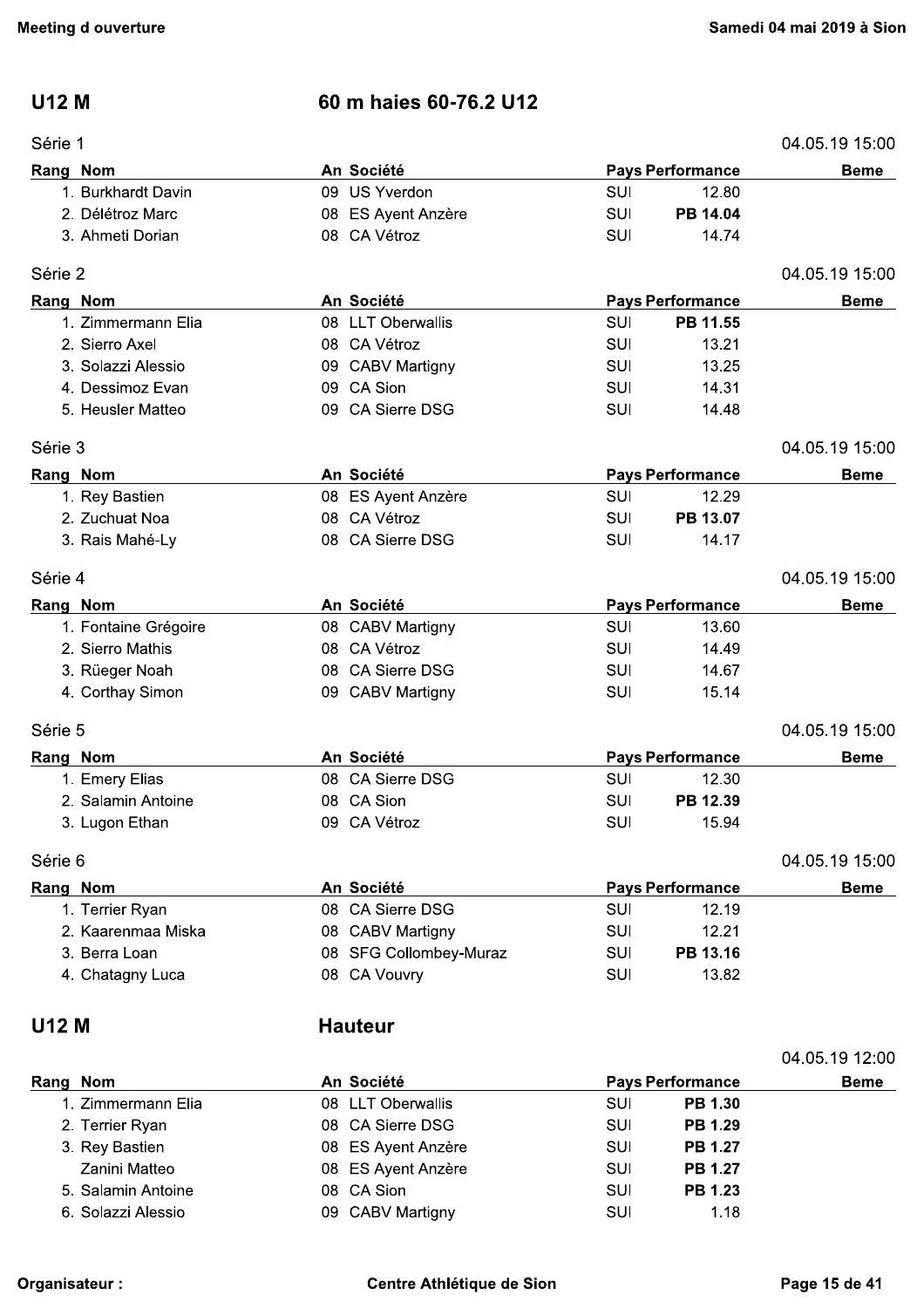| <b>U12 M</b>          | <b>Hauteur</b>              | (cont.)                 |             |
|-----------------------|-----------------------------|-------------------------|-------------|
| Rang Nom              | An Société                  | <b>Pays Performance</b> | <b>Beme</b> |
| 7. Zuchuat Noham      | 08 CA Vétroz                | 1.15<br>SUI             |             |
| 8. Rais Mahé-Ly       | 08 CA Sierre DSG            | PB 1.15<br>SUI          |             |
| 9. Chatagny Luca      | 08 CA Vouvry                | SUI<br>1.15             |             |
| 9. Mittaz Jérémie     | 08 CA Sion                  | 1.15<br>SUI             |             |
| 11. Emery Elias       | 08 CA Sierre DSG            | SUI<br>1.10             |             |
| 11. Fontaine Grégoire | 08 CABV Martigny            | 1.10<br>SUI             |             |
| Kaarenmaa Miska       | 08 CABV Martigny            | 1.10<br>SUI             |             |
| 11. Rüeger Noah       | CA Sierre DSG<br>08         | PB 1.10<br>SUI          |             |
| 15. Heusler Matteo    | <b>CA Sierre DSG</b><br>09. | SUI<br>1.05             |             |
| 16. Dessimoz Evan     | CA Sion<br>09.              | SUI<br>1.05             |             |
| 17. Apuzzo Matteo     | CA Vétroz<br>09             | SUI<br>1.00             |             |
| 18. Sierro Mathis     | CA Vétroz<br>08.            | SUI<br>1.00             |             |
| 19. Carraux Alexis    | CA Vouvry<br>09.            | SUI<br>0.95             |             |
| Corthay Simon         | <b>CABV Martigny</b><br>09. | 0.95<br>SUI             |             |
| 21. Terretaz Noé      | ES Ayent Anzère<br>09       | SUI<br>0.95             |             |
| 22. Kindel Tim        | CA Sion<br>09               | SUI<br>0.95             |             |

## **U12 M**

## Longueur (zone)

|          |                      |    |                        |            |                         | 04.05.19 14:15 |
|----------|----------------------|----|------------------------|------------|-------------------------|----------------|
| Rang Nom |                      |    | An Société             |            | <b>Pays Performance</b> | <b>Beme</b>    |
|          | 1. Kaarenmaa Miska   |    | 08 CABV Martigny       | SUI        | 4.47                    |                |
|          | 2. Rey Bastien       |    | 08 ES Ayent Anzère     | SUI        | <b>PB 4.10</b>          |                |
|          | Zimmermann Elia      |    | 08 LLT Oberwallis      | SUI        | 4.10                    |                |
|          | 4. Zanini Matteo     | 08 | ES Ayent Anzère        | <b>SUI</b> | PB 3.94                 |                |
|          | 5. Salamin Antoine   |    | 08 CA Sion             | <b>SUI</b> | <b>PB 3.83</b>          |                |
|          | 6. Fontaine Grégoire |    | 08 CABV Martigny       | <b>SUI</b> | <b>PB 3.75</b>          |                |
|          | 7. Emery Elias       |    | 08 CA Sierre DSG       | <b>SUI</b> | <b>PB 3.72</b>          |                |
|          | 8. Terrier Ryan      |    | 08 CA Sierre DSG       | <b>SUI</b> | 3.71                    |                |
|          | 9. Solazzi Alessio   | 09 | <b>CABV Martigny</b>   | <b>SUI</b> | 3.61                    |                |
|          | 10. Rais Mahé-Ly     |    | 08 CA Sierre DSG       | <b>SUI</b> | PB 3.53                 |                |
|          | 11. Zuchuat Noa      |    | 08 CA Vétroz           | <b>SUI</b> | <b>PB 3.48</b>          |                |
|          | 12. Sierro Axel      |    | 08 CA Vétroz           | SUI        | <b>PB 3.42</b>          |                |
|          | 13. Délétroz Marc    | 08 | ES Ayent Anzère        | <b>SUI</b> | PB 3.38                 |                |
|          | 14. Berra Loan       |    | 08 SFG Collombey-Muraz | SUI        | PB 3.36                 |                |
|          | 15. Chatagny Luca    | 08 | <b>CA Vouvry</b>       | SUI        | 3.35                    |                |
|          | 16. Corthay Simon    | 09 | <b>CABV Martigny</b>   | <b>SUI</b> | PB 3.29                 |                |
|          | 17. Heusler Matteo   | 09 | <b>CA Sierre DSG</b>   | <b>SUI</b> | 3.26                    |                |
|          | 18. Dessimoz Evan    | 09 | CA Sion                | <b>SUI</b> | 3.22                    |                |
|          | Rüeger Noah          |    | 08 CA Sierre DSG       | <b>SUI</b> | 3.22                    |                |
|          | 20. Sierro Mathis    |    | 08 CA Vétroz           | SUI        | <b>PB 3.18</b>          |                |
|          | 21. Mittaz Jérémie   |    | 08 CA Sion             | <b>SUI</b> | 3.07                    |                |
|          | 22. Zuchuat Noham    |    | 08 CA Vétroz           | SUI        | 3.00                    |                |
|          | 23. Carraux Alexis   |    | 09 CA Vouvry           | SUI        | 2.99                    |                |
|          | 24. Apuzzo Matteo    | 09 | CA Vétroz              | SUI        | 2.92                    |                |
|          | 25. Kindel Tim       | 09 | CA Sion                | <b>SUI</b> | 2.90                    |                |
|          | 26. Ahmeti Dorian    | 08 | CA Vétroz              | SUI        | 2.77                    |                |
|          | 27. Terretaz Noé     | 09 | <b>ES Ayent Anzère</b> | SUI        | 2.72                    |                |
|          | 28. Lugon Ethan      | 09 | CA Vétroz              | SUI        | 2.71                    |                |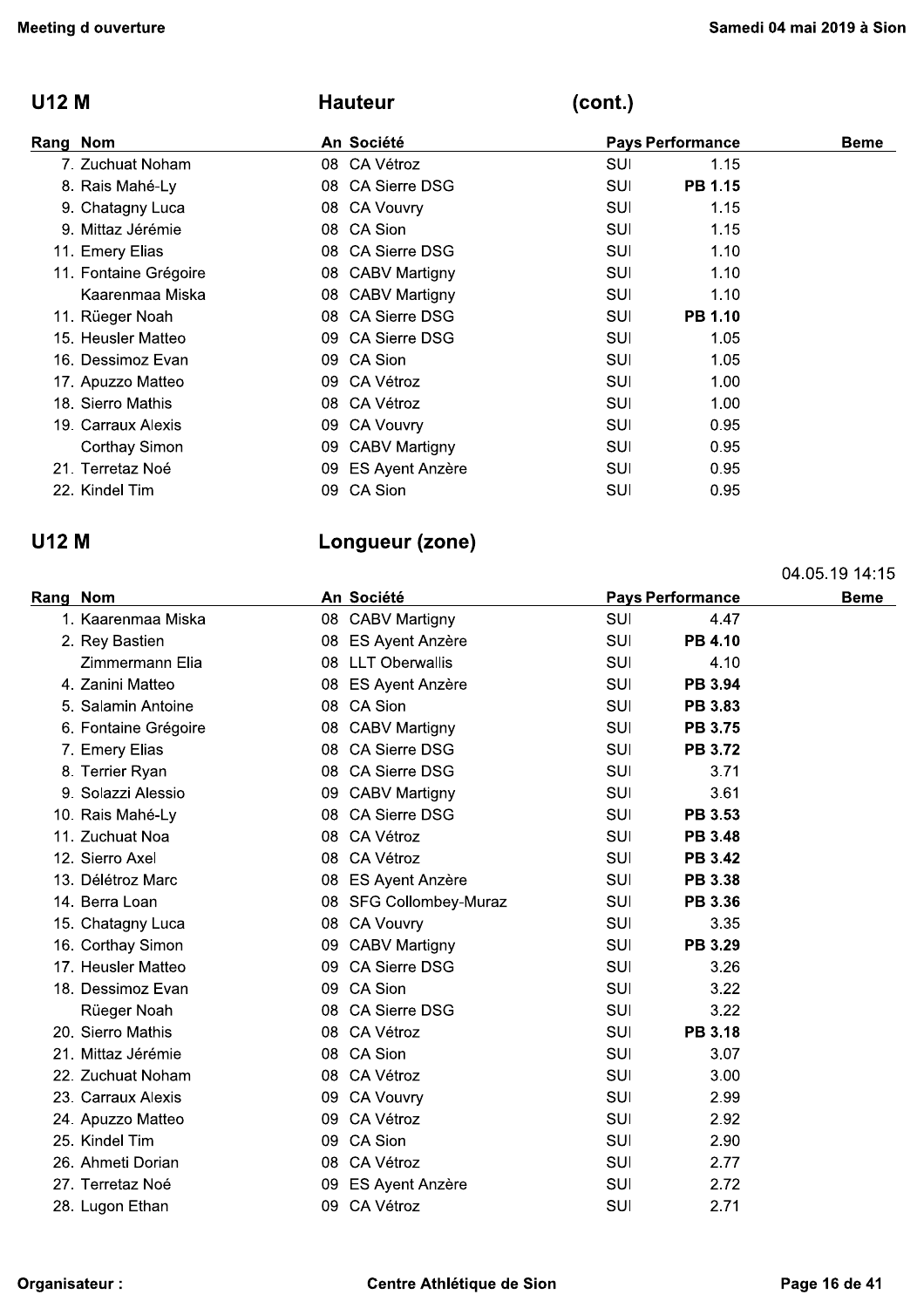#### **U12 M**

## Balle 200 gr

| 04.05.19 11.15 |  |
|----------------|--|
|----------------|--|

| Rang Nom             |    | An Société             |            | <b>Pays Performance</b> | <b>Beme</b> |
|----------------------|----|------------------------|------------|-------------------------|-------------|
| 1. Rey Bastien       | 08 | <b>ES Ayent Anzère</b> | <b>SUI</b> | PB 44.50                |             |
| 2. Terrier Ryan      | 08 | <b>CA Sierre DSG</b>   | SUI        | PB 38.80                |             |
| 3. Fontaine Grégoire |    | 08 CABV Martigny       | SUI        | PB 38.10                |             |
| 4. Zimmermann Elia   | 08 | <b>LLT Oberwallis</b>  | SUI        | 35.82                   |             |
| 5. Kaarenmaa Miska   |    | 08 CABV Martigny       | SUI        | 34.80                   |             |
| 6. Salamin Antoine   |    | 08 CA Sion             | SUI        | PB 31.98                |             |
| 7. Berra Loan        | 08 | SFG Collombey-Muraz    | SUI        | 30.11                   |             |
| 8. Zuchuat Noham     | 08 | CA Vétroz              | SUI        | PB 29.63                |             |
| 9. Zanini Matteo     | 08 | <b>ES Ayent Anzère</b> | SUI        | PB 27.38                |             |
| 10. Sierro Mathis    | 08 | CA Vétroz              | SUI        | PB 25.12                |             |
| 11. Solazzi Alessio  | 09 | <b>CABV Martigny</b>   | SUI        | 24.77                   |             |
| 12. Emery Elias      |    | 08 CA Sierre DSG       | <b>SUI</b> | 23.70                   |             |
| 13. Rüeger Noah      | 08 | <b>CA Sierre DSG</b>   | SUI        | PB 23.50                |             |
| 14. Zuchuat Noa      | 08 | CA Vétroz              | SUI        | PB 23.00                |             |
| 15. Sierro Axel      |    | 08 CA Vétroz           | SUI        | PB 22.60                |             |
| 16. Heusler Matteo   | 09 | <b>CA Sierre DSG</b>   | SUI        | 21.62                   |             |
| 17. Mittaz Jérémie   | 08 | CA Sion                | SUI        | 21.60                   |             |
| 18. Corthay Simon    |    | 09 CABV Martigny       | <b>SUI</b> | PB 20.85                |             |
| 19. Ahmeti Dorian    | 08 | CA Vétroz              | SUI        | 20.20                   |             |
| 20. Apuzzo Matteo    | 09 | CA Vétroz              | <b>SUI</b> | 18.90                   |             |
| 21. Lugon Ethan      | 09 | CA Vétroz              | <b>SUI</b> | 18.30                   |             |
| 22. Rais Mahé-Ly     | 08 | <b>CA Sierre DSG</b>   | SUI        | PB 17.90                |             |
| 23. Kindel Tim       | 09 | CA Sion                | SUI        | 17.51                   |             |
| 24. Terretaz Noé     | 09 | <b>ES Ayent Anzère</b> | SUI        | 17.50                   |             |
| 25. Délétroz Marc    | 08 | <b>ES Ayent Anzère</b> | SUI        | PB 17.25                |             |
| 26. Carraux Alexis   | 09 | <b>CA Vouvry</b>       | SUI        | 16.00                   |             |
| 27. Dessimoz Evan    | 09 | CA Sion                | SUI        | 11.95                   |             |

### **U10 M**

#### 60 m

#### Série 1

#### 04.05.19 11:20 Rome

| Rang Nom |                      | An Société         |     | <b>Pays Performance</b> |  |  |
|----------|----------------------|--------------------|-----|-------------------------|--|--|
|          | 1. Guntern Alexandre | 10 CA Sierre DSG   | SUI | 10.35                   |  |  |
|          | 2. Ryser Hugo        | 10 CA Sion         | SUI | 10.57                   |  |  |
|          | 3. Lipawski Simon    | 11 CA Sion         | SUI | 10.93                   |  |  |
|          | 4. Dessimoz Lenny    | 11 CA Sion         | SUI | 10.94                   |  |  |
|          | 5. Grandjean Maxime  | 12 CA Vouvry       | SUI | 11.85                   |  |  |
|          | 6. Carrupt Jérémy    | 10 ES Ayent Anzère | SUI | 12.81                   |  |  |
|          | 7. Briguet Yanis     | 13 ES Ayent Anzère | SUI | 14.44                   |  |  |

Série 2

| Rang Nom           | An Société         |     | <b>Pays Performance</b> |  |
|--------------------|--------------------|-----|-------------------------|--|
| 1. Vogel Nick      | 10 STV Gampel      | SUI | PB 10.34                |  |
| 2. Gasser Yan      | 11 CA Vétroz       | SUI | 10.54                   |  |
| 3. Julen Malick    | 11 CA Sion         | SUI | 10.81                   |  |
| 4. Minnig Nolan    | 10 CA Vétroz       | SUI | 11.01                   |  |
| 5. Muller Rémy     | 11 CA Vouvry       | SUI | 11.37                   |  |
| 6. Seydoux Léonard | 11 ES Ayent Anzère | SUI | 11.71                   |  |

04.05.19 11:20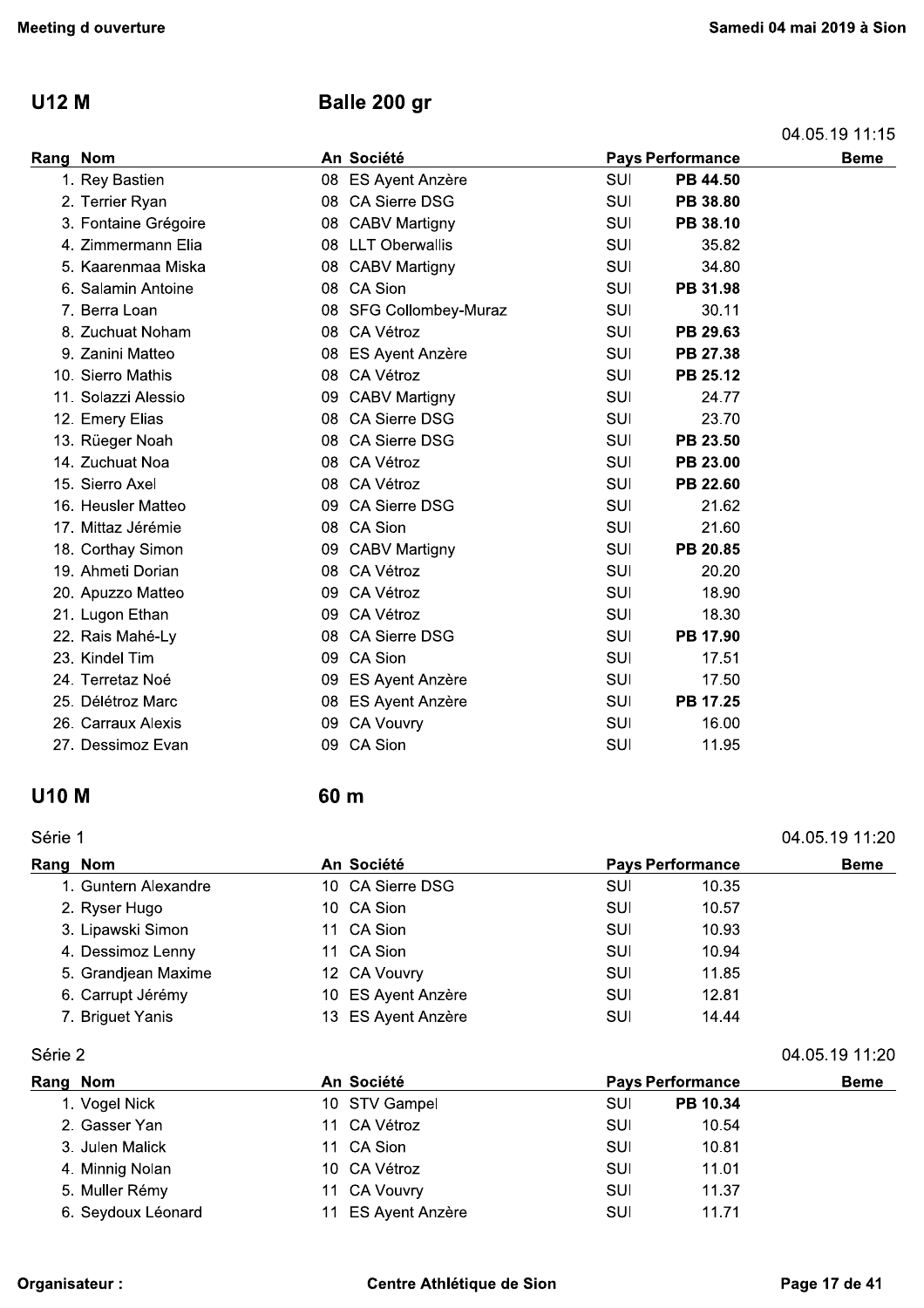| <b>Meeting d ouverture</b> |                       |      |                    | Samedi 04 mai 2019 à Sior |                         |                |
|----------------------------|-----------------------|------|--------------------|---------------------------|-------------------------|----------------|
| <b>U10 M</b>               |                       | 60 m |                    | (cont.)                   |                         |                |
|                            | Rang Nom              |      | An Société         |                           | <b>Pays Performance</b> | <b>Beme</b>    |
|                            | 7. Constantin Basile  |      | 12 ES Ayent Anzère | <b>SUI</b>                | 12.53                   |                |
| Série 3                    |                       |      |                    |                           |                         | 04.05.19 11:20 |
| Rang Nom                   |                       |      | An Société         |                           | <b>Pays Performance</b> | <b>Beme</b>    |
|                            | 1. Putallaz Luca      |      | 10 St-Maurice SG   | <b>SUI</b>                | 10.51                   |                |
|                            | 2. Akkus Hayden       |      | 10 CA Sion         | <b>SUI</b>                | 10.53                   |                |
|                            | 3. Zermatten Thibaut  |      | 10 CA Sion         | <b>SUI</b>                | 10.63                   |                |
|                            | 4. Huguenin Sébastien |      | 11 CA Sion         | <b>SUI</b>                | 10.96                   |                |
|                            | 5. Saillen Gabriel    |      | 11 CA Sion         | <b>SUI</b>                | 11.65                   |                |
|                            | 6. Bérard Matias      |      | 10 CA Vétroz       | SUI                       | 12.38                   |                |
| Série 4                    |                       |      |                    |                           |                         | 04.05.19 11:20 |
|                            | Rang Nom              |      | An Société         |                           | <b>Pays Performance</b> | <b>Beme</b>    |
|                            | 1. Fardel Stanislas   |      | 10 CA Sion         | <b>SUI</b>                | 10.56                   |                |
|                            | 2. Vouillamoz Timéo   |      | 11 CA Vétroz       | <b>SUI</b>                | 10.61                   |                |
|                            | 3. Giroud Simon       |      | 11 CA Sion         | <b>SUI</b>                | 11.29                   |                |
|                            | 4. Terrettaz Maxime   |      | 12 ES Ayent Anzère | <b>SUI</b>                | 11.49                   |                |
|                            | 5. Zanini Fabiano     |      | 12 ES Ayent Anzère | SUI                       | 11.81                   |                |
|                            | 6. Duc Samuel         |      | 11 CA Vétroz       | <b>SUI</b>                | 11.81                   |                |
|                            | 7. Savioz Aïdan       |      | 12 ES Ayent Anzère | <b>SUI</b>                | 12.57                   |                |
| <b>U10 M</b>               |                       |      | Longueur (zone)    |                           |                         |                |
|                            |                       |      |                    |                           |                         | 04.05.19 14:30 |
| Rang Nom                   |                       |      | An Société         |                           | <b>Pays Performance</b> | <b>Beme</b>    |
|                            | 1. Vouillamoz Timéo   |      | 11 CA Vétroz       | SUI                       | 3.34                    |                |
|                            | 2. Gasser Yan         |      | 11 CA Vétroz       | SUI                       | 3.25                    |                |

1. Cui. Ann March 1. Correction.<br>
1. Converticity of the Construction of the Construction of the Construction of the Constrainer of the Constrainer<br>
1. Constrainer Constrainer of the Construction of the Constrainer of the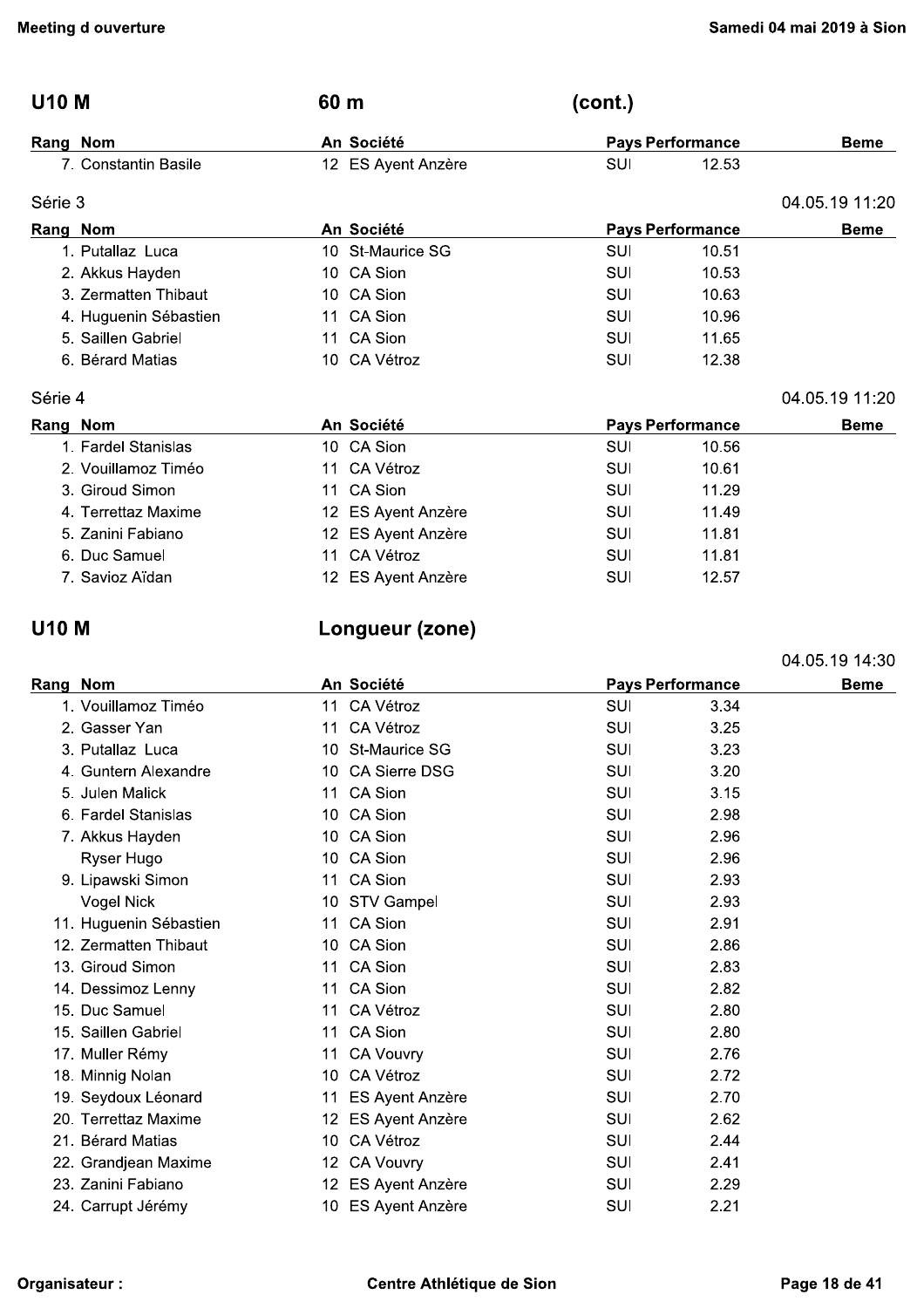## U10 M Longueur (zone) (

| (cont.) |  |  |
|---------|--|--|
|---------|--|--|

| Rang Nom |                       | An Société         | <b>Pays Performance</b> |      | <b>Beme</b> |
|----------|-----------------------|--------------------|-------------------------|------|-------------|
|          | 25. Savioz Aïdan      | 12 ES Ayent Anzère | SUI                     | 2.20 |             |
|          | 26. Briguet Yanis     | 13 ES Ayent Anzère | SUI                     | 2.00 |             |
|          | 27. Constantin Basile | 12 ES Ayent Anzère | SUI                     | 1.97 |             |

|                |                         | (cont.)    | Longueur (zone)                  | <b>U10 M</b>                             |
|----------------|-------------------------|------------|----------------------------------|------------------------------------------|
| <b>Beme</b>    | <b>Pays Performance</b> |            | An Société                       | Rang Nom                                 |
|                | 2.20                    | <b>SUI</b> | 12 ES Ayent Anzère               | 25. Savioz Aïdan                         |
|                | 2.00                    | SUI        | 13 ES Ayent Anzère               | 26. Briguet Yanis                        |
|                | 1.97                    | SUI        | 12 ES Ayent Anzère               | 27. Constantin Basile                    |
|                |                         |            | Balle 200 gr                     | <b>U10 M</b>                             |
| 04.05.19 13:15 |                         |            |                                  |                                          |
| <b>Beme</b>    | <b>Pays Performance</b> |            | An Société                       | Rang Nom                                 |
|                | 23.95                   | SUI        | 10 CA Sierre DSG                 | 1. Guntern Alexandre                     |
|                | 23.38                   | SUI        | 11 CA Vétroz                     | 2. Vouillamoz Timéo                      |
|                | 21.90                   | <b>SUI</b> | 10 CA Sion                       | 3. Ryser Hugo                            |
|                | 21.50                   | SUI        | 10 CA Sion                       | 4. Zermatten Thibaut                     |
|                | 21.11                   | SUI        | 10 CA Sion                       | 5. Akkus Hayden                          |
|                | 21.00                   | SUI        | 10 CA Vétroz                     | 6. Minnig Nolan                          |
|                | PB 20.50                | SUI        | 10 STV Gampel                    | 7. Vogel Nick                            |
|                | 19.80                   | SUI        | 11 CA Sion                       | 8. Julen Malick                          |
|                | 18.90                   | SUI        | 11 CA Sion                       | 9. Dessimoz Lenny                        |
|                | 17.86                   | SUI        | 10 CA Sion                       | 10. Fardel Stanislas                     |
|                | 17.50                   | SUI        | 11 CA Sion                       | 11. Huguenin Sébastien                   |
|                | 17.49                   | SUI        | 11 CA Vétroz                     | 12. Duc Samuel                           |
|                | 16.99                   | SUI        | 10 CA Vétroz                     | 13. Bérard Matias                        |
|                | 16.60                   | SUI        | 11 CA Vétroz                     | 14. Gasser Yan                           |
|                | 15.12                   | SUI        | 11 ES Ayent Anzère               | 15. Seydoux Léonard                      |
|                | 14.29                   | SUI        | 12 ES Ayent Anzère               | 16. Savioz Aïdan                         |
|                | 14.27                   | SUI        | 11 CA Sion                       | 17. Giroud Simon                         |
|                | 14.13                   | SUI        | 12 ES Ayent Anzère               | 18. Terrettaz Maxime                     |
|                | 13.65                   | SUI        | 10 St-Maurice SG                 | 19. Putallaz Luca                        |
|                | 12.89                   | SUI        | 12 CA Vouvry                     | 20. Grandjean Maxime                     |
|                | 12.70                   | SUI        | 12 ES Ayent Anzère               | 21. Constantin Basile                    |
|                | 12.60                   | SUI        | 11 CA Sion                       | 22. Lipawski Simon                       |
|                | 12.05                   | SUI        | 11 CA Vouvry                     | 23. Muller Rémy                          |
|                | 11.39<br>9.97           | SUI        | 10 ES Ayent Anzère               | 24. Carrupt Jérémy<br>25. Zanini Fabiano |
|                | 9.43                    | SUI        | 12 ES Ayent Anzère<br>11 CA Sion | 26. Saillen Gabriel                      |
|                |                         | SUI        |                                  |                                          |
|                | 9.00                    | <b>SUI</b> | 13 ES Ayent Anzère               | 27. Briguet Yanis                        |
|                |                         |            | 100 <sub>m</sub>                 | <b>WOM</b>                               |
| 04.05.19 12:50 |                         |            | Vent: -1.1                       | Série 1                                  |
| <b>Beme</b>    | <b>Pays Performance</b> |            | An Société                       | Rang Nom                                 |
|                | 12.80                   | <b>SUI</b> | 98 CA Sierre DSG                 | 1. Favre Marion                          |
|                | 13.11                   | <b>SUI</b> | 99 CA Sion                       | 2. Gay-Crosier Julie                     |
|                | 13.21                   | SUI        | 91 Team des Alpes Leysin         | 3. Colliard Sandrine                     |

| 04.05.19 12:50 |
|----------------|
|                |
|                |
| <b>Beme</b>    |
|                |
|                |
|                |
|                |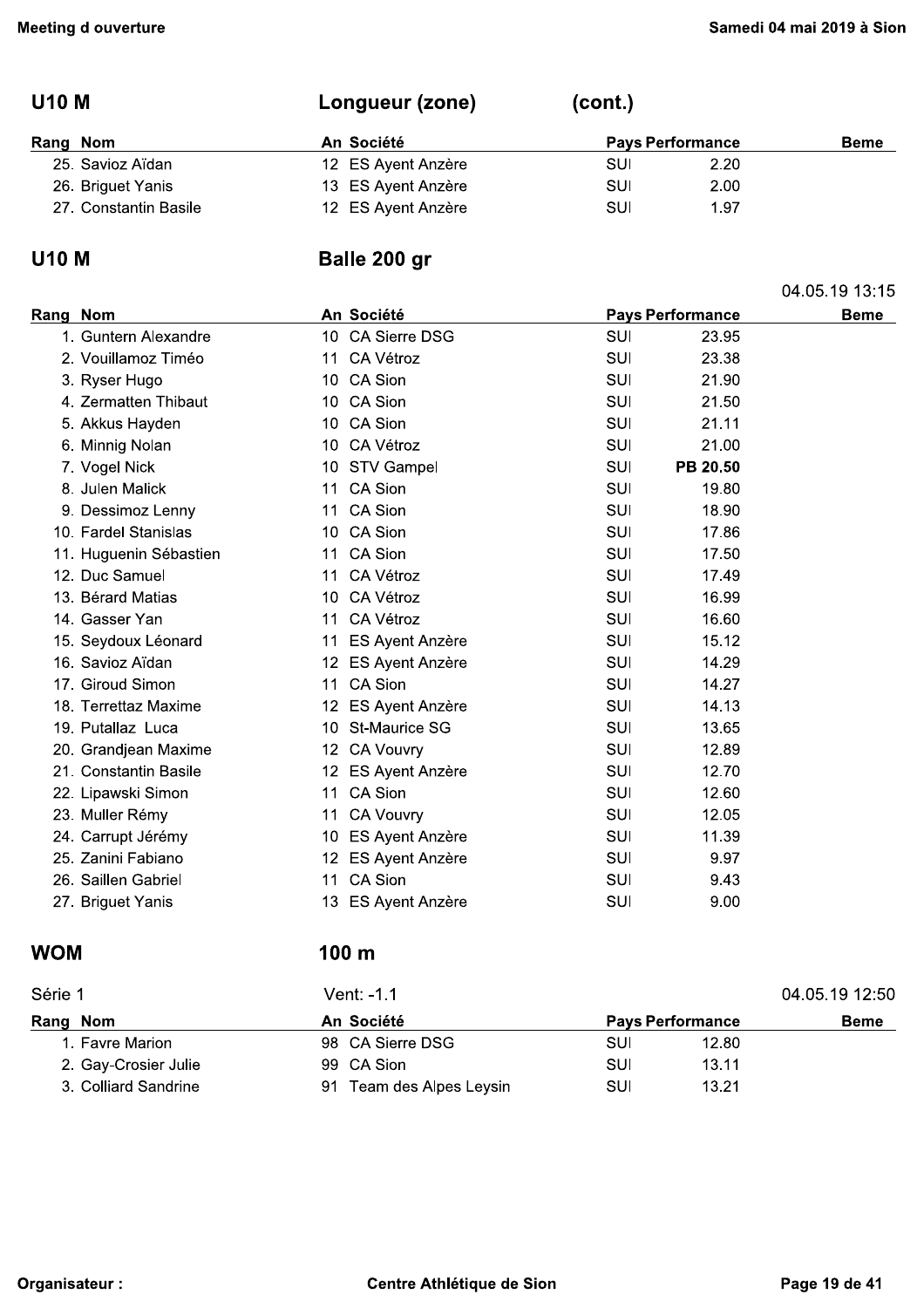| <b>WOM</b> |                         | 100 m                       | (cont.)    |                         |                |
|------------|-------------------------|-----------------------------|------------|-------------------------|----------------|
| Série 2    |                         | Vent: -0.4                  |            |                         | 04.05.19 12:50 |
| Rang Nom   |                         | An Société                  |            | <b>Pays Performance</b> | <b>Beme</b>    |
|            | 1. Matthys Camille      | 94 CA Riviera               | <b>SUI</b> | 13.18                   |                |
|            | 2. Zillweger Christelle | 98 CA Vétroz                | SUI        | 13.42                   |                |
| Série 3    |                         | Vent: -1.0                  |            |                         | 04.05.19 12:50 |
| Rang Nom   |                         | An Société                  |            | <b>Pays Performance</b> | <b>Beme</b>    |
|            | 1. Dewitte Valerie      | 80 T-R-T Athlétisme Monthey | <b>BEL</b> | 14.43                   |                |
| <b>WOM</b> |                         | 300 m                       |            |                         |                |
| Série 1    |                         |                             |            |                         | 04.05.19 16:15 |
| Rang Nom   |                         | An Société                  |            | <b>Pays Performance</b> | <b>Beme</b>    |
|            | 1. Favre Marion         | 98 CA Sierre DSG            | <b>SUI</b> | PB 41.40                |                |
|            | 2. Dewitte Valerie      | 80 T-R-T Athlétisme Monthey | <b>BEL</b> | 46.19                   |                |
|            | Gay-Crosier Ludivine    | 98 CA Sion                  | SUI        | <b>DNS</b>              |                |
| <b>WOM</b> |                         | 600 m                       |            |                         |                |
|            |                         |                             |            |                         | 04.05.19 17:00 |
| Rang Nom   |                         | An Société                  |            | <b>Pays Performance</b> | <b>Beme</b>    |
|            | 1. Gay-Crosier Ludivine | 98 CA Sion                  | <b>SUI</b> | 1:45.75                 |                |
| <b>WOM</b> |                         | 100 m haies 84.0            |            |                         |                |
| Série 1    |                         | Vent: -0.2                  |            |                         | 04.05.19 13:45 |
| Rang Nom   |                         | An Société                  |            | <b>Pays Performance</b> | <b>Beme</b>    |
|            | 1. Gay-Crosier Julie    | 99 CA Sion                  | <b>SUI</b> | 14.75                   |                |
|            | 2. Burkhardt Emmanuelle | 79 US Yverdon               | <b>SUI</b> | PB 16.69                |                |
|            | 3. Matthys Camille      | 94 CA Riviera               | <b>SUI</b> | 17.00                   |                |
| <b>WOM</b> |                         | <b>Perche</b>               |            |                         |                |
|            |                         |                             |            |                         | 04.05.19 14:00 |
| Rang Nom   |                         | An Société                  |            | <b>Pays Performance</b> | <b>Beme</b>    |
|            | 1. Scheder Noémie       | 98 CA Fribourg              | <b>SUI</b> | 3.40                    |                |
| <b>WOM</b> |                         | Poids 4.00 kg               |            |                         |                |
|            |                         |                             |            |                         | 04.05.19 15:45 |
| Rang Nom   |                         | An Société                  |            | <b>Pays Performance</b> | <b>Beme</b>    |
|            | 1. Burkhardt Emmanuelle | 79 US Yverdon               | <b>SUI</b> | PB 10.39                |                |
|            | 2. Matthys Camille      | 94 CA Riviera               | SUI        | 9.10                    |                |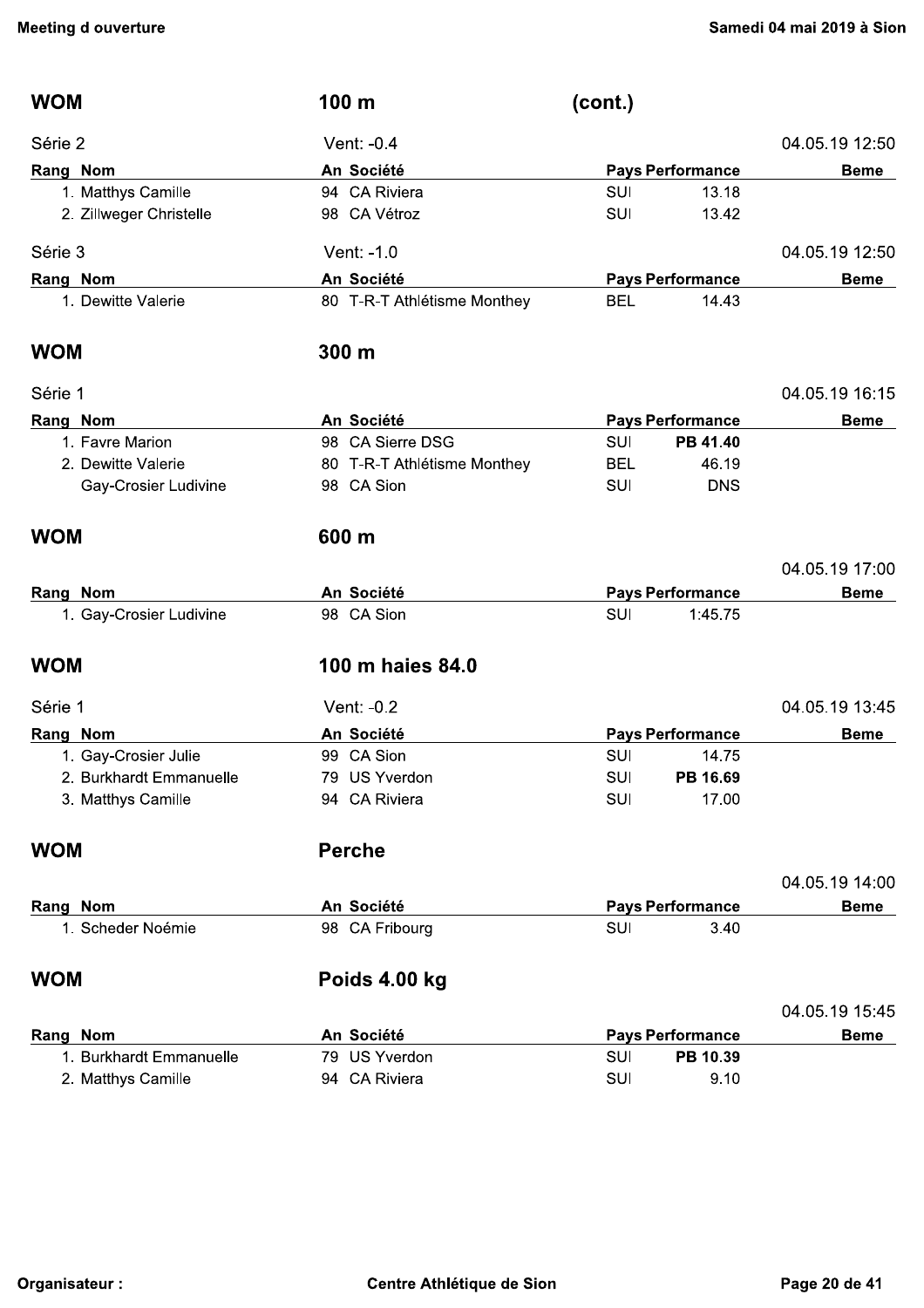|                            |                                     |            | Disque 1.00 kg                 | <b>WOM</b>                |
|----------------------------|-------------------------------------|------------|--------------------------------|---------------------------|
| 04.05.19 14:30             |                                     |            |                                |                           |
| <b>Beme</b>                | <b>Pays Performance</b>             |            | An Société                     | Rang Nom                  |
|                            | 29.92                               | <b>SUI</b> | 99 LLT Oberwallis              | 1. Werlen Stefanie        |
|                            |                                     |            | Javelot 600 gr                 | <b>WOM</b>                |
| 04.05.19 13:15             |                                     |            |                                |                           |
| <b>Beme</b>                | <b>Pays Performance</b>             |            | An Société                     | Rang Nom                  |
|                            | PB 27.87                            | <b>SUI</b> | 94 CA Riviera                  | 1. Matthys Camille        |
|                            |                                     |            | 100 <sub>m</sub>               | <b>U20 W</b>              |
| 04.05.19 12:50             |                                     |            | Vent: -1.1                     | Série 1                   |
| <b>Beme</b>                | <b>Pays Performance</b>             |            | An Société                     | Rang Nom                  |
|                            | PB 13.03                            | SUI        | 00 CABV Martigny               | 1. Depestel Cassy-Lou     |
| 04.05.19 12:50             |                                     |            | Vent: -0.4                     | Série 2                   |
| <b>Beme</b>                | <b>Pays Performance</b>             |            | An Société                     | Rang Nom                  |
|                            | 13.71                               | SUI        | 01 CABV Martigny               | 1. Liaci Oria             |
| 04.05.19 12:50             |                                     |            | Vent: -1.0                     | Série 3                   |
| <b>Beme</b>                | <b>Pays Performance</b>             |            | An Société                     | Rang Nom                  |
|                            | PB 17.28                            | <b>SUI</b> | 01 CA Sion                     | 1. Vlek Doriane           |
|                            |                                     |            | 100 m haies 84.0               | <b>U20 W</b>              |
| 04.05.19 13:45             |                                     |            | Vent: -0.2                     | Série 1                   |
| <b>Beme</b>                | <b>Pays Performance</b>             |            | An Société                     | Rang Nom                  |
|                            | PB 14.64                            | SUI        | 00 CABV Martigny               | 1. Depestel Cassy-Lou     |
|                            |                                     |            | Longueur                       | <b>U20 W</b>              |
| 04.05.19 10:45             |                                     |            |                                |                           |
| <b>Vent</b><br><b>Beme</b> | <b>Pays Performance</b>             |            | An Société                     | Rang Nom                  |
| $-0.1$                     | 5.13                                | SUI        | 01 CABV Martigny               | 1. Liaci Oria             |
|                            |                                     |            | Javelot 600 gr                 | <b>U20 W</b>              |
| 04.05.19 13:15             |                                     |            |                                |                           |
| <b>Beme</b>                | <b>Pays Performance</b><br>PB 28.91 | <b>SUI</b> | An Société<br>01 CABV Martigny | Rang Nom<br>1. Liaci Oria |
|                            | 22.92                               | SUI        | 01 CA Vétroz                   | 2. Fanelli Carole         |
|                            | 17.44                               | <b>SUI</b> | 00 CA Vétroz                   | 3. Frey Déborah           |
|                            | 16.91                               | SUI        | 01 CA Sion                     | 4. Vlek Doriane           |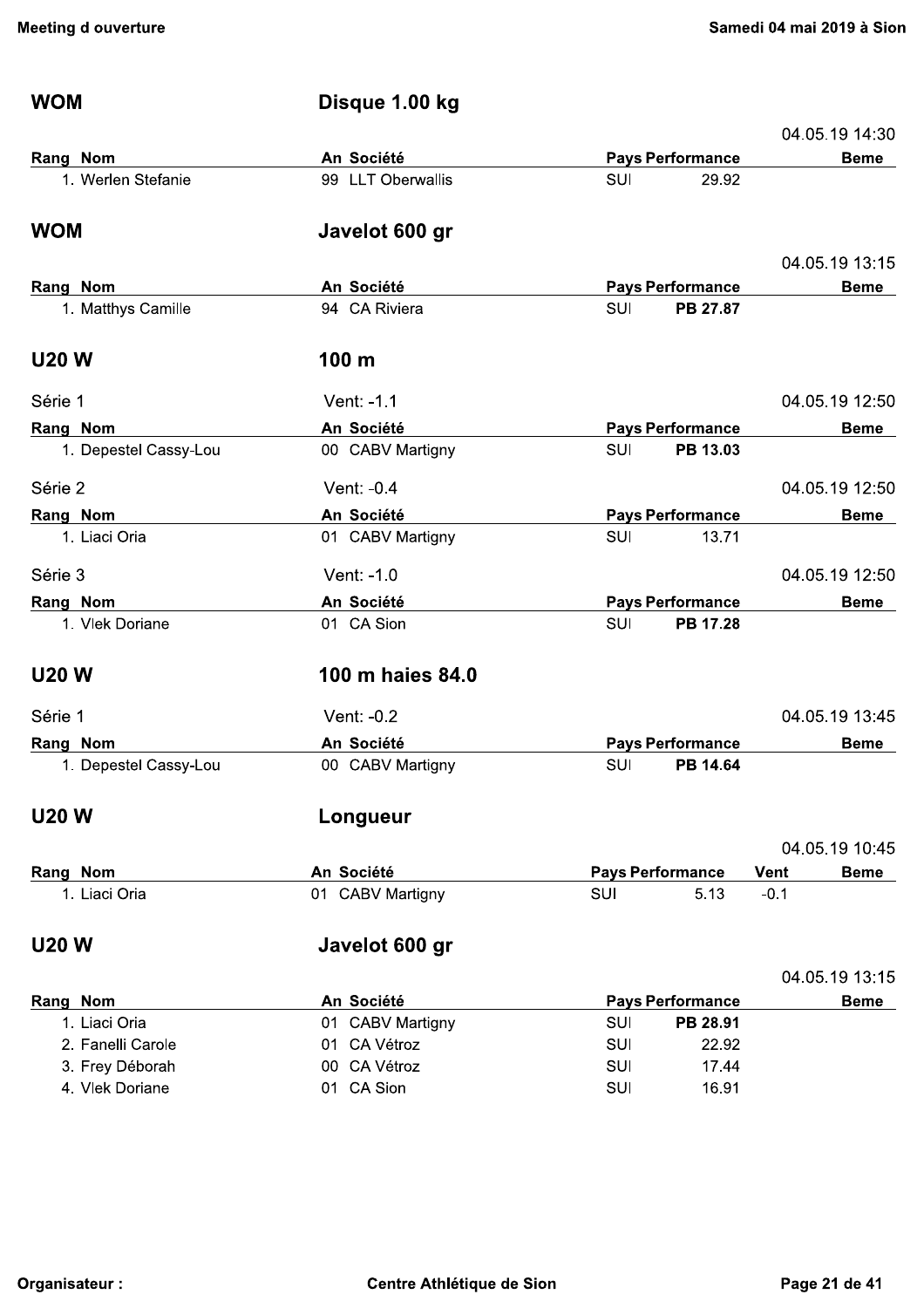| <b>U18 W</b>         | 100 m                       |            |                         |                |
|----------------------|-----------------------------|------------|-------------------------|----------------|
| Série 1              | Vent: -1.1                  |            |                         | 04.05.19 12:50 |
| Rang Nom             | An Société                  |            | <b>Pays Performance</b> | <b>Beme</b>    |
| 1. Van Camp Emma     | 04 ES Ayent Anzère          | <b>SUI</b> | 12.78                   |                |
| 2. Berclaz Manon     | 03 CA Sion                  | SUI        | 12.86                   |                |
| 3. Albrecht Robin    | 02 TV Naters                | <b>SUI</b> | 13.04                   |                |
| 4. Emery Coralie     | 02 CA Sion                  | <b>SUI</b> | 13.12                   |                |
| Série 2              | Vent: -0.4                  |            |                         | 04.05.19 12:50 |
| Rang Nom             | An Société                  |            | <b>Pays Performance</b> | <b>Beme</b>    |
| 1. Furger Cynthia    | 03 CA Sion                  | SUI        | 13.58                   |                |
| 2. Yerly Océane      | 03 CA Sion                  | <b>SUI</b> | 14.36                   |                |
| 3. Mudry Léa         | 02 CA Sion                  | <b>SUI</b> | 14.46                   |                |
| 4. Frey Célia        | 02 CA Vétroz                | <b>SUI</b> | PB 15.16                |                |
| 5. Dorsaz Caroline   | 03 CABV Martigny            | <b>SUI</b> | 15.31                   |                |
| Série 3              | Vent: -1.0                  |            |                         | 04.05.19 12:50 |
| Rang Nom             | An Société                  |            | <b>Pays Performance</b> | <b>Beme</b>    |
| 1. Morard Audrey     | 03 CA Sion                  | <b>SUI</b> | 13.56                   |                |
| 2. Jovanovic Marija  | 03 CA Sierre DSG            | <b>SUI</b> | 14.28                   |                |
| 3. Giger Hélène      | 03 CA Sion                  | <b>SUI</b> | 14.84                   |                |
| 4. Daven Mélissa     | 02 CA Vétroz                | <b>SUI</b> | 14.94                   |                |
| 5. Lenzser Kézia     | 03 SFG Collombey-Muraz      | SUI        | 15.80                   |                |
| <b>U18 W</b>         | 300 m                       |            |                         |                |
| Série 1              |                             |            |                         | 04.05.19 16:15 |
| Rang Nom             | An Société                  |            | <b>Pays Performance</b> | <b>Beme</b>    |
| 1. Berclaz Manon     | 03 CA Sion                  | <b>SUI</b> | PB 40.76                |                |
| 2. Furger Cynthia    | 03 CA Sion                  | SUI        | 43.69                   |                |
| <b>U18 W</b>         | 600 m                       |            |                         |                |
| Série 1              |                             |            |                         | 04.05.19 17:00 |
| Rang Nom             | An Société                  |            | <b>Pays Performance</b> | <b>Beme</b>    |
| 1. O'Donnel Alanna   | 04 SG St-Maurice            | SUI        | PB 1:43.95              |                |
| 2. Vouilloz Amandine | <b>SG St-Maurice</b><br>05. | <b>SUI</b> | PB 1:46.87              |                |
| 3. Hefti Nathalie    | 02 LLT Oberwallis           | <b>SUI</b> | 2:03.44                 |                |
| 4. Mauroux Chloé     | 04 SG St-Maurice            | <b>SUI</b> | 2:14.45                 |                |
| <b>U18 W</b>         | <b>Hauteur</b>              |            |                         |                |
|                      |                             |            |                         | 04.05.19 15:30 |
| Rang Nom             | An Société                  |            | <b>Pays Performance</b> | <b>Beme</b>    |
| 1. Morard Audrey     | 03 CA Sion                  | <b>SUI</b> | PB 1.54                 |                |
| 2. Frey Célia        | 02 CA Vétroz                | SUI        | 1.35                    |                |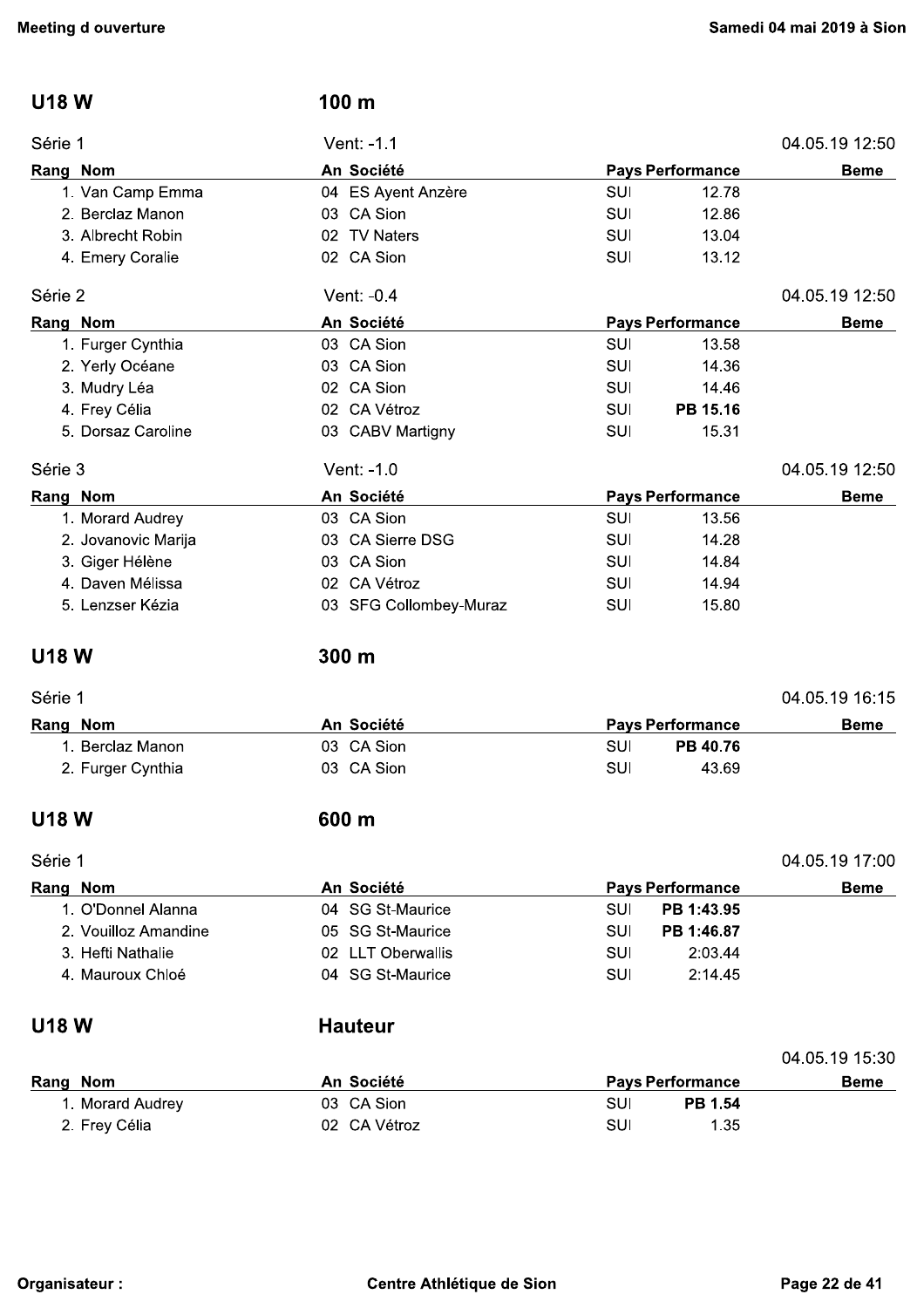04.05.19 10:45

04.05.19 15:45

### **U18W**

#### **Perche**

|                     |            |                         |      | 04.05.19 11.15 |
|---------------------|------------|-------------------------|------|----------------|
| Rang Nom            | An Société | <b>Pays Performance</b> |      | <b>Beme</b>    |
| 1. Mudry Léa        | 02 CA Sion | SUI                     | 2.40 |                |
| 2. Borgeat Mathilde | 03 CA Sion | SUI                     | 2.20 |                |

## **U18W**

## Longueur

| Rang Nom |                     | An Société             |            | <b>Pays Performance</b> | Vent   | <b>Beme</b> |
|----------|---------------------|------------------------|------------|-------------------------|--------|-------------|
|          | 1. Emery Coralie    | 02 CA Sion             | SUI        | 5.07                    | 0.0    |             |
|          | 2. Jovanovic Marija | 03 CA Sierre DSG       | SUI        | <b>PB 4.41</b>          | 1.6    |             |
|          | 3. Frise Vanessa    | 02 CA Riviera          | SUI        | 4.32                    | $-2.0$ |             |
|          | 4. Hefti Nathalie   | 02 LLT Oberwallis      | SUI        | <b>PB 4.31</b>          | 0.0    |             |
|          | 5. Yerly Océane     | 03 CA Sion             | SUI        | <b>PB 4.28</b>          | 0.6    |             |
|          | 6. Giger Hélène     | 03 CA Sion             | <b>SUI</b> | <b>PB 4.20</b>          | 0.0    |             |
|          | 7. Dorsaz Caroline  | 03 CABV Martigny       | SUI        | <b>PB 4.15</b>          | 2.0    |             |
|          | 8. Lenzser Kézia    | 03 SFG Collombey-Muraz | SUI        | 3.93                    | 2.0    |             |

#### **U18 W**

## Poids 3.00 kg

| Rang Nom |                    | An Société             |     | <b>Pays Performance</b> | <b>Beme</b> |
|----------|--------------------|------------------------|-----|-------------------------|-------------|
|          | 1. Daven Mélissa   | 02 CA Vétroz           | SUI | <b>PB 10.05</b>         |             |
|          | 2. Wenger Céline   | 03 LV Visp             | SUI | <b>PB 9.90</b>          |             |
|          | 3. Dorsaz Caroline | 03 CABV Martigny       | SUI | <b>PB 8.25</b>          |             |
|          | 4. Lenzser Kézia   | 03 SFG Collombey-Muraz | SUI | 7.42                    |             |

## **U18W**

## Disque 1.00 kg

|                     |            |                   |                         |       | 04.05.19 14:30 |
|---------------------|------------|-------------------|-------------------------|-------|----------------|
| Rang Nom            | An Société |                   | <b>Pays Performance</b> |       | <b>Beme</b>    |
| 1. Daven Mélissa    |            | 02 CA Vétroz      | SUI                     | 23.29 |                |
| 2. Wenger Céline    |            | 03 LV Visp        | SUI                     | 21.43 |                |
| 3. Borgeat Mathilde |            | 03 CA Sion        | SUI                     | 20.15 |                |
| 4. Giger Hélène     |            | 03 CA Sion        | SUI                     | 17.22 |                |
| 5. Yerly Océane     |            | 03 CA Sion        | SUI                     | 15.25 |                |
| 6. Rey Vanessa      |            | 02 CA Sion        | SUI                     | 14.81 |                |
| 7. Hefti Nathalie   |            | 02 LLT Oberwallis | SUI                     | 12.45 |                |

#### **U18W**

## Javelot 500 gr

|          |                     |                   |     |                         | 04.05.19 13:15 |  |
|----------|---------------------|-------------------|-----|-------------------------|----------------|--|
| Rang Nom |                     | An Société        |     | <b>Pays Performance</b> |                |  |
|          | 1. Rey Vanessa      | 02 CA Sion        | SUI | <b>PB 28.84</b>         |                |  |
|          | 2. Degoumois Agathe | 03 CA Sion        | SUI | 28.83                   |                |  |
|          | 3. Daven Mélissa    | 02 CA Vétroz      | SUI | <b>PB 28.72</b>         |                |  |
|          | 4. Borgeat Mathilde | 03 CA Sion        | SUI | 25.43                   |                |  |
|          | 5. Morard Audrey    | 03 CA Sion        | SUI | 22.76                   |                |  |
|          | 6. Wenger Céline    | 03 LV Visp        | SUI | 22.74                   |                |  |
|          | 7. Yerly Océane     | 03 CA Sion        | SUI | 22.21                   |                |  |
|          | 8. Hefti Nathalie   | 02 LLT Oberwallis | SUI | 20.82                   |                |  |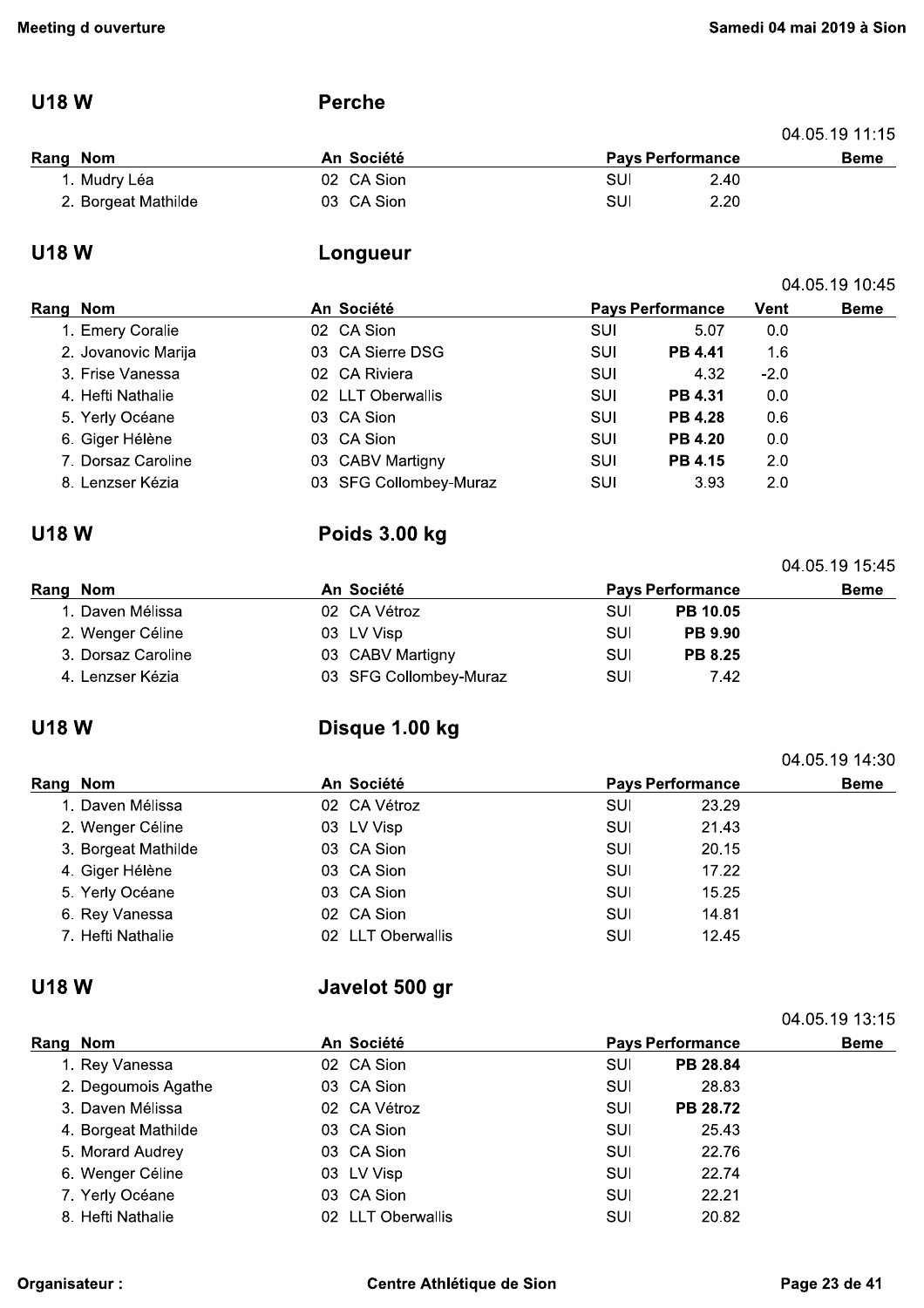04.05.19 17:00

#### $(cont.)$ **U18W** Javelot 500 gr

| Rang Nom         | An Société       | <b>Pays Performance</b> | <b>Beme</b> |
|------------------|------------------|-------------------------|-------------|
| 9. Frey Célia    | 02 CA Vétroz     | 17.72<br>SUI            |             |
| Jovanovic Marija | 03 CA Sierre DSG | SUI<br>17.72            |             |

#### **U16W**

#### 600 m

#### Série 1

| Rang Nom              | An Société         | <b>Pays Performance</b> | <b>Beme</b> |
|-----------------------|--------------------|-------------------------|-------------|
| 1. Dolet Estelle      | 04 CABV Martigny   | 1:41.24<br>SUI          |             |
| 2. Pignat Thérèse     | 04 CA Vétroz       | PB 1:47.54<br>SUI       |             |
| 3. Normand Sarah      | 05 CA Vétroz       | PB 1:50.27<br>SUI       |             |
| 4. Duc Sonja          | 05 CA Sion         | PB 1:53.52<br>SUI       |             |
| 5. Mariéthoz Solenne  | 04 CA Vétroz       | PB 1:54.50<br>SUI       |             |
| 6. Udry Laetitia      | 05 CA Vétroz       | PB 2:01.00<br>SUI       |             |
| 7. Franzetti Romane   | 05 CA Sion         | PB 2:01.95<br>SUI       |             |
| 8. Délétroz Aurélie   | 05 ES Ayent Anzère | 2:02.25<br>SUI          |             |
| 9. Baechler Laura     | 05 CA Sion         | 2:14.02<br>SUI          |             |
| 10. Mottier Valentine | 04 CA Sion         | 2:14.99<br>SUI          |             |
| 11. Mancini Gaëlle    | 05 CA Sion         | PB 2:18.65<br>SUI       |             |

### **U16W**

## 80 m haies 76.2

| Série 1              | Vent: -0.5         |     |                         | 04.05.19 14:10 |
|----------------------|--------------------|-----|-------------------------|----------------|
| Rang Nom             | An Société         |     | <b>Pays Performance</b> | <b>Beme</b>    |
| 1. Herzog Malika     | 04 SFG Conthey     | SUI | PB 13.45                |                |
| 2. Sermier Chiara    | 05 ES Ayent Anzère | SUI | 13.74                   |                |
| 3. Guntern Audrey    | 05 CA Sierre DSG   | SUI | 14.83                   |                |
| 4. Duc Sonja         | 05 CA Sion         | SUI | 14.95                   |                |
| 5. Vouillamoz Marion | 05 ES Ayent Anzère | SUI | 15.12                   |                |
| 6. Mottier Valentine | 04 CA Sion         | SUI | PB 17.22                |                |
| 7. Yerly Justine     | 05 CA Sion         | SUI | 17.54                   |                |
| 8. Hefti Vivienne    | 05 LLT Oberwallis  | SUI | 18.10                   |                |
| Série 2              | Vent: -1.4         |     |                         | 04.05.19 14:10 |
| Rang Nom             | An Société         |     | <b>Pays Performance</b> | <b>Beme</b>    |

| Rang Nom             | An Société         |            | <b>Pays Performance</b> | <b>Beme</b> |
|----------------------|--------------------|------------|-------------------------|-------------|
| 1. Wenger Svenja     | 05 LV Visp         | SUI        | 13.02                   |             |
| 2. Bonvin Julie      | 04 CA Sierre DSG   | SUI        | 13.26                   |             |
| 3. Normand Sarah     | 05 CA Vétroz       | SUI        | 14.64                   |             |
| 4. Emery Jolène      | 04 CA Sion         | <b>SUI</b> | PB 14.67                |             |
| 5. Dalla Palma Elise | 05 ES Ayent Anzère | <b>SUI</b> | 14.84                   |             |
| 6. Mancini Gaëlle    | 05 CA Sion         | SUI        | 16.88                   |             |
| 7. Délétroz Aurélie  | 05 ES Ayent Anzère | SUI        | 17.11                   |             |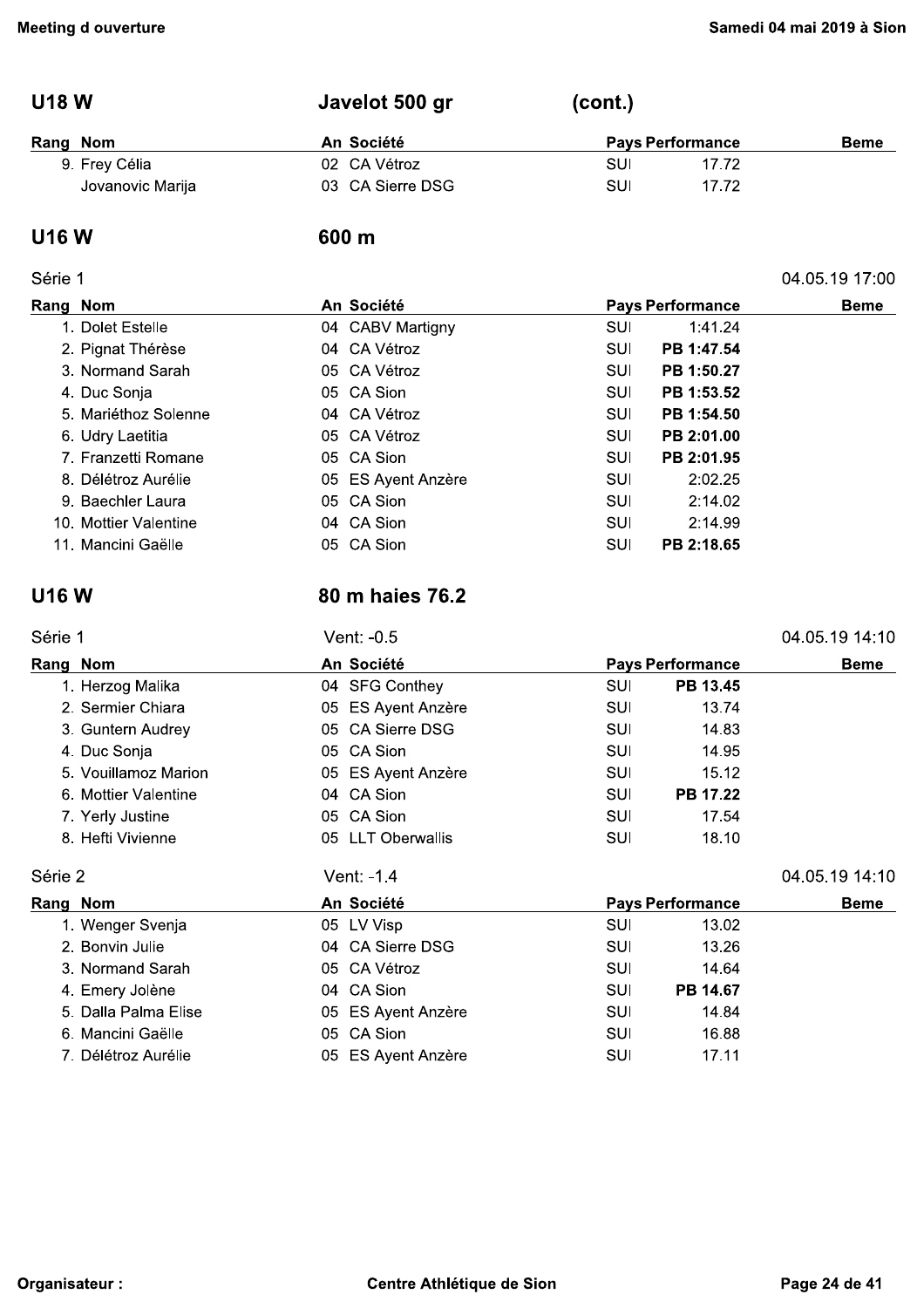| <b>U16W</b>         | 80 m haies 76.2              | (cont.)    |                         |                |
|---------------------|------------------------------|------------|-------------------------|----------------|
| Série 3             | Vent: -0.9                   |            |                         | 04.05.19 14:10 |
| Rang Nom            | An Société                   |            | <b>Pays Performance</b> | <b>Beme</b>    |
| 1. Becerra Soraya   | 04 CABV Martigny             | <b>SUI</b> | 12.99                   |                |
| 2. Mizel Marjorie   | 04 CABV Martigny             | <b>SUI</b> | 13.25                   |                |
| 3. Franzetti Romane | 05 CA Sion                   | <b>SUI</b> | 14.53                   |                |
| 4. Udry Laetitia    | 05 CA Vétroz                 | <b>SUI</b> | 14.65                   |                |
| 5. Aymon Delphine   | <b>ES Ayent Anzère</b><br>05 | <b>SUI</b> | 15.02                   |                |
| 6. Baechler Laura   | 05 CA Sion                   | SUI        | 16.79                   |                |
| 7. Voeffray Noella  | 05 CABV Martigny             | <b>SUI</b> | 16.99                   |                |
| <b>U16W</b>         | <b>Hauteur</b>               |            |                         |                |
|                     |                              |            |                         | 04.05.19 15:30 |
| Rang Nom            | An Société                   |            | <b>Pays Performance</b> | <b>Beme</b>    |
| 1. Emery Jolène     | 04 CA Sion                   | <b>SUI</b> | <b>PB 1.54</b>          |                |
| 2. Sermier Chiara   | 05 ES Ayent Anzère           | SUI        | 1.45                    |                |

#### **Hauteur**

|             |                       |    |                        |            |                         | 04.05.19 15:30 |
|-------------|-----------------------|----|------------------------|------------|-------------------------|----------------|
| Rang Nom    |                       |    | An Société             |            | <b>Pays Performance</b> | <b>Beme</b>    |
|             | 1. Emery Jolène       |    | 04 CA Sion             | SUI        | <b>PB 1.54</b>          |                |
|             | 2. Sermier Chiara     | 05 | ES Ayent Anzère        | SUI        | 1.45                    |                |
|             | 3. Herzog Malika      | 04 | <b>SFG Conthey</b>     | SUI        | <b>PB 1.45</b>          |                |
|             | 4. Aymon Delphine     | 05 | ES Ayent Anzère        | SUI        | PB 1.45                 |                |
|             | 5. Van Camp Emma      |    | 04 ES Ayent Anzère     | SUI        | 1.40                    |                |
|             | 6. Duc Sonja          | 05 | CA Sion                | SUI        | PB 1.40                 |                |
|             | 7. Guntern Audrey     |    | 05 CA Sierre DSG       | SUI        | 1.35                    |                |
|             | 8. Cotter Mathilde    | 05 | <b>ES Ayent Anzère</b> | SUI        | 1.35                    |                |
|             | 9. Délétroz Aurélie   | 05 | ES Ayent Anzère        | <b>SUI</b> | 1.30                    |                |
|             | 10. Gasparini Noémie  | 05 | CA Sion                | SUI        | 1.30                    |                |
|             | 11. Udry Laetitia     | 05 | CA Vétroz              | SUI        | 1.30                    |                |
|             | 12. Franzetti Romane  |    | 05 CA Sion             | SUI        | 1.25                    |                |
|             | 13. Yerly Justine     | 05 | CA Sion                | <b>SUI</b> | PB 1.25                 |                |
|             | 14. Hefti Vivienne    |    | 05 LLT Oberwallis      | SUI        | 1.20                    |                |
|             | 15. Vouillamoz Marion | 05 | ES Ayent Anzère        | SUI        | 1.20                    |                |
|             | 16. Mancini Gaëlle    |    | 05 CA Sion             | <b>SUI</b> | PB 1.20                 |                |
|             | 17. Mottier Valentine |    | 04 CA Sion             | SUI        | PB 1.15                 |                |
| <b>U16W</b> |                       |    | <b>Perche</b>          |            |                         |                |
|             |                       |    |                        |            |                         | 04.05.19 11.15 |
| Rang Nom    |                       |    | An Société             |            | <b>Pays Performance</b> | <b>Beme</b>    |
|             | 1. Sermier Chiara     |    | 05 ES Ayent Anzère     | SUI        | <b>PB 2.60</b>          |                |
|             | 2. Aymon Delphine     |    | 05 ES Ayent Anzère     | SUI        | <b>PB 2.60</b>          |                |

| Rang Nom             | An Société         |     | <b>Pays Performance</b> | <b>Beme</b> |
|----------------------|--------------------|-----|-------------------------|-------------|
| 1. Sermier Chiara    | 05 ES Ayent Anzère | SUI | <b>PB 2.60</b>          |             |
| 2. Aymon Delphine    | 05 ES Ayent Anzère | SUI | <b>PB 2.60</b>          |             |
| 3. Dalla Palma Elise | 05 ES Ayent Anzère | SUI | 2.40                    |             |
| 4. Franzetti Romane  | 05 CA Sion         | SUI | 2.20                    |             |
| 5. Arthurs Jamie     | 05 CA Riviera      | SUI | 2.20                    |             |
| 6. Duc Sonja         | 05 CA Sion         | SUI | 2.20                    |             |
| Yerly Justine        | 05 CA Sion         | SUI | <b>NM</b>               |             |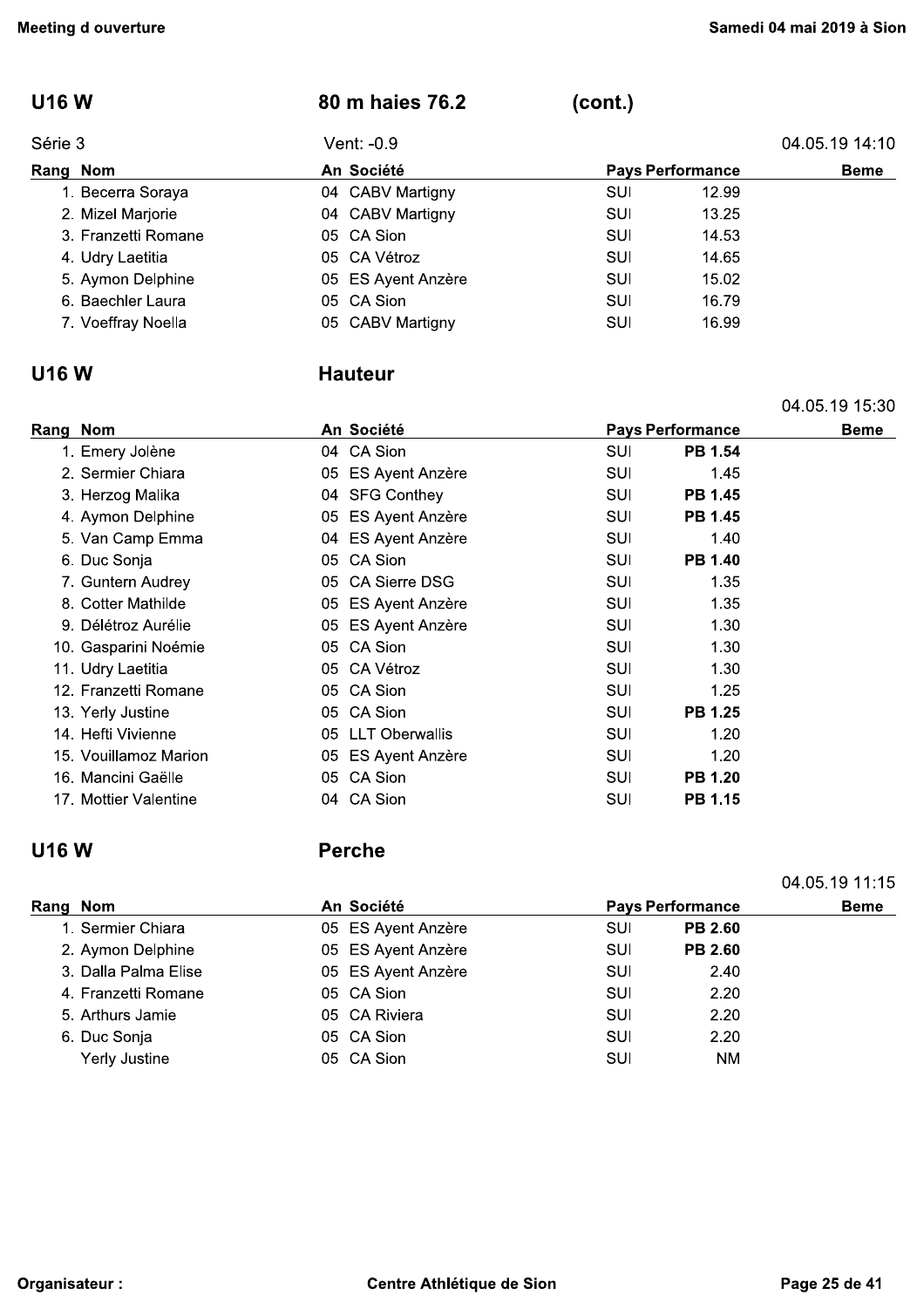## U16 W Longueur

| eeting d ouverture                   |                                   |                          |                         |             | Samedi 04 mai 2019 à Sior |
|--------------------------------------|-----------------------------------|--------------------------|-------------------------|-------------|---------------------------|
| <b>U16W</b>                          | Longueur                          |                          |                         |             |                           |
|                                      |                                   |                          |                         |             | 04.05.19 12.45            |
| Rang Nom                             | An Société                        |                          | <b>Pays Performance</b> | <b>Vent</b> | <b>Beme</b>               |
| 1. Becerra Soraya                    | 04 CABV Martigny                  | SUI                      | PB 5.29                 | 0.5         |                           |
| 2. Arthurs Jamie                     | 05 CA Riviera                     | SUI                      | <b>PB 4.90</b>          | 1.0         |                           |
| 3. Mizel Marjorie                    | 04 CABV Martigny                  | SUI                      | <b>PB 4.81</b>          | 1.0         |                           |
| 4. Sermier Chiara                    | 05 ES Ayent Anzère                | SUI                      | 4.69                    | $-0.2$      |                           |
| 5. Van Camp Emma                     | 04 ES Ayent Anzère                | SUI                      | PB 4.65                 | 1.1         |                           |
| 6. Wenger Svenja                     | 05 LV Visp                        | SUI                      | 4.60                    | 1.8         |                           |
| 7. Herzog Malika                     | 04 SFG Conthey                    | SUI                      | PB 4.59                 | 1.2         |                           |
| 8. Pignat Thérèse                    | CA Vétroz<br>04                   | SUI                      | PB 4.51                 | $-0.5$      |                           |
| 9. Aymon Delphine                    | ES Ayent Anzère<br>05             | SUI                      | 4.50                    | 0.0         |                           |
| 10. Normand Sarah                    | 05 CA Vétroz                      | SUI                      | 4.45                    | 0.7         |                           |
| 11. Cotter Mathilde                  | 05 ES Ayent Anzère                | SUI                      | 4.38                    | 1.1         |                           |
| Délétroz Aurélie                     | 05<br>ES Ayent Anzère             | SUI                      | 4.38                    | 0.5         |                           |
| 13. Mariéthoz Solenne                | 04 CA Vétroz                      | SUI                      | PB 4.35                 | 0.0         |                           |
| 14. Franzetti Romane                 | CA Sion<br>05                     | SUI                      | 4.30                    | 0.8         |                           |
| 15. Guntern Audrey                   | 05 CA Sierre DSG                  | SUI                      | 4.27                    | 0.4         |                           |
| Voeffray Noella                      | 05 CABV Martigny                  | SUI                      | 4.27                    | $-0.1$      |                           |
| 17. Duc Sonja                        | 05 CA Sion                        | SUI                      | 4.15                    | 0.0         |                           |
| 18. Udry Laetitia                    | 05 CA Vétroz                      | SUI                      | 4.14                    | 1.5         |                           |
| 19. Dalla Palma Elise                | 05 ES Ayent Anzère                | SUI                      | 4.12                    | 0.3         |                           |
| 20. Gasparini Noémie                 | 05 CA Sion                        | SUI                      | 3.95                    | 0.2         |                           |
| <b>Vouillamoz Marion</b>             | 05 ES Ayent Anzère                | SUI                      | 3.95                    | 0.0         |                           |
| 22. Baechler Laura                   | 05 CA Sion                        | SUI                      | 3.86                    | 0.0         |                           |
| Yerly Justine                        | 05 CA Sion                        | SUI                      | 3.86                    | $-0.5$      |                           |
| 24. Mancini Gaëlle                   | 05 CA Sion                        | SUI                      | 3.73                    | 1.5         |                           |
| 25. Mottier Valentine                | 04 CA Sion                        | SUI                      | PB 3.69                 | 1.0         |                           |
| <b>U16 W</b>                         | Poids 3.00 kg                     |                          |                         |             |                           |
|                                      |                                   |                          |                         |             | 04.05.19 14:45            |
| Rang Nom                             | An Société                        |                          | <b>Pays Performance</b> |             | <b>Beme</b>               |
| 1. Wenger Svenja                     | 05 LV Visp                        | SUI                      | PB 11.21                |             |                           |
| 2. Emery Jolène                      | 04 CA Sion                        | SUI                      | PB 10.50                |             |                           |
| 3. Herzog Malika                     | 04 SFG Conthey                    | <b>SUI</b>               | PB 10.00                |             |                           |
| 4. Guntern Audrey                    | 05 CA Sierre DSG                  | SUI                      | 9.51                    |             |                           |
| 5. Sermier Chiara                    | 05 ES Ayent Anzère                | SUI                      | PB 9.25                 |             |                           |
| 6. Arthurs Jamie<br>7 Mizel Marierio | 05 CA Riviera<br>04 CARVIMortiany | <b>SUI</b><br><b>QHI</b> | PB 9.19<br>9.97         |             |                           |
|                                      |                                   |                          |                         |             |                           |

| 24. Mancini Gaëlle<br>25. Mottier Valentine | 05 CA Sion<br>04 CA Sion<br>Poids 3.00 kg | SUI<br>SUI                                                                                                                                                                                                                                                                                                                                  | 3.73<br>PB 3.69                                       | 1.5<br>1.0                                      |
|---------------------------------------------|-------------------------------------------|---------------------------------------------------------------------------------------------------------------------------------------------------------------------------------------------------------------------------------------------------------------------------------------------------------------------------------------------|-------------------------------------------------------|-------------------------------------------------|
|                                             |                                           |                                                                                                                                                                                                                                                                                                                                             |                                                       |                                                 |
|                                             |                                           |                                                                                                                                                                                                                                                                                                                                             |                                                       |                                                 |
|                                             |                                           |                                                                                                                                                                                                                                                                                                                                             |                                                       |                                                 |
|                                             |                                           |                                                                                                                                                                                                                                                                                                                                             |                                                       |                                                 |
|                                             |                                           |                                                                                                                                                                                                                                                                                                                                             |                                                       | 04.05.19 14:45                                  |
| Rang Nom                                    |                                           |                                                                                                                                                                                                                                                                                                                                             |                                                       | <b>Beme</b>                                     |
| 1. Wenger Svenja                            |                                           | <b>SUI</b>                                                                                                                                                                                                                                                                                                                                  |                                                       |                                                 |
| 2. Emery Jolène                             |                                           |                                                                                                                                                                                                                                                                                                                                             |                                                       |                                                 |
| 3. Herzog Malika                            |                                           |                                                                                                                                                                                                                                                                                                                                             | PB 10.00                                              |                                                 |
| 4. Guntern Audrey                           |                                           | SUI                                                                                                                                                                                                                                                                                                                                         | 9.51                                                  |                                                 |
| 5. Sermier Chiara                           |                                           | SUI                                                                                                                                                                                                                                                                                                                                         | PB 9.25                                               |                                                 |
| 6. Arthurs Jamie                            |                                           | SUI                                                                                                                                                                                                                                                                                                                                         | PB 9.19                                               |                                                 |
| 7. Mizel Marjorie                           |                                           | SUI                                                                                                                                                                                                                                                                                                                                         | 8.87                                                  |                                                 |
| 8. Baechler Laura                           |                                           | SUI                                                                                                                                                                                                                                                                                                                                         | PB 8.60                                               |                                                 |
| 9. Franzetti Romane                         |                                           | SUI                                                                                                                                                                                                                                                                                                                                         | PB 8.55                                               |                                                 |
| 10. Aymon Delphine                          |                                           | <b>SUI</b>                                                                                                                                                                                                                                                                                                                                  | 8.31                                                  |                                                 |
| 11. Deller Lucie                            |                                           | SUI                                                                                                                                                                                                                                                                                                                                         | <b>PB 7.72</b>                                        |                                                 |
| 12. Udry Laetitia                           |                                           | SUI                                                                                                                                                                                                                                                                                                                                         | 7.65                                                  |                                                 |
| 13. Duc Sonja                               |                                           | SUI                                                                                                                                                                                                                                                                                                                                         | PB 7.29                                               |                                                 |
| 14. Vouillamoz Marion                       |                                           | SUI                                                                                                                                                                                                                                                                                                                                         | 7.08                                                  |                                                 |
| 15. Cotter Mathilde                         |                                           | <b>SUI</b>                                                                                                                                                                                                                                                                                                                                  | PB 6.96                                               |                                                 |
| 16. Gasparini Noémie                        |                                           | <b>SUI</b>                                                                                                                                                                                                                                                                                                                                  | 6.80                                                  |                                                 |
| 17. Mancini Gaëlle                          |                                           | SUI                                                                                                                                                                                                                                                                                                                                         | PB 6.31                                               |                                                 |
| 18. Yerly Justine                           |                                           | SUI                                                                                                                                                                                                                                                                                                                                         | PB 5.66                                               |                                                 |
| 19. Mottier Valentine                       |                                           | <b>SUI</b>                                                                                                                                                                                                                                                                                                                                  | 4.80                                                  |                                                 |
|                                             |                                           |                                                                                                                                                                                                                                                                                                                                             |                                                       |                                                 |
| Organisateur :                              |                                           |                                                                                                                                                                                                                                                                                                                                             |                                                       | Page 26 de 41                                   |
|                                             |                                           | An Société<br>05 LV Visp<br>04 CA Sion<br>04 SFG Conthey<br>05 CA Sierre DSG<br>05 ES Ayent Anzère<br>05 CA Riviera<br>04 CABV Martigny<br>05 CA Sion<br>05 CA Sion<br>05 ES Ayent Anzère<br>05 CA Vétroz<br>05 CA Vétroz<br>05 CA Sion<br>05 ES Ayent Anzère<br>05 ES Ayent Anzère<br>05 CA Sion<br>05 CA Sion<br>05 CA Sion<br>04 CA Sion | <b>SUI</b><br><b>SUI</b><br>Centre Athlétique de Sion | <b>Pays Performance</b><br>PB 11.21<br>PB 10.50 |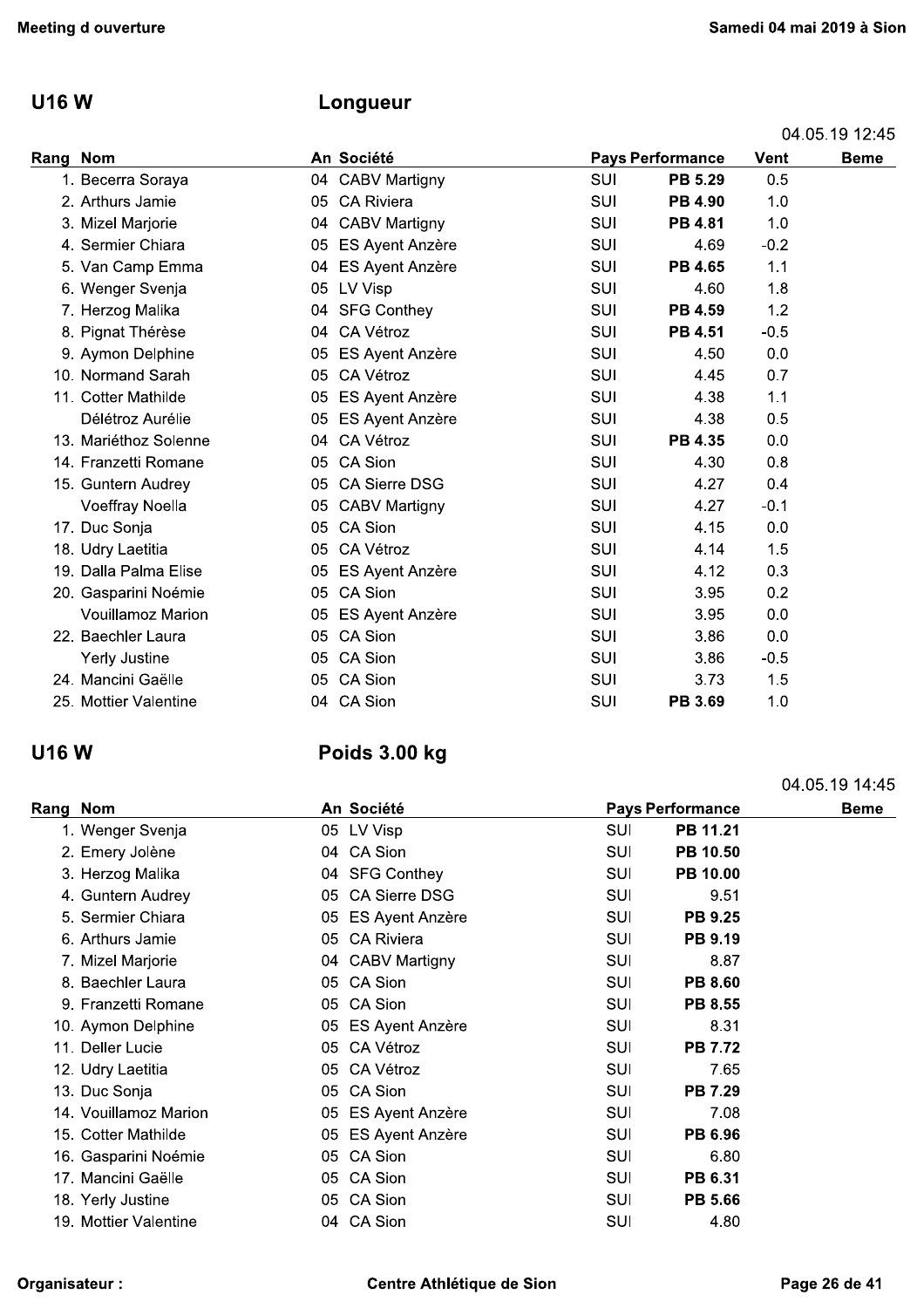## **U16W**

## Disque 0.75 kg

60 m

|          |                       |                  |     |                         | 04.05.19 10.45 |
|----------|-----------------------|------------------|-----|-------------------------|----------------|
| Rang Nom |                       | An Société       |     | <b>Pays Performance</b> |                |
|          | 1. Wenger Svenja      | 05 LV Visp       | SUI | PB 32.03                |                |
|          | 2. Franzetti Romane   | 05 CA Sion       | SUI | 23.21                   |                |
|          | 3. Deller Lucie       | 05 CA Vétroz     | SUI | <b>PB 22.73</b>         |                |
|          | 4. Bonvin Julie       | 04 CA Sierre DSG | SUI | PB 21.66                |                |
|          | 5. Emery Jolène       | 04 CA Sion       | SUI | 21.04                   |                |
|          | 6. Mariéthoz Solenne  | 04 CA Vétroz     | SUI | PB 20.36                |                |
|          | 7. Baechler Laura     | 05 CA Sion       | SUI | PB 19.86                |                |
|          | 8. Duc Sonja          | 05 CA Sion       | SUI | PB 18.98                |                |
|          | 9. Mancini Gaëlle     | 05 CA Sion       | SUI | PB 17.24                |                |
|          | 10. Mottier Valentine | 04 CA Sion       | SUI | PB 15.94                |                |
|          | 11. Gasparini Noémie  | 05 CA Sion       | SUI | PB 14.17                |                |
|          | 12. Yerly Justine     | 05 CA Sion       | SUI | 13.26                   |                |

#### **U14W**

Série 1

#### 04.05.19 10:45

04.05.19 10:45

04.05.19 10:45

| Rang Nom |                       | An Société             | <b>Pays Performance</b> |                | <b>Beme</b> |
|----------|-----------------------|------------------------|-------------------------|----------------|-------------|
|          | 1. Schwab Chloé       | 06 CA Riviera          | <b>SUI</b>              | <b>PB 8.81</b> |             |
|          | 2. Sarbach Alessandra | 06 LLT Oberwallis      | SUI                     | <b>PB 9.05</b> |             |
|          | 3. Morard Pauline     | 07 CA Sion             | SUI                     | <b>PB 9.30</b> |             |
|          | 4. De Palma Audrey    | 07 CA Sion             | SUI                     | 9.34           |             |
|          | 5. Mottier Elise      | 07 CA Sion             | SUI                     | <b>PB 9.64</b> |             |
|          | 6. Brunner Candice    | 07 SFG Collombey-Muraz | SUI                     | 9.65           |             |
|          | 7. Ryser Coline       | 07 CA Sion             | <b>SUI</b>              | 9.83           |             |
|          | 8. Journel Maud       | 07 CA Sion             | SUI                     | <b>PB 9.86</b> |             |
|          |                       |                        |                         |                |             |

### Série 2

| Rang Nom              | An Société       | <b>Pays Performance</b>      | <b>Beme</b> |
|-----------------------|------------------|------------------------------|-------------|
| 1. Abbet Mireille     | 06 CA Vétroz     | SUI<br>9.15                  |             |
| 2. Revaz Marion       | 06 CA Sion       | SUI<br>9.47                  |             |
| 3. Amacker Lena       | 07 LV Visp       | <b>PB 9.53</b><br>SUI        |             |
| 4. Rey Alix           | 06 CA Sion       | <b>PB 9.54</b><br>SUI        |             |
| 5. Sauvage Lynne      | 07 CA Riviera    | <b>PB 9.84</b><br><b>FRA</b> |             |
| 6. Francfort Thaïs    | 07 CA Sierre DSG | <b>PB 9.87</b><br>SUI        |             |
| 7. Gardiner Charlotte | 07 CA Sion       | 10.29<br>SUI                 |             |
| 8. Favre Naella       | 07 CA Sierre DSG | PB 10.37<br>SUI              |             |

#### Série 3

| Rang Nom            | An Société             |     | <b>Pays Performance</b> | <b>Beme</b> |
|---------------------|------------------------|-----|-------------------------|-------------|
| 1. Borer Léna       | 06 ES Ayent Anzère     | SUI | <b>PB 8.44</b>          |             |
| 2. Martignoni Carla | 06 CA Riviera          | SUI | 9.13                    |             |
| 3. Donnet Léna      | 06 SFG Collombey-Muraz | SUI | 9.26                    |             |
| 4. Rion Alizée      | 06 CA Sierre DSG       | SUI | <b>SB 9.34</b>          |             |
| 5. Favre Eloïse     | 06 CA Sion             | SUI | <b>PB 9.75</b>          |             |
| 6. Rouiller Elfy    | 07 CABV Martigny       | SUI | <b>SB 9.87</b>          |             |
| 7. Pahud Mathilde   | 06 CA Sion             | SUI | 10.18                   |             |
| 8. Jakupi Rumejsa   | 06 STV Gampel          | SUI | 10.88                   |             |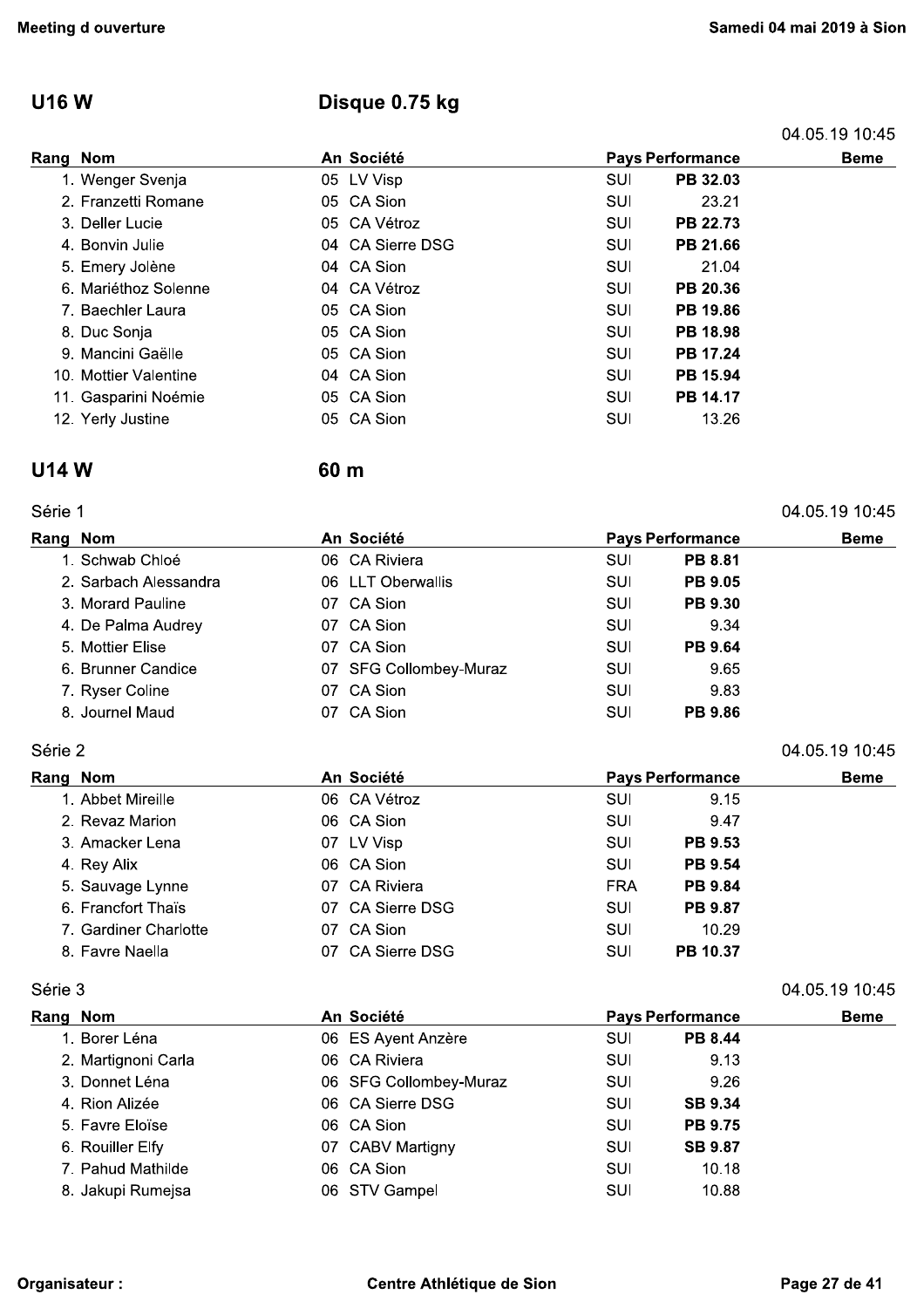04.05.19 10:45

04.05.19 10:45

04.05.19 10:45

### **U14 W**

#### Série 4

(cont.)

|          | Série 4                 |            |                    |                         |                |  |
|----------|-------------------------|------------|--------------------|-------------------------|----------------|--|
| Rang Nom |                         | An Société |                    | <b>Pays Performance</b> | <b>Beme</b>    |  |
|          | 1. Mabillard Célia      |            | 06 ES Ayent Anzère | SUI                     | 8.98           |  |
|          | 2. Dennis Hannah        |            | 06 CA Riviera      | SUI                     | <b>PB 9.20</b> |  |
|          | 3. Savioz Dorine        |            | 07 CA Sierre DSG   | SUI                     | <b>PB 9.51</b> |  |
|          | 4. Kalbermatter Larissa |            | 06 STV Gampel      | SUI                     | 9.54           |  |
|          | 5. Bitz Saskia          |            | 06 STV Gampel      | SUI                     | <b>PB 9.83</b> |  |
|          | 6. Herbettaz Olivia     |            | 07 CA Vétroz       | SUI                     | 10.13          |  |
|          | 7. Vercelloni Emma      |            | 06 CA Vétroz       | SUI                     | 10.31          |  |
|          | 8. Ammann Laeticia      | 07         | STV Gampel         | SUI                     | PB 10.63       |  |

60 m

#### Série 5

| Rang Nom              | An Société             |     | <b>Pays Performance</b> | <b>Beme</b> |
|-----------------------|------------------------|-----|-------------------------|-------------|
| 1. Lacroix Margot     | 07 ES Ayent Anzère     | SUI | <b>PB 9.08</b>          |             |
| 2. Normand Rachel     | 07 CA Vétroz           | SUI | <b>PB 9.20</b>          |             |
| 3. Fellay Kali        | 07 SFG Collombey-Muraz | SUI | 9.29                    |             |
| 4. Green Sanchia      | 06 CA Riviera          | SUI | 9.35                    |             |
| 5. Studach Sarah      | 07 SG St-Maurice       | SUI | 9.39                    |             |
| 6. Pellissier Camille | 07 CA Sierre DSG       | SUI | <b>PB 9.81</b>          |             |
| 7. Waelti Sarah       | 06 CA Vétroz           | SUI | 10.13                   |             |
| 8. Dubuis Amélie      | 06 CA Vétroz           | SUI | <b>PB 10.18</b>         |             |

#### Série 6

| Rang Nom |                         | An Société             |            | <b>Pays Performance</b> | <b>Beme</b> |
|----------|-------------------------|------------------------|------------|-------------------------|-------------|
|          | 1. Frei Annika          | 07 CA Riviera          | <b>SUI</b> | <b>PB 9.35</b>          |             |
|          | 2. Michellod Sofia      | 06 SFG Collombey-Muraz | SUI        | 9.42                    |             |
|          | 3. Bruchez Marie-Louisa | 07 CABV Martigny       | SUI        | <b>PB 9.66</b>          |             |
|          | 4. Carron Anna          | 06 CA Sion             | SUI        | <b>PB 9.67</b>          |             |
|          | 5. Aichele Léa          | 07 CA Riviera          | <b>GER</b> | 9.91                    |             |
|          | 6. Fournier Louane      | 06 CA Sierre DSG       | SUI        | PB 10.29                |             |
|          | 7. Farquet Léa          | 07 CA Sion             | <b>SUI</b> | 10.81                   |             |
|          | 8. Nicolas Morgane      | 06 CA Sion             | SUI        | 11.19                   |             |

#### Série 7

| Rang Nom              | An Société         | <b>Pays Performance</b> | <b>Beme</b>    |  |
|-----------------------|--------------------|-------------------------|----------------|--|
| 1. Fournier Amélie    | 07 ES Ayent Anzère | SUI                     | <b>PB 9.02</b> |  |
| 2. Eggs Alena         | 06 STV Gampel      | SUI                     | 9.60           |  |
| 3. Yerly Margo        | 07 CA Sierre DSG   | SUI                     | 9.70           |  |
| 4. Müller Cécile      | 06 CA Vouvry       | SUI                     | <b>PB 9.90</b> |  |
| 5. Termoz-Masson Lena | 07 CA Sierre DSG   | <b>FRA</b>              | 10.00          |  |
| 6. Del Buono Alessia  | 07 CA Sion         | SUI                     | 10.16          |  |
| 7. Evéquoz Shana      | 06 CA Vétroz       | SUI                     | 10.40          |  |
| 8. Abbet Laura        | 07 CA Vétroz       | SUI                     | 10.89          |  |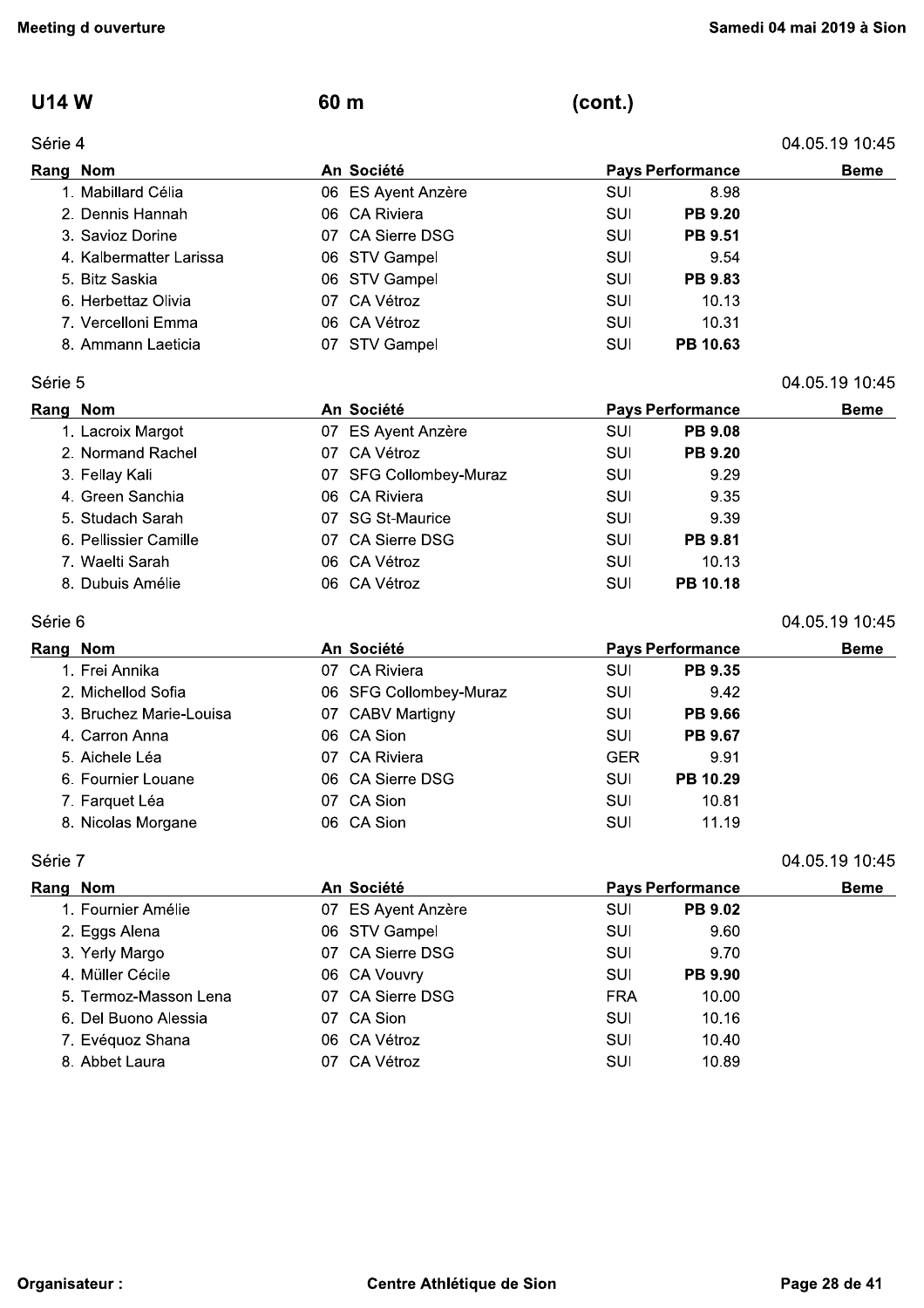## **U14 W**

## Série 1

## 60 m haies 76.2 U14 W (Out)

| Série 1  |                         |    |                        |            |                         | 04.05.19 14:55 |
|----------|-------------------------|----|------------------------|------------|-------------------------|----------------|
| Rang Nom |                         |    | An Société             |            | <b>Pays Performance</b> | <b>Beme</b>    |
|          | 1. Carron Anna          |    | 06 CA Sion             | SUI        | PB 12.04                |                |
|          | 2. Revaz Marion         |    | 06 CA Sion             | SUI        | PB 12.73                |                |
|          | 3. Journel Maud         |    | 07 CA Sion             | SUI        | 13.56                   |                |
|          | 4. Ammann Laeticia      |    | 07 STV Gampel          | SUI        | 14.14                   |                |
|          | 5. Fellay Kali          |    | 07 SFG Collombey-Muraz | SUI        | 14.66                   |                |
|          | 6. Müller Cécile        |    | 06 CA Vouvry           | SUI        | 14.93                   |                |
|          | 7. Jakupi Rumejsa       |    | 06 STV Gampel          | SUI        | 15.32                   |                |
| Série 2  |                         |    |                        |            |                         | 04.05.19 14:55 |
| Rang Nom |                         |    | An Société             |            | <b>Pays Performance</b> | <b>Beme</b>    |
|          | 1. Lanthemann Manon     |    | 06 SG St-Maurice       | SUI        | 12.44                   |                |
|          | 2. Mottier Elise        |    | 07 CA Sion             | SUI        | 12.96                   |                |
|          | 3. Rey Alix             |    | 06 CA Sion             | SUI        | PB 13.41                |                |
|          | 4. Favre Naella         |    | 07 CA Sierre DSG       | <b>SUI</b> | 13.65                   |                |
|          | 5. Sauvage Lynne        |    | 07 CA Riviera          | <b>FRA</b> | 13.68                   |                |
|          | 6. Ryser Coline         |    | 07 CA Sion             | SUI        | 14.28                   |                |
|          | 7. Abbet Laura          |    | 07 CA Vétroz           | SUI        | 15.35                   |                |
|          |                         |    |                        |            |                         |                |
| Série 3  |                         |    |                        |            |                         | 04.05.19 14:55 |
| Rang Nom |                         |    | An Société             |            | <b>Pays Performance</b> | <b>Beme</b>    |
|          | 1. Borer Léna           |    | 06 ES Ayent Anzère     | SUI        | PB 10.28                |                |
|          | 2. Mabillard Célia      |    | 06 ES Ayent Anzère     | SUI        | 12.44                   |                |
|          | 3. Lacroix Margot       |    | 07 ES Ayent Anzère     | <b>SUI</b> | 13.00                   |                |
|          | 4. Kalbermatter Larissa |    | 06 STV Gampel          | SUI        | 13.24                   |                |
|          | 5. Frei Annika          |    | 07 CA Riviera          | SUI        | 13.32                   |                |
|          | 6. Pahud Mathilde       |    | 06 CA Sion             | SUI        | 17.20                   |                |
|          | <b>Badoux Keren</b>     |    | 09 SG St-Maurice       | SUI        | <b>DNS</b>              |                |
| Série 4  |                         |    |                        |            |                         | 04.05.19 14:55 |
| Rang Nom |                         |    | An Société             |            | <b>Pays Performance</b> | <b>Beme</b>    |
|          | 1. Burkhardt Nessa      |    | 07 US Yverdon          | SUI        | 10.93                   |                |
|          | 2. Savioz Dorine        |    | 07 CA Sierre DSG       | SUI        | 13.10                   |                |
|          | 3. Yerly Margo          | 07 | <b>CA Sierre DSG</b>   | <b>SUI</b> | 13.78                   |                |
|          | 4. Termoz-Masson Lena   |    | 07 CA Sierre DSG       | <b>FRA</b> | 13.92                   |                |
|          | 5. Francfort Thaïs      |    | 07 CA Sierre DSG       | <b>SUI</b> | 14.09                   |                |
|          | 6. De Palma Audrey      |    | 07 CA Sion             | <b>SUI</b> | 14.12                   |                |
|          | 7. Morard Pauline       |    | 07 CA Sion             | SUI        | 14.57                   |                |
| Série 5  |                         |    |                        |            |                         | 04.05.19 14.55 |
| Rang Nom |                         |    | An Société             |            | <b>Pays Performance</b> | Beme           |
|          | 1. Donnet Léna          |    | 06 SFG Collombey-Muraz | SUI        | PB 12.51                |                |
|          | 2. Waelti Sarah         |    | 06 CA Vétroz           | SUI        | PB 13.05                |                |
|          | 3. Evéquoz Shana        |    | 06 CA Vétroz           | SUI        | 13.25                   |                |
|          | 4. Eggs Alena           |    | 06 STV Gampel          | <b>SUI</b> | 13.34                   |                |
|          | 5. Brunner Candice      |    | 07 SFG Collombey-Muraz | SUI        | 13.47                   |                |
|          | 6. Bruchez Marie-Louisa |    | 07 CABV Martigny       | SUI        | 14.33                   |                |
|          | 7. Del Buono Alessia    |    | 07 CA Sion             | SUI        | 14.84                   |                |
|          |                         |    |                        |            |                         |                |
|          |                         |    |                        |            |                         |                |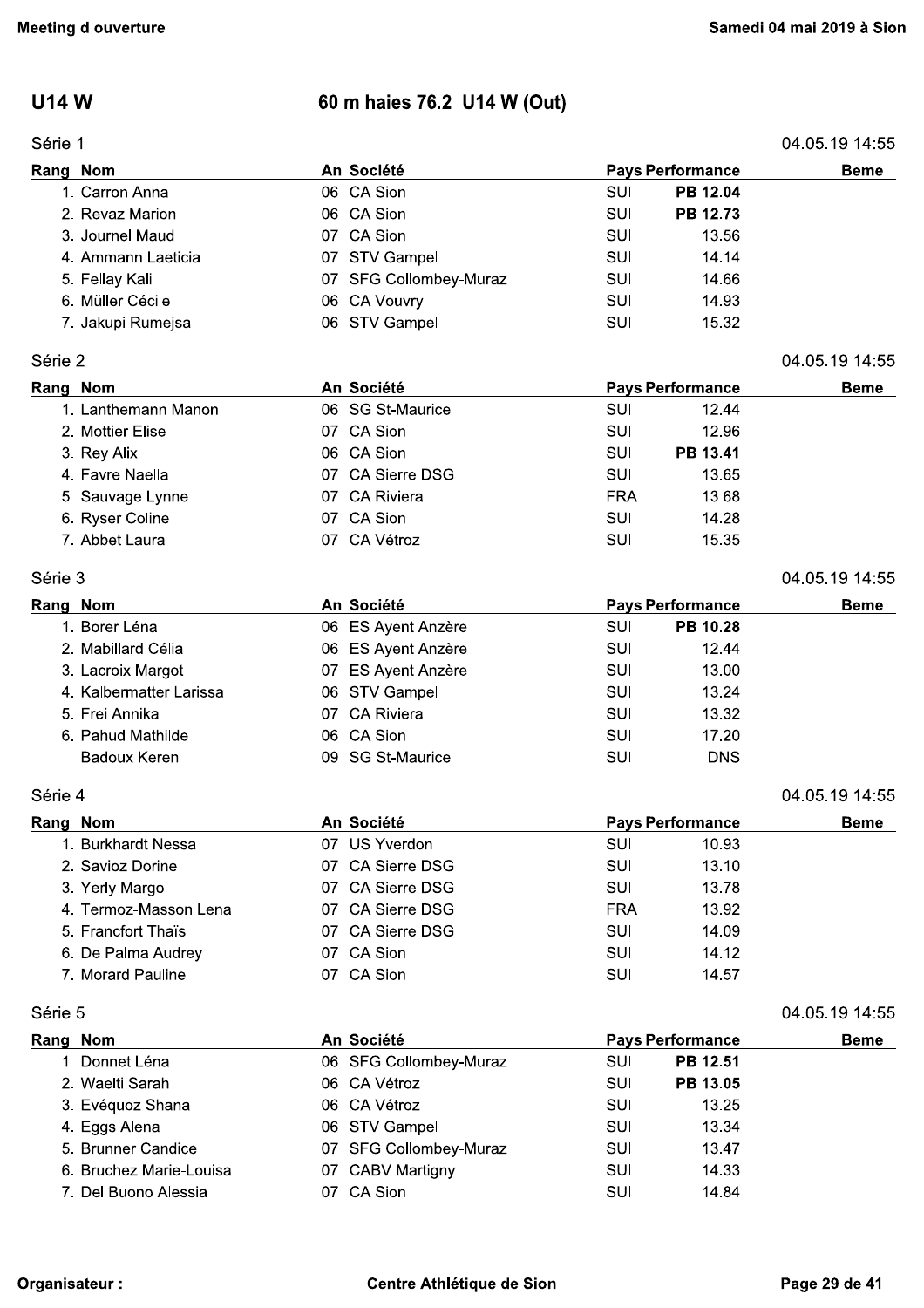### **U14W**

#### Série 6

## 60 m haies 76.2 U14 W (Out) (cont.)

|  | 04.05.19 14:55 |  |
|--|----------------|--|
|  |                |  |

04.05.19 13:00

| Rang Nom              | An Société        | <b>Pays Performance</b> | <b>Beme</b> |
|-----------------------|-------------------|-------------------------|-------------|
| 1. Abbet Mireille     | 06 CA Vétroz      | PB 11.18<br>SUI         |             |
| 2. Sarbach Alessandra | 06 LLT Oberwallis | SUI<br>11.35            |             |
| 3. Normand Rachel     | 07 CA Vétroz      | 12.19<br>SUI            |             |
| 4. Rouiller Elfy      | 07 CABV Martigny  | 12.57<br>SUI            |             |
| 5. Herbettaz Olivia   | 07 CA Vétroz      | SUI<br>13.53            |             |
| 6. Favre Eloïse       | 06 CA Sion        | PB 13.53<br>SUI         |             |
| 7. Aichele Léa        | 07 CA Riviera     | 14.12<br>GER            |             |

Longueur (zone)

#### **U14 W**

| Rang Nom                 |  | An Société             |     | <b>Pays Performance</b> | <b>Beme</b> |
|--------------------------|--|------------------------|-----|-------------------------|-------------|
| 1. Borer Léna            |  | 06 ES Ayent Anzère     | SUI | 4.85                    |             |
| 2. Schwab Chloé          |  | 06 CA Riviera          | SUI | <b>PB 4.38</b>          |             |
| 3. Abbet Mireille        |  | 06 CA Vétroz           | SUI | 4.30                    |             |
| 3. Rion Alizée           |  | 06 CA Sierre DSG       | SUI | <b>SB 4.30</b>          |             |
| 5. Burkhardt Nessa       |  | 07 US Yverdon          | SUI | 4.28                    |             |
| 6. Fournier Amélie       |  | 07 ES Ayent Anzère     | SUI | <b>PB 4.27</b>          |             |
| 7. Savioz Dorine         |  | 07 CA Sierre DSG       | SUI | <b>PB 4.24</b>          |             |
| 8. Normand Rachel        |  | 07 CA Vétroz           | SUI | PB 4.21                 |             |
| 9. Martignoni Carla      |  | 06 CA Riviera          | SUI | 4.18                    |             |
| 9. Rey Alix              |  | 06 CA Sion             | SUI | <b>PB 4.18</b>          |             |
| 11. Mabillard Célia      |  | 06 ES Ayent Anzère     | SUI | 4.05                    |             |
| 12. Favre Eloïse         |  | 06 CA Sion             | SUI | <b>PB 4.04</b>          |             |
| 13. Dennis Hannah        |  | 06 CA Riviera          | SUI | PB 4.02                 |             |
| 14. Fellay Kali          |  | 07 SFG Collombey-Muraz | SUI | <b>SB 3.98</b>          |             |
| 14. Rouiller Elfy        |  | 07 CABV Martigny       | SUI | 3.98                    |             |
| 16. Donnet Léna          |  | 06 SFG Collombey-Muraz | SUI | 3.97                    |             |
| 17. Sarbach Alessandra   |  | 06 LLT Oberwallis      | SUI | PB 3.95                 |             |
| 18. Lacroix Margot       |  | 07 ES Ayent Anzère     | SUI | 3.93                    |             |
| 19. Lanthemann Manon     |  | 06 SG St-Maurice       | SUI | 3.91                    |             |
| 20. Revaz Marion         |  | 06 CA Sion             | SUI | 3.87                    |             |
| 20. Yerly Margo          |  | 07 CA Sierre DSG       | SUI | 3.87                    |             |
| 22. Amacker Lena         |  | 07 LV Visp             | SUI | PB 3.86                 |             |
| 23. Carron Anna          |  | 06 CA Sion             | SUI | <b>PB 3.85</b>          |             |
| 24. Ryser Coline         |  | 07 CA Sion             | SUI | 3.82                    |             |
| 25. Bruchez Marie-Louisa |  | 07 CABV Martigny       | SUI | <b>PB 3.79</b>          |             |
| 25. Studach Sarah        |  | 07 SG St-Maurice       | SUI | 3.79                    |             |
| 27. Mottier Elise        |  | 07 CA Sion             | SUI | <b>PB 3.78</b>          |             |
| 28. Evéquoz Shana        |  | 06 CA Vétroz           | SUI | 3.75                    |             |
| 28. Francfort Thaïs      |  | 07 CA Sierre DSG       | SUI | <b>PB 3.75</b>          |             |
| 30. Müller Cécile        |  | 06 CA Vouvry           | SUI | <b>PB 3.73</b>          |             |
| 31. Eggs Alena           |  | 06 STV Gampel          | SUI | 3.72                    |             |
| 32. Favre Naella         |  | 07 CA Sierre DSG       | SUI | PB 3.71                 |             |
| Michellod Sofia          |  | 06 SFG Collombey-Muraz | SUI | 3.71                    |             |
| 34. Frei Annika          |  | 07 CA Riviera          | SUI | 3.69                    |             |
| 35. Morard Pauline       |  | 07 CA Sion             | SUI | PB 3.63                 |             |
| 35. Waelti Sarah         |  | 06 CA Vétroz           | SUI | 3.63                    |             |
|                          |  |                        |     |                         |             |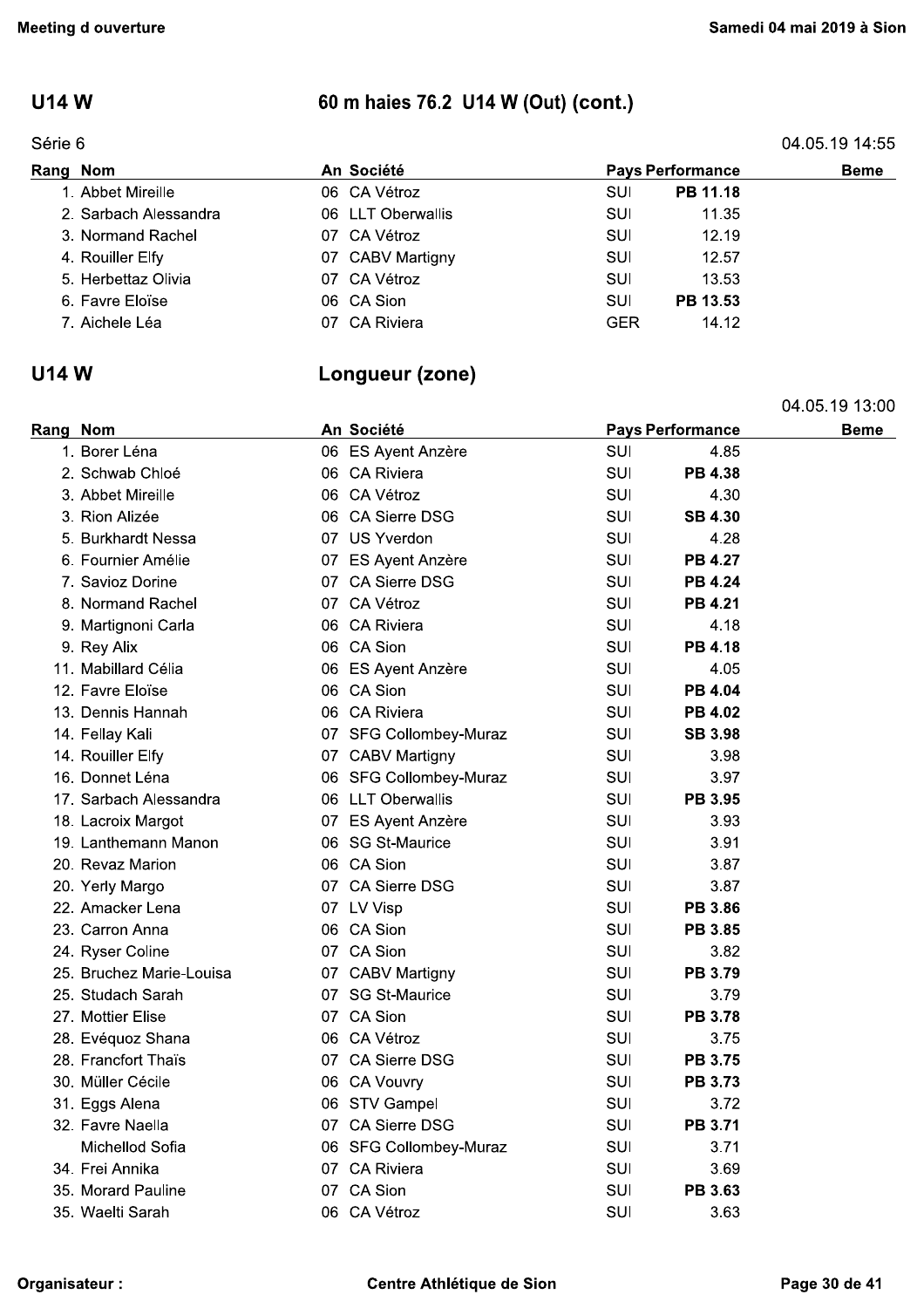#### **U14W**

#### Longueur (zone)

 $(cont.)$ 

| Rang Nom |                          |     | An Société             |            | <b>Pays Performance</b> | <b>Beme</b> |
|----------|--------------------------|-----|------------------------|------------|-------------------------|-------------|
|          | 37. Pahud Mathilde       |     | 06 CA Sion             | <b>SUI</b> | 3.62                    |             |
|          | 38. De Palma Audrey      |     | 07 CA Sion             | SUI        | <b>PB 3.58</b>          |             |
|          | 39. Herbettaz Olivia     | 07  | CA Vétroz              | SUI        | 3.56                    |             |
|          | 40. Brunner Candice      |     | 07 SFG Collombey-Muraz | SUI        | PB 3.55                 |             |
|          | 41. Green Sanchia        |     | 06 CA Riviera          | SUI        | 3.53                    |             |
|          | 42. Fournier Louane      |     | 06 CA Sierre DSG       | <b>SUI</b> | <b>SB 3.51</b>          |             |
|          | 43. Journel Maud         |     | 07 CA Sion             | SUI        | <b>PB 3.49</b>          |             |
|          | 44. Termoz-Masson Lena   |     | 07 CA Sierre DSG       | <b>FRA</b> | 3.46                    |             |
|          | 45. Pellissier Camille   |     | 07 CA Sierre DSG       | SUI        | <b>PB 3.42</b>          |             |
|          | 46. Dubuis Amélie        |     | 06 CA Vétroz           | <b>SUI</b> | 3.40                    |             |
|          | 47. Sauvage Lynne        |     | 07 CA Riviera          | <b>FRA</b> | 3.37                    |             |
|          | 48. Kalbermatter Larissa |     | 06 STV Gampel          | <b>SUI</b> | 3.36                    |             |
|          | 49. Vercelloni Emma      |     | 06 CA Vétroz           | SUI        | 3.35                    |             |
|          | 50. Aichele Léa          | 07. | <b>CA Riviera</b>      | <b>GER</b> | 3.22                    |             |
|          | 51. Gardiner Charlotte   |     | 07 CA Sion             | <b>SUI</b> | 3.18                    |             |
|          | 52. Nicolas Morgane      |     | 06 CA Sion             | SUI        | 3.06                    |             |
|          | 53. Abbet Laura          | 07. | CA Vétroz              | SUI        | 3.00                    |             |
|          | 54. Del Buono Alessia    |     | 07 CA Sion             | SUI        | 2.98                    |             |
|          | 55. Farquet Léa          |     | 07 CA Sion             | SUI        | 2.90                    |             |
|          | 56. Jakupi Rumejsa       |     | 06 STV Gampel          | SUI        | 2.81                    |             |

#### **U14 W**

### Poids 3.00 kg

Rang Nom An Société **Pays Performance Beme** 1. Martignoni Carla 06 CA Riviera SUI PB 7.69 2. Mabillard Célia 06 ES Ayent Anzère **SUI PB 7.41** 07 SFG Collombey-Muraz SUI 3. Fellay Kali 7.03 4. Donnet Léna 06 SFG Collombey-Muraz SUI PB 6.97 5. Lanthemann Manon 06 SG St-Maurice **SUI** PB 6.90 6. Revaz Marion 06 CA Sion SUI PB 6.81 7. Sarbach Alessandra 06 LLT Oberwallis SUI 6.80 8. Green Sanchia 06 CA Riviera PB 6.70 SUI 9. Evéquoz Shana 06 CA Vétroz **SUI** PB 6.55 10. Schwab Chloé 06 CA Riviera **SUI** PB 6.46 11. Rion Alizée 06 CA Sierre DSG **SUI** PB 6.39 12. Yerly Margo 07 CA Sierre DSG SUI 6.37 13. Rouiller Elfy 07 CABV Martigny **SUI** 6.06 14. Fournier Louane 06 CA Sierre DSG **SUI** PB 6.01 SUI 15. Eggs Alena 06 STV Gampel 6.00 15. Morard Pauline 07 CA Sion SUI 6.00 17. Vercelloni Emma 06 CA Vétroz **SUI** 5.95 06 CA Sion PB 5.71 18. Favre Eloïse SUI 07 CA Sierre DSG SUI 19. Savioz Dorine 5.68 20. Herbettaz Olivia 07 CA Vétroz SUI 5.58 07 CA Vétroz 21. Normand Rachel **SUI** 5.49 06 CA Sion **PB 5.45** 22. Carron Anna SUI 23. Termoz-Masson Lena 07 CA Sierre DSG **FRA** 5.40

07 CA Sion

24. Ryser Coline

SUI

5.35

04.05.19 11:30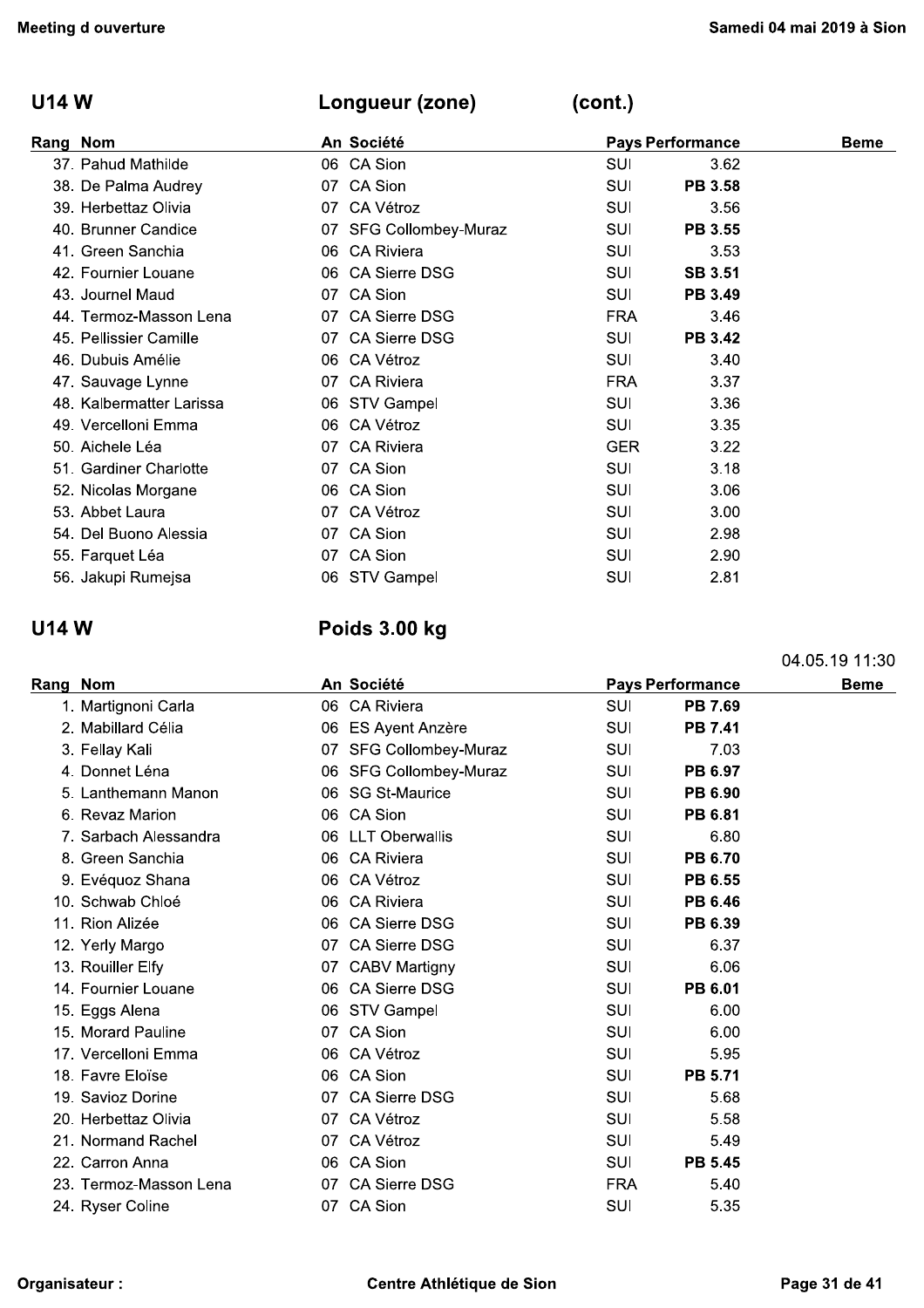### U14 W Poids 3.00 kg

| <b>Meeting d ouverture</b>  |                           |            |                         | Samedi 04 mai 2019 à Sior |
|-----------------------------|---------------------------|------------|-------------------------|---------------------------|
| <b>U14 W</b>                | Poids 3.00 kg             | (cont.)    |                         |                           |
| Rang Nom                    | An Société                |            | <b>Pays Performance</b> | <b>Beme</b>               |
| 25. Fournier Amélie         | 07 ES Ayent Anzère        | <b>SUI</b> | 5.32                    |                           |
| 26. Amacker Lena            | 07 LV Visp                | SUI        | 5.31                    |                           |
| Dennis Hannah               | 06 CA Riviera             | <b>SUI</b> | PB 5.31                 |                           |
| 28. Rey Alix                | 06 CA Sion                | <b>SUI</b> | <b>PB 5.27</b>          |                           |
| 29. Dubuis Amélie           | 06 CA Vétroz              | SUI        | 5.21                    |                           |
| 29. Frei Annika             | 07 CA Riviera             | <b>SUI</b> | 5.21                    |                           |
| 31. Abbet Mireille          | 06 CA Vétroz              | <b>SUI</b> | 5.15                    |                           |
| Pahud Mathilde              | 06 CA Sion                | <b>SUI</b> | 5.15                    |                           |
| 33. Gardiner Charlotte      | 07 CA Sion                | SUI        | 5.14                    |                           |
| 34. Ammann Laeticia         | 07 STV Gampel             | SUI        | 5.00                    |                           |
| 35. Journel Maud            | 07 CA Sion                | SUI        | 4.81                    |                           |
| 36. Michellod Sofia         | 06 SFG Collombey-Muraz    | SUI        | 4.79                    |                           |
| 37. Abbet Laura             | 07 CA Vétroz              | SUI        | 4.78                    |                           |
| <b>Bruchez Marie-Louisa</b> | 07 CABV Martigny          | SUI        | 4.78                    |                           |
| 39. Studach Sarah           | 07 SG St-Maurice          | <b>SUI</b> | 4.60                    |                           |
| 40. Mottier Elise           | 07 CA Sion                | SUI        | 4.55                    |                           |
| 41. Pellissier Camille      | 07 CA Sierre DSG          | SUI        | 4.52                    |                           |
| 42. Nicolas Morgane         | 06 CA Sion                | SUI        | 4.23                    |                           |
| 43. Farquet Léa             | 07 CA Sion                | <b>SUI</b> | 3.79                    |                           |
| <b>U14 W</b>                | Javelot 400 gr (Groupe 2) |            |                         |                           |
|                             |                           |            |                         | 04.05.19 15:15            |
| Rang Nom                    | An Société                |            | <b>Pays Performance</b> | <b>Beme</b>               |

## Javelot 400 gr (Groupe 2)

|              | 40. Mottier Elise        | 07 CA Sion                | SUI        | 4.55                    |                |
|--------------|--------------------------|---------------------------|------------|-------------------------|----------------|
|              | 41. Pellissier Camille   | 07 CA Sierre DSG          | SUI        | 4.52                    |                |
|              | 42. Nicolas Morgane      | 06 CA Sion                | SUI        | 4.23                    |                |
|              | 43. Farquet Léa          | 07 CA Sion                | SUI        | 3.79                    |                |
| <b>U14 W</b> |                          | Javelot 400 gr (Groupe 2) |            |                         |                |
|              |                          |                           |            |                         | 04.05.19 15:15 |
| Rang Nom     |                          | An Société                |            | <b>Pays Performance</b> | <b>Beme</b>    |
|              | 1. Fellay Kali           | 07 SFG Collombey-Muraz    | SUI        | 21.85                   |                |
|              | 2. Schwab Chloé          | 06 CA Riviera             | SUI        | PB 21.78                |                |
|              | 3. Donnet Léna           | 06 SFG Collombey-Muraz    | SUI        | PB 19.76                |                |
|              | 4. Sarbach Alessandra    | 06 LLT Oberwallis         | SUI        | 19.32                   |                |
|              | 5. Martignoni Carla      | 06 CA Riviera             | SUI        | PB 17.98                |                |
|              | 6. Abbet Mireille        | 06 CA Vétroz              | SUI        | 16.35                   |                |
|              | 7. Burkhardt Nessa       | 07 US Yverdon             | SUI        | 15.63                   |                |
|              | 8. Waelti Sarah          | 06 CA Vétroz              | SUI        | PB 15.57                |                |
|              | 9. Evéquoz Shana         | 06 CA Vétroz              | SUI        | 15.27                   |                |
|              | 10. Herbettaz Olivia     | 07 CA Vétroz              | SUI        | 13.83                   |                |
|              | 11. Dubuis Amélie        | 06 CA Vétroz              | SUI        | 13.40                   |                |
|              | 12. Rouiller Elfy        | 07 CABV Martigny          | SUI        | 12.79                   |                |
|              | 13. Abbet Laura          | 07 CA Vétroz              | SUI        | 12.51                   |                |
|              | 14. Vercelloni Emma      | 06 CA Vétroz              | SUI        | 12.07                   |                |
|              | 15. Normand Rachel       | 07 CA Vétroz              | SUI        | 11.94                   |                |
|              | 16. Aichele Léa          | 07 CA Riviera             | <b>GER</b> | 11.57                   |                |
|              | 17. Morard Pauline       | 07 CA Sion                | SUI        | 10.86                   |                |
|              | 18. Bruchez Marie-Louisa | 07 CABV Martigny          | SUI        | 8.44                    |                |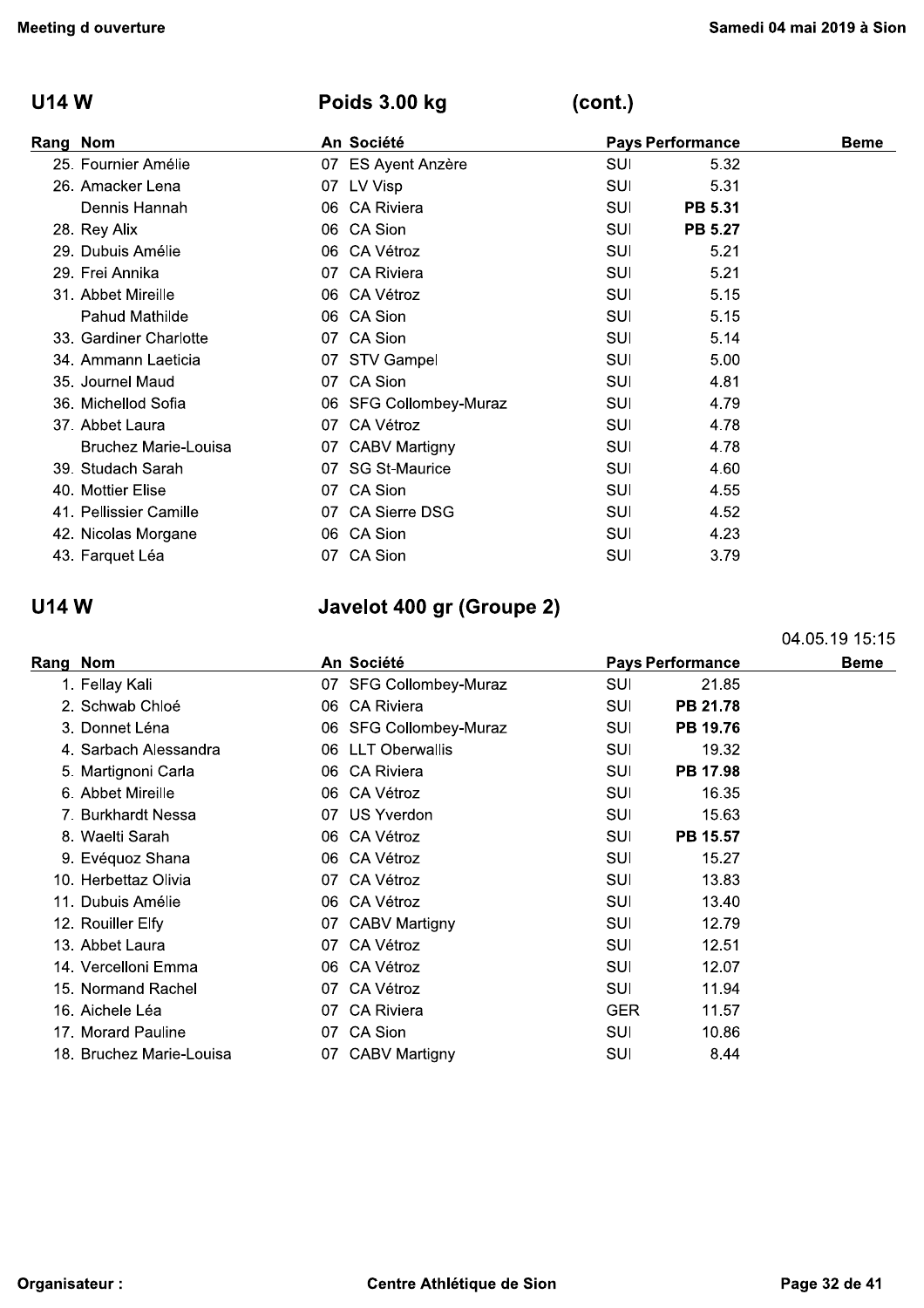#### **U14 W**

## Javelot 400 gr (Groupe 1)

04.05.19 16:15

04.05.19 15:15

| Rang Nom |                        |    | An Société         |            | <b>Pays Performance</b> | <b>Beme</b> |
|----------|------------------------|----|--------------------|------------|-------------------------|-------------|
|          | 1. Mottier Elise       |    | 07 CA Sion         | <b>SUI</b> | 19.12                   |             |
|          | 2. Rey Alix            |    | 06 CA Sion         | <b>SUI</b> | PB 18.73                |             |
|          | 3. Borer Léna          |    | 06 ES Ayent Anzère | SUI        | PB 16.98                |             |
|          | 4. Fournier Louane     |    | 06 CA Sierre DSG   | SUI        | 16.84                   |             |
|          | 5. Mabillard Célia     |    | 06 ES Ayent Anzère | SUI        | 16.29                   |             |
|          | 6. Carron Anna         |    | 06 CA Sion         | SUI        | 16.20                   |             |
|          | 7. Revaz Marion        |    | 06 CA Sion         | SUI        | PB 15.11                |             |
|          | 8. Gardiner Charlotte  |    | 07 CA Sion         | SUI        | 12.95                   |             |
|          | 9. Favre Eloïse        |    | 06 CA Sion         | SUI        | 12.55                   |             |
|          | 10. Ryser Coline       |    | 07 CA Sion         | SUI        | 11.99                   |             |
|          | 11. Nicolas Morgane    |    | 06 CA Sion         | SUI        | 11.91                   |             |
|          | 12. Rion Alizée        |    | 06 CA Sierre DSG   | SUI        | 11.66                   |             |
|          | 13. Francfort Thaïs    |    | 07 CA Sierre DSG   | SUI        | 11.39                   |             |
|          | 14. Pahud Mathilde     |    | 06 CA Sion         | SUI        | PB 11.24                |             |
|          | 15. Journel Maud       |    | 07 CA Sion         | SUI        | 10.69                   |             |
|          | 16. Favre Naella       |    | 07 CA Sierre DSG   | SUI        | 10.55                   |             |
|          | 17. Farquet Léa        |    | 07 CA Sion         | SUI        | 7.58                    |             |
|          | 18. Pellissier Camille | 07 | CA Sierre DSG      | SUI        | 7.26                    |             |
|          |                        |    |                    |            |                         |             |

#### **U12W**

60 m haies 60-76.2 U12

|  | Série | 1 |
|--|-------|---|
|  |       |   |

| Rang Nom                 | An Société         |               |            | <b>Pays Performance</b> | <b>Beme</b>    |
|--------------------------|--------------------|---------------|------------|-------------------------|----------------|
| 1. Badoux Keren          | 09 SG St-Maurice   |               | SUI        | 13.73                   |                |
| 2. Rousseaux Valentine   | 09 CABV Martigny   |               | <b>FRA</b> | 13.99                   |                |
| 3. Tankwa Betbeui Locyna | 09 CA Sierre DSG   |               | SUI        | 14.26                   |                |
| 4. Favre Kethleen        | 08 CA Sion         |               | SUI        | 14.88                   |                |
| 5. Pralong Noémie        | 09 CA Sion         |               | SUI        | 16.59                   |                |
| Série 2                  |                    |               |            |                         | 04.05.19 15:15 |
| Rang Nom                 | An Société         |               |            | <b>Pays Performance</b> | <b>Beme</b>    |
| 1. Kindel Natasha        | 09 CA Sion         |               | SUI        | 13.54                   |                |
| 2. Pierroz Lily          | 08 CABV Martigny   |               | SUI        | 13.82                   |                |
| 3. Le Berre Gabrièle     | 09 CA Sierre DSG   |               | SUI        | 14.42                   |                |
| 4. Métral Marion         | 08 ES Ayent Anzère |               | SUI        | 14.47                   |                |
| 5. Cotutiu Coralie       | 08.                | CA Sierre DSG | SUI        | 15.84                   |                |

### Série 3

| Rang Nom             | An Société       | <b>Pays Performance</b> | <b>Beme</b> |
|----------------------|------------------|-------------------------|-------------|
| 1. Perruchoud Jade   | 08 CA Sierre DSG | SUI<br>13.19            |             |
| 2. Favre Léana       | 08 CA Sierre DSG | SUI<br>13.76            |             |
| 3. Berclaz Lola      | 09 CA Sion       | SUI<br>13.95            |             |
| 4. Obrist Lucie      | 09 CA Sierre DSG | SUI<br>14.59            |             |
| 5. Théodoloz Justine | 09 CA Sierre DSG | SUI<br>14.71            |             |

04.05.19 15:15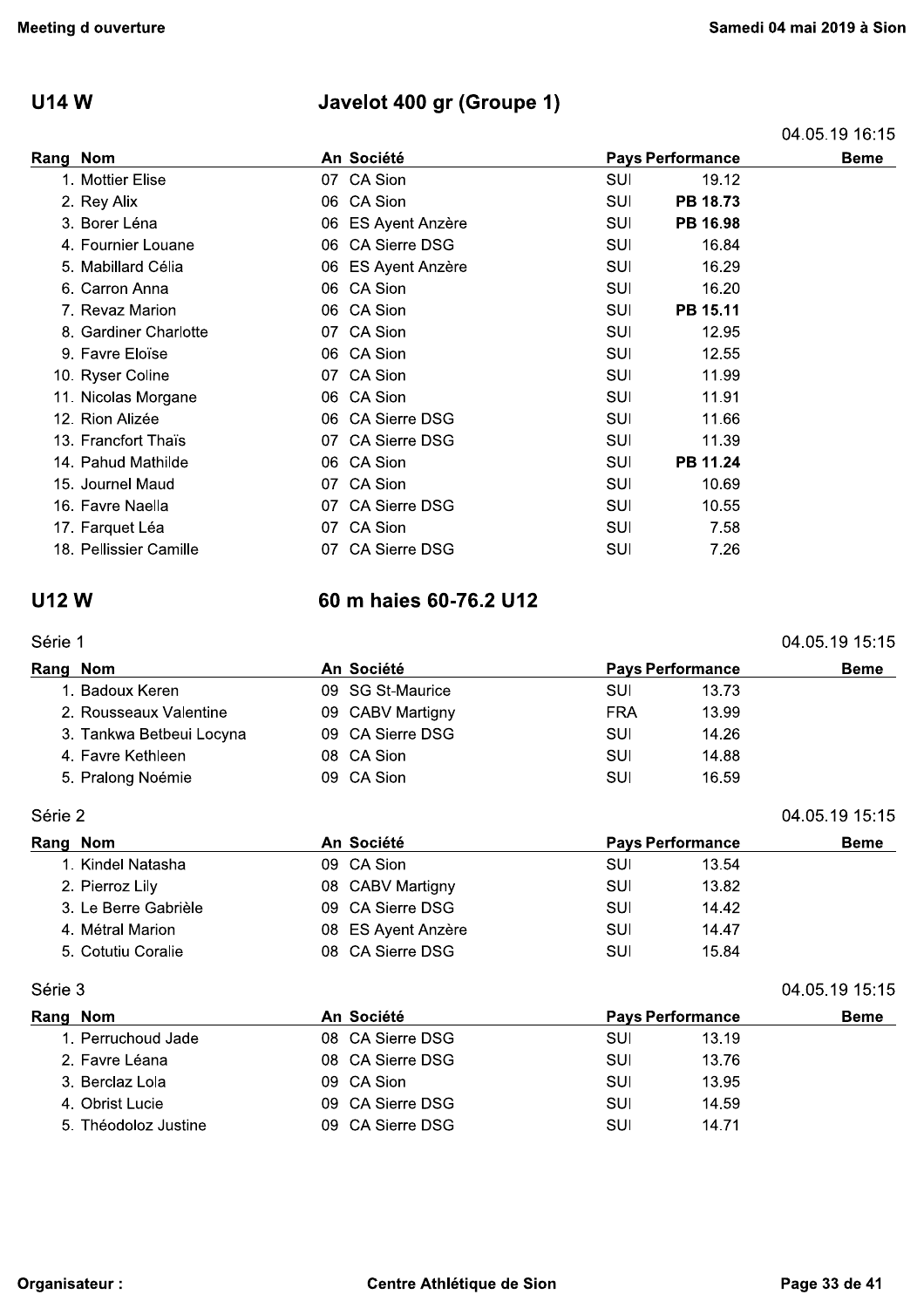## **U12W**

#### Série 4

#### 60 m haies 60-76.2 U12 (cont.)

| Série 4  |                      |                    |            |                         | 04.05.19 15:15 |
|----------|----------------------|--------------------|------------|-------------------------|----------------|
| Rang Nom |                      | An Société         |            | <b>Pays Performance</b> | <b>Beme</b>    |
|          | 1. Debons Célia      | 08 CA Sion         | SUI        | PB 12.01                |                |
|          | 2. Squaratti Melanie | 08 LLT Oberwallis  | SUI        | 12.56                   |                |
|          | 3. Moret Célia       | 08 CABV Martigny   | SUI        | 12.57                   |                |
|          | 4. Martin Alyssia    | 08 CA Sion         | SUI        | 13.92                   |                |
|          | 5. Guillou Yuna      | 08 CABV Martigny   | SUI        | 14.52                   |                |
| Série 5  |                      |                    |            |                         | 04.05.19 15:15 |
| Rang Nom |                      | An Société         |            | <b>Pays Performance</b> | <b>Beme</b>    |
|          | 1. Délèze Morgane    | 09 CA Sion         | SUI        | 13.76                   |                |
|          | 2. Favre Julie       | 09 CA Vétroz       | SUI        | 14.27                   |                |
|          | 3. Fournier Laura    | 08 CA Vétroz       | SUI        | 14.37                   |                |
|          | 4. Schumacher Marie  | 08 CA Sion         | SUI        | 14.52                   |                |
|          | 5. Constantin Elysa  | 09 ES Ayent Anzère | SUI        | 14.65                   |                |
| Série 6  |                      |                    |            |                         | 04.05.19 15:15 |
| Rang Nom |                      | An Société         |            | <b>Pays Performance</b> | <b>Beme</b>    |
|          | 1. Kreuzer Vivienne  | 08 LLT Oberwallis  | SUI        | PB 12.38                |                |
|          | 2. Vogel Saskia      | 08 STV Gampel      | <b>SUI</b> | PB 12.51                |                |
|          | 3. Zanella Tess      | 08 CA Sion         | SUI        | 13.87                   |                |
|          | 4. Gonçalves Lucie   | 09 SG St-Maurice   | SUI        | 14.59                   |                |
|          | 5. Berthouzoz Liah   | 09 CA Vétroz       | SUI        | 15.00                   |                |
| Série 7  |                      |                    |            |                         | 04.05.19 15:15 |
| Rang Nom |                      | An Société         |            | <b>Pays Performance</b> | <b>Beme</b>    |
|          | 1. Jordan Charlotte  | 08 CA Sion         | SUI        | 12.88                   |                |
|          | 2. Barras Lucile     | 08 CA Sierre DSG   | SUI        | 15.22                   |                |
|          | 3. Jordan Florence   | 08 ES Ayent Anzère | SUI        | 15.46                   |                |
|          | 4. Barras Clara      | 09 CA Sierre DSG   | SUI        | 15.69                   |                |
| Série 8  |                      |                    |            |                         | 04.05.19 15.15 |
|          | Rang Nom             | An Société         |            | <b>Pays Performance</b> | <b>Beme</b>    |
|          | 1. Zanella Sveva     | 08 CA Sion         | SUI        | PB 12.37                |                |
|          | 2. Gessler Erine     | 09 CA Vétroz       | SUI        | 13.45                   |                |
|          | 3. Fanti Laly        | 08 CABV Martigny   | SUI        | PB 14.33                |                |
|          | 4. Emery Eryne       | 09 CA Sierre DSG   | SUI        | 17.58                   |                |
| Série 9  |                      |                    |            |                         | 04.05.19 15:15 |
|          | Rang Nom             | An Société         |            | <b>Pays Performance</b> | <b>Beme</b>    |
|          | 1. Zimmermann Laura  | 09 LLT Oberwallis  | SUI        | 13.18                   |                |
|          | 2. Dischl Margaux    | 09 CA Sion         | SUI        | 13.68                   |                |
|          | 3. Mayo Sana         | 08 CABV Martigny   | SUI        | PB 14.30                |                |
|          | 4. Thonney Mélanie   | 08 FSG Chexbres    | SUI        | 14.73                   |                |
|          |                      |                    |            |                         |                |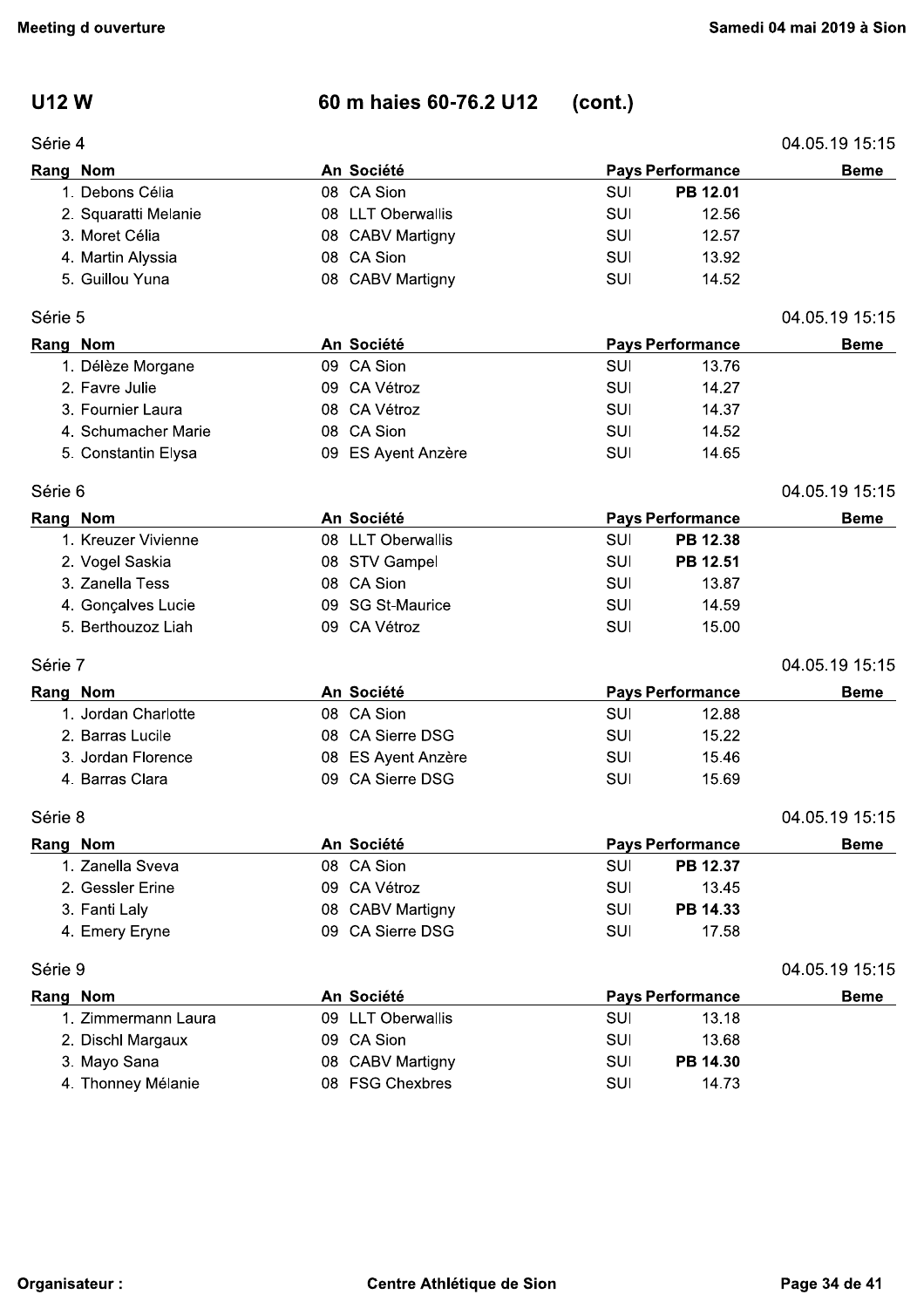## U12W

## **Hauteur**

|  | 04.05.19 13:00 |  |  |
|--|----------------|--|--|
|--|----------------|--|--|

| eeting d ouverture |                           |     |                        | Samedi 04 mai 2019 à Sio |                         |                |  |
|--------------------|---------------------------|-----|------------------------|--------------------------|-------------------------|----------------|--|
| <b>U12W</b>        |                           |     | <b>Hauteur</b>         |                          |                         |                |  |
|                    |                           |     |                        |                          |                         | 04.05.19 13:00 |  |
| Rang Nom           |                           |     | An Société             |                          | <b>Pays Performance</b> | <b>Beme</b>    |  |
|                    | 1. Zanella Sveva          |     | 08 CA Sion             | SUI                      | <b>PB 1.38</b>          |                |  |
|                    | 2. Squaratti Melanie      |     | 08 LLT Oberwallis      | SUI                      | 1.38                    |                |  |
|                    | 3. Kreuzer Vivienne       |     | 08 LLT Oberwallis      | SUI                      | PB 1.23                 |                |  |
|                    | 4. Debons Célia           |     | 08 CA Sion             | SUI                      | <b>PB 1.23</b>          |                |  |
|                    | 5. Perruchoud Jade        |     | 08 CA Sierre DSG       | SUI                      | <b>PB 1.18</b>          |                |  |
|                    | 6. Favre Kethleen         |     | 08 CA Sion             | SUI                      | 1.15                    |                |  |
|                    | 7. Zimmermann Laura       |     | 09 LLT Oberwallis      | SUI                      | 1.15                    |                |  |
|                    | 8. Jordan Charlotte       |     | 08 CA Sion             | SUI                      | 1.10                    |                |  |
|                    | <b>Zanella Tess</b>       |     | 08 CA Sion             | SUI                      | PB 1.10                 |                |  |
|                    | 10. Pralong Noémie        |     | 09 CA Sion             | SUI                      | 1.10                    |                |  |
|                    | 11. Moret Célia           |     | 08 CABV Martigny       | SUI                      | 1.10                    |                |  |
|                    | 12. Kindel Natasha        |     | 09 CA Sion             | SUI                      | 1.10                    |                |  |
|                    | 13. Favre Léana           |     | 08 CA Sierre DSG       | SUI                      | <b>PB 1.10</b>          |                |  |
|                    | 14. Martin Alyssia        |     | 08 CA Sion             | SUI                      | 1.05                    |                |  |
|                    | 15. Rousseaux Valentine   |     | 09 CABV Martigny       | <b>FRA</b>               | 1.05                    |                |  |
|                    | 16. Gessler Erine         |     | 09 CA Vétroz           | SUI                      | 1.05                    |                |  |
|                    | 17. Favre Julie           | 09. | CA Vétroz              | SUI                      | 1.05                    |                |  |
|                    | Théodoloz Justine         | 09  | CA Sierre DSG          | SUI                      | 1.05                    |                |  |
|                    | 19. Berclaz Lola          |     | 09 CA Sion             | SUI                      | 1.00                    |                |  |
|                    | Délèze Morgane            | 09  | CA Sion                | SUI                      | 1.00                    |                |  |
|                    | Lipawsky Cloé             |     | 09 CA Sion             | SUI                      | 1.00                    |                |  |
|                    | 19. Pierroz Lily          |     | 08 CABV Martigny       | SUI                      | 1.00                    |                |  |
|                    | 23. Arcioni Coralie       |     | 09 CA Sion             | SUI                      | 1.00                    |                |  |
|                    | 24. Le Berre Gabrièle     | 09. | <b>CA Sierre DSG</b>   | SUI                      | 1.00                    |                |  |
|                    | 25. Carretero Fibie       |     | 08 CA Sion             | SUI                      | 1.00                    |                |  |
|                    | Dischl Margaux            |     | 09 CA Sion             | SUI                      | 1.00                    |                |  |
|                    | 25. Mayo Sana             |     | 08 CABV Martigny       | SUI                      | 1.00                    |                |  |
|                    | Métral Marion             |     | 08 ES Ayent Anzère     | SUI                      | 1.00                    |                |  |
|                    | 29. Obrist Lucie          | 09  | <b>CA Sierre DSG</b>   | SUI                      | 1.00                    |                |  |
|                    | 30. Cotutiu Coralie       |     | 08 CA Sierre DSG       | SUI                      | 1.00                    |                |  |
|                    | <b>Emery Eryne</b>        |     | 09 CA Sierre DSG       | SUI                      | 1.00                    |                |  |
|                    | 32. Fournier Laura        |     | 08 CA Vétroz           | SUI                      | 0.95                    |                |  |
|                    | 32. Schumacher Marie      |     | 08 CA Sion             | SUI                      | 0.95                    |                |  |
|                    | 34. Barras Lucile         | 08  | <b>CA Sierre DSG</b>   | SUI                      | PB 0.95                 |                |  |
|                    | Jordan Florence           |     | 08 ES Ayent Anzère     | SUI                      | 0.95                    |                |  |
|                    | 36. Tornay Mélissa        |     | 09 SFG Collombey-Muraz | SUI                      | 0.95                    |                |  |
|                    | 37. Humbert Lisa          |     | 09 CA Sion             | SUI                      | 0.90                    |                |  |
|                    | 38. Tankwa Betbeui Locyna | 09  | <b>CA Sierre DSG</b>   | SUI                      | 0.90                    |                |  |
|                    | 39. Constantin Elysa      |     | 09 ES Ayent Anzère     | SUI                      | 0.90                    |                |  |
|                    | 40. Torrent Julie         | 09  | CA Sion                | SUI                      | 0.85                    |                |  |
|                    | 41. Fanti Laly            | 08  | <b>CABV Martigny</b>   | SUI                      | 0.85                    |                |  |
|                    | <b>Barras Clara</b>       |     | 09 CA Sierre DSG       | SUI                      | <b>NM</b>               |                |  |
|                    |                           |     |                        |                          |                         |                |  |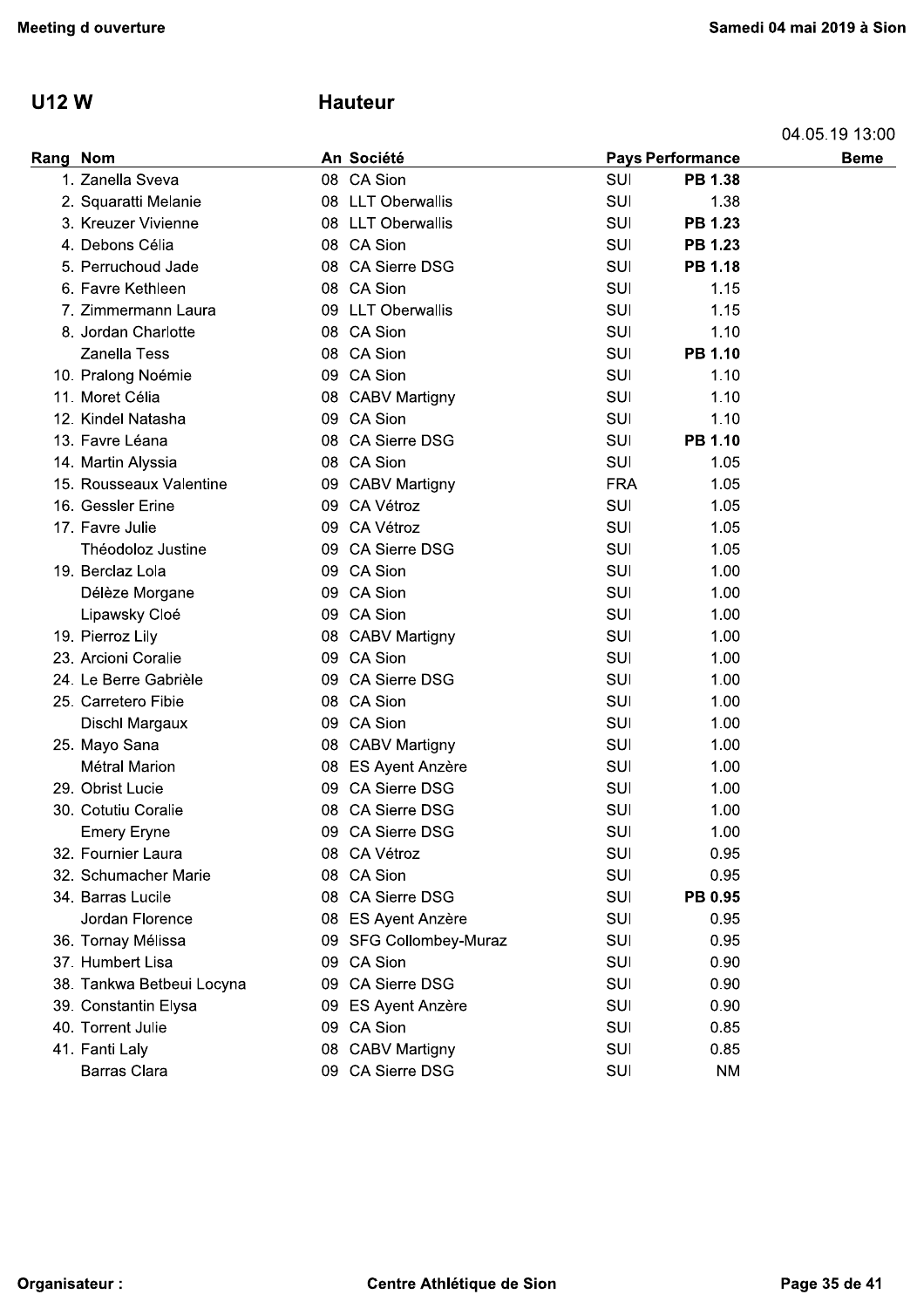## U12 W Longueur (zone)

| <b>U12W</b> |                                                         | Longueur (zone)                      |                   |                         |                               |
|-------------|---------------------------------------------------------|--------------------------------------|-------------------|-------------------------|-------------------------------|
| Rang Nom    |                                                         | An Société                           |                   | <b>Pays Performance</b> | 04.05.19 10.45<br><b>Beme</b> |
|             | 1. Debons Célia                                         | 08 CA Sion                           | SUI               | <b>PB 4.00</b>          |                               |
|             | 2. Kreuzer Vivienne                                     | 08 LLT Oberwallis                    | SUI               | <b>PB 3.90</b>          |                               |
|             | 3. Zanella Sveva                                        | 08 CA Sion                           | SUI               | <b>PB 3.85</b>          |                               |
|             | 4. Squaratti Melanie                                    | 08 LLT Oberwallis                    | SUI               | 3.82                    |                               |
|             | 5. Zimmermann Laura                                     | 09 LLT Oberwallis                    | SUI               | 3.78                    |                               |
|             | 6. Gessler Erine                                        | 09 CA Vétroz                         | SUI               | 3.69                    |                               |
|             | 7. Zanella Tess                                         | 08 CA Sion                           | SUI               | PB 3.60                 |                               |
|             | 8. Carretero Fibie                                      | 08 CA Sion                           | SUI               | PB 3.59                 |                               |
|             | 9. Fanti Laly                                           | 08 CABV Martigny                     | SUI               | <b>PB 3.55</b>          |                               |
|             | 10. Jordan Charlotte                                    | 08 CA Sion                           | SUI               | 3.52                    |                               |
|             | 10. Moret Célia                                         | 08 CABV Martigny                     | SUI               | PB 3.52                 |                               |
|             | 12. Figueiredo Machado Margarida<br>13. Arcioni Coralie | 09 CA Vouvry<br>09 CA Sion           | SUI<br><b>SUI</b> | PB 3.50<br>3.42         |                               |
|             | 14. Vogel Saskia                                        | 08 STV Gampel                        | SUI               | 3.40                    |                               |
|             | 15. Martin Alyssia                                      | 08 CA Sion                           | SUI               | 3.36                    |                               |
|             | 15. Pierroz Lily                                        | 08 CABV Martigny                     | SUI               | 3.36                    |                               |
|             | 17. Métral Marion                                       | 08 ES Ayent Anzère                   | SUI               | PB 3.35                 |                               |
|             | 18. Délèze Morgane                                      | 09 CA Sion                           | <b>SUI</b>        | 3.34                    |                               |
|             | 19. Kindel Natasha                                      | 09 CA Sion                           | SUI               | 3.33                    |                               |
|             | 20. Constantin Elysa                                    | 09 ES Ayent Anzère                   | SUI               | 3.32                    |                               |
|             | 21. Berthouzoz Liah                                     | 09 CA Vétroz                         | <b>SUI</b>        | 3.30                    |                               |
|             | 21. Rousseaux Valentine                                 | 09 CABV Martigny                     | <b>FRA</b>        | 3.30                    |                               |
|             | 23. Fournier Laura                                      | 08 CA Vétroz                         | SUI               | <b>PB 3.28</b>          |                               |
|             | 24. Badoux Keren                                        | 09 SG St-Maurice                     | SUI               | 3.25                    |                               |
|             | Barras Lucile                                           | 08 CA Sierre DSG                     | SUI               | <b>SB 3.25</b>          |                               |
|             | 26. Favre Kethleen                                      | 08 CA Sion                           | SUI               | 3.24                    |                               |
|             | 26. Obrist Lucie                                        | <b>CA Sierre DSG</b><br>09.          | SUI               | 3.24                    |                               |
|             | 28. Favre Julie                                         | 09 CA Vétroz                         | SUI               | 3.23                    |                               |
|             | 29. Le Berre Gabrièle<br>30. Torrent Julie              | 09 CA Sierre DSG<br>09 CA Sion       | SUI<br>SUI        | 3.23<br>3.22            |                               |
|             | 31. Berclaz Lola                                        | 09 CA Sion                           | SUI               | 3.18                    |                               |
|             | <b>Schumacher Marie</b>                                 | 08 CA Sion                           | SUI               | <b>PB 3.18</b>          |                               |
|             | 31. Théodoloz Justine                                   | 09 CA Sierre DSG                     | SUI               | 3.18                    |                               |
|             | 34. Mayo Sana                                           | 08 CABV Martigny                     | SUI               | 3.17                    |                               |
|             | 35. Dischl Margaux                                      | 09 CA Sion                           | SUI               | 3.15                    |                               |
|             | Lipawsky Cloé                                           | 09 CA Sion                           | SUI               | 3.15                    |                               |
|             | 37. Luyet Chloé                                         | 09 CA Vétroz                         | SUI               | 3.12                    |                               |
|             | 38. Barcala Dayana                                      | 09 CA Sion                           | SUI               | 3.10                    |                               |
|             | 38. Perruchoud Jade                                     | 08 CA Sierre DSG                     | SUI               | 3.10                    |                               |
|             | 40. Barras Clara                                        | 09 CA Sierre DSG                     | SUI               | 3.08                    |                               |
|             | 41. Favre Léana                                         | 08 CA Sierre DSG                     | SUI               | <b>SB 3.06</b>          |                               |
|             | 42. Jordan Florence                                     | 08 ES Ayent Anzère                   | SUI               | 3.05                    |                               |
|             | 43. Cotutiu Coralie<br>44. Guillou Yuna                 | 08 CA Sierre DSG<br>08 CABV Martigny | SUI<br>SUI        | 3.04<br><b>PB 3.00</b>  |                               |
|             | 44. Pralong Noémie                                      | 09 CA Sion                           | SUI               | 3.00                    |                               |
|             | 46. Humbert Lisa                                        | 09 CA Sion                           | SUI               | 2.88                    |                               |
|             | 47. Gonçalves Lucie                                     | 09 SG St-Maurice                     | SUI               | 2.82                    |                               |
|             | 48. Emery Eryne                                         | 09 CA Sierre DSG                     | <b>SUI</b>        | <b>PB 2.79</b>          |                               |
|             | 49. Tornay Mélissa                                      | 09 SFG Collombey-Muraz               | SUI               | 2.75                    |                               |
|             | rganisateur :                                           | Centre Athlétique de Sion            |                   |                         | Page 36 de 41                 |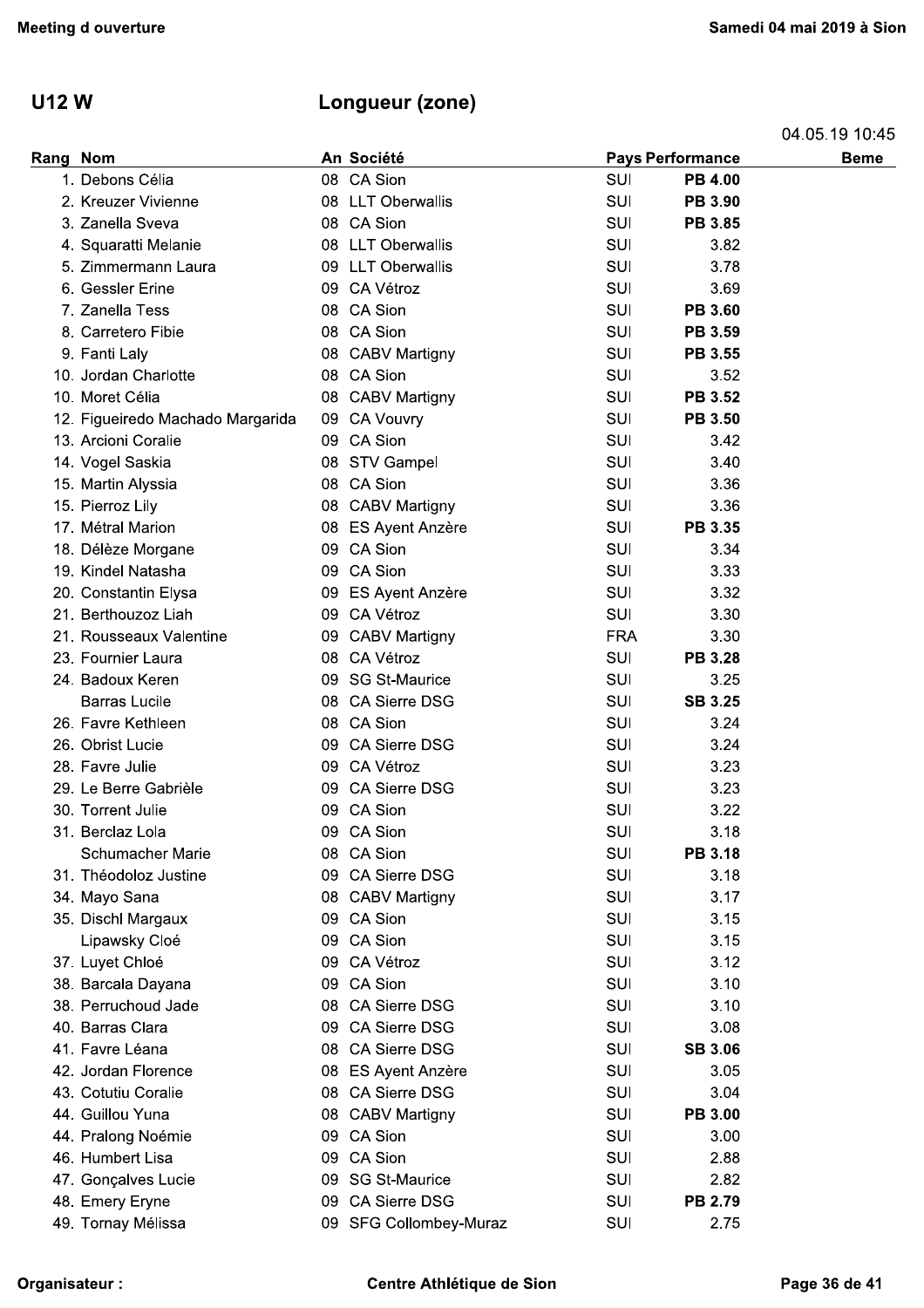| <b>U12 W</b>       | Longueur (zone) | (cont.)                 |             |  |  |
|--------------------|-----------------|-------------------------|-------------|--|--|
| Rang Nom           | An Société      | <b>Pays Performance</b> | <b>Beme</b> |  |  |
| 50. Fournier Ambre | 09 CA Sion      | SUI<br>2.71             |             |  |  |

## **U12W**

## Balle 200 gr

|          |                                  |     |                    |            |                         | 04.05.19 14:30 |
|----------|----------------------------------|-----|--------------------|------------|-------------------------|----------------|
| Rang Nom |                                  |     | An Société         |            | <b>Pays Performance</b> | <b>Beme</b>    |
|          | 1. Zanella Sveva                 |     | 08 CA Sion         | SUI        | PB 28.62                |                |
|          | 2. Kindel Natasha                |     | 09 CA Sion         | SUI        | 25.28                   |                |
|          | 3. Squaratti Melanie             |     | 08 LLT Oberwallis  | SUI        | 25.21                   |                |
|          | 4. Gessler Erine                 |     | 09 CA Vétroz       | SUI        | 24.66                   |                |
|          | 5. Jordan Charlotte              |     | 08 CA Sion         | SUI        | 23.84                   |                |
|          | 6. Debons Célia                  |     | 08 CA Sion         | SUI        | 23.74                   |                |
|          | 7. Moret Célia                   |     | 08 CABV Martigny   | SUI        | PB 23.71                |                |
|          | 8. Zimmermann Laura              |     | 09 LLT Oberwallis  | SUI        | PB 23.02                |                |
|          | 9. Kreuzer Vivienne              |     | 08 LLT Oberwallis  | SUI        | 22.78                   |                |
|          | 10. Zanella Tess                 |     | 08 CA Sion         | <b>SUI</b> | PB 22.22                |                |
|          | 11. Rousseaux Valentine          |     | 09 CABV Martigny   | <b>FRA</b> | 21.04                   |                |
|          | 12. Thonney Mélanie              |     | 08 FSG Chexbres    | SUI        | PB 20.70                |                |
|          | 13. Vogel Saskia                 | 08  | <b>STV Gampel</b>  | SUI        | PB 20.15                |                |
|          | 14. Figueiredo Machado Margarida | 09  | <b>CA Vouvry</b>   | SUI        | PB 19.95                |                |
|          | 15. Fanti Laly                   |     | 08 CABV Martigny   | SUI        | PB 19.86                |                |
|          | 16. Fournier Laura               |     | 08 CA Vétroz       | <b>SUI</b> | PB 19.26                |                |
|          | 17. Favre Kethleen               |     | 08 CA Sion         | SUI        | 17.96                   |                |
|          | 18. Pierroz Lily                 |     | 08 CABV Martigny   | SUI        | 17.90                   |                |
|          | 19. Obrist Lucie                 | 09  | CA Sierre DSG      | SUI        | 17.87                   |                |
|          | 20. Carretero Fibie              |     | 08 CA Sion         | SUI        | PB 17.52                |                |
|          | 21. Perruchoud Jade              |     | 08 CA Sierre DSG   | SUI        | PB 17.08                |                |
|          | 22. Pralong Noémie               |     | 09 CA Sion         | SUI        | 16.91                   |                |
|          | 23. Délèze Morgane               |     | 09 CA Sion         | SUI        | 16.80                   |                |
|          | 24. Martin Alyssia               |     | 08 CA Sion         | SUI        | 16.33                   |                |
|          | 25. Luyet Chloé                  | 09  | CA Vétroz          | SUI        | 16.17                   |                |
|          | 26. Favre Léana                  |     | 08 CA Sierre DSG   | SUI        | 16.15                   |                |
|          | 27. Berthouzoz Liah              |     | 09 CA Vétroz       | SUI        | 15.94                   |                |
|          | 28. Arcioni Coralie              |     | 09 CA Sion         | SUI        | 15.80                   |                |
|          | 29. Barcala Dayana               | 09. | CA Sion            | SUI        | 15.67                   |                |
|          | 30. Tankwa Betbeui Locyna        |     | 09 CA Sierre DSG   | SUI        | PB 15.49                |                |
|          | 31. Théodoloz Justine            |     | 09 CA Sierre DSG   | SUI        | 15.32                   |                |
|          | 32. Lipawsky Cloé                |     | 09 CA Sion         | SUI        | 15.23                   |                |
|          | 33. Dischl Margaux               |     | 09 CA Sion         | SUI        | 14.93                   |                |
|          | 34. Métral Marion                | 08  | ES Ayent Anzère    | SUI        | 14.90                   |                |
|          | 35. Badoux Keren                 |     | 09 SG St-Maurice   | SUI        | 14.88                   |                |
|          | 36. Le Berre Gabrièle            |     | 09 CA Sierre DSG   | <b>SUI</b> | 14.52                   |                |
|          | 37. Schumacher Marie             |     | 08 CA Sion         | SUI        | 14.42                   |                |
|          | 38. Jordan Florence              |     | 08 ES Ayent Anzère | SUI        | 14.19                   |                |
|          | 39. Torrent Julie                |     | 09 CA Sion         | <b>SUI</b> | 14.10                   |                |
|          | 40. Fournier Ambre               |     | 09 CA Sion         | SUI        | 13.93                   |                |
|          | 41. Barras Lucile                |     | 08 CA Sierre DSG   | SUI        | 13.87                   |                |
|          | 42. Favre Julie                  |     | 09 CA Vétroz       | SUI        | 13.68                   |                |
|          | 43. Berclaz Lola                 |     | 09 CA Sion         | SUI        | 13.58                   |                |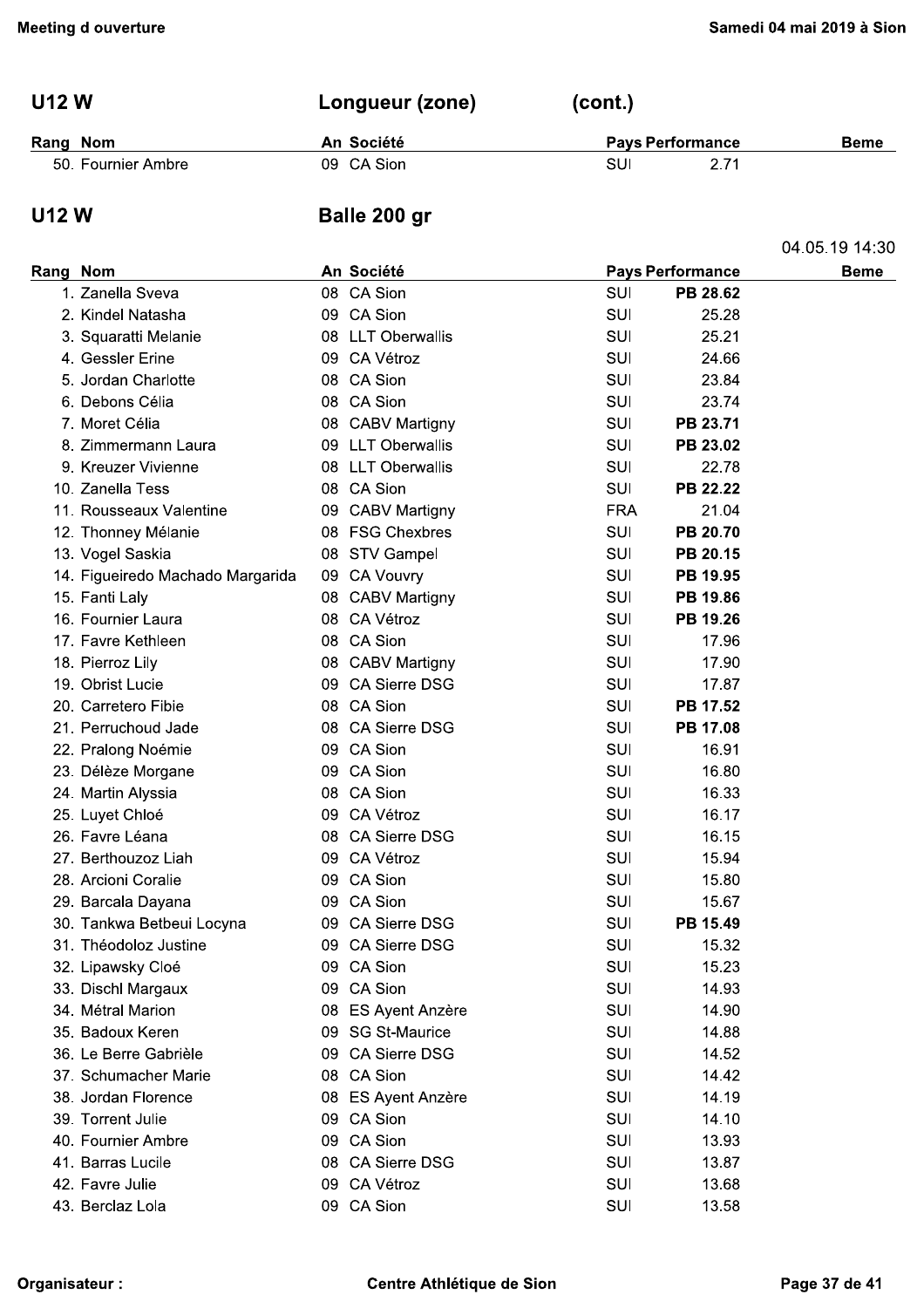#### **U12W**

#### (cont.) Balle 200 gr

60 m

| Rang Nom             | An Société             | <b>Pays Performance</b> |       | <b>Beme</b> |
|----------------------|------------------------|-------------------------|-------|-------------|
| 44. Cotutiu Coralie  | 08 CA Sierre DSG       | SUI                     | 13.31 |             |
| 45. Constantin Elysa | 09 ES Ayent Anzère     | SUI                     | 13.15 |             |
| Gonçalves Lucie      | 09 SG St-Maurice       | SUI                     | 13.15 |             |
| 47. Humbert Lisa     | 09 CA Sion             | SUI                     | 12.18 |             |
| 48. Tornay Mélissa   | 09 SFG Collombey-Muraz | SUI                     | 12.11 |             |
| 49. Emery Eryne      | 09 CA Sierre DSG       | SUI                     | 11.81 |             |
| 50. Barras Clara     | 09 CA Sierre DSG       | SUI                     | 9.28  |             |
|                      |                        |                         |       |             |

#### **U10W**

#### Série 1

| Série 1  |                    |                                       |                        |             |          | 04.05.19 11:45 |
|----------|--------------------|---------------------------------------|------------------------|-------------|----------|----------------|
| Rang Nom |                    | An Société<br><b>Pays Performance</b> |                        | <b>Beme</b> |          |                |
|          | 1. Claivaz Ailyne  |                                       | 10 CA Sion             | SUI         | 9.81     |                |
|          | 2. Kaarenmaa Maija |                                       | 10 CABV Martigny       | SUI         | PB 10.33 |                |
|          | 3. Gaillard Alicia |                                       | 10 CA Vétroz           | SUI         | 10.60    |                |
|          | 4. Michellod Cloé  |                                       | 10 SFG Collombey-Muraz | SUI         | 11.00    |                |
|          | 5. Fellay Hermione |                                       | 10 CABV Martigny       | SUI         | PB 11.16 |                |
|          | 6. Zufferey Emma   |                                       | 10 CA Sierre DSG       | SUI         | 11.38    |                |
|          | 7. Corthay Pauline |                                       | 10 CABV Martigny       | SUI         | PB 11.40 |                |
|          | 8. Tornay Onésia   |                                       | 12 CA Vouvry           | SUI         | 12.01    |                |

#### Série 2

| Rang Nom              | An Société         | <b>Pays Performance</b> | <b>Beme</b> |  |
|-----------------------|--------------------|-------------------------|-------------|--|
| 1. Djitik Naomie      | 11 CA Vouvry       | SUI                     | 10.36       |  |
| 2. Franzetti Clarisse | 10 CA Sion         | <b>SUI</b>              | 10.63       |  |
| 3. Journel Loane      | 10 CA Sion         | SUI                     | 10.75       |  |
| 4. Francfort Yanna    | 10 CA Sierre DSG   | <b>SUI</b>              | 11.35       |  |
| 5. Mortet Aurélie     | 10 CA Vétroz       | <b>SUI</b>              | 11.44       |  |
| 6. Constantin Marie   | 10 ES Ayent Anzère | SUI                     | 11.73       |  |
| 7. Zébar Ranya        | 11 CA Sion         | SUI                     | 12.20       |  |
| 8. Fesselet Sara      | 12 CA Vouvry       | SUI                     | 12.74       |  |

#### Série 3

| Rang Nom |                             | An Société       |            | <b>Pays Performance</b> | <b>Beme</b> |
|----------|-----------------------------|------------------|------------|-------------------------|-------------|
|          | 1. Abbet Pauline            | 10 CA Vétroz     | SUI        | 10.53                   |             |
|          | 2. Ferreira Correia Charlie | 10 CA Sion       | SUI        | 10.82                   |             |
|          | 3. Heldner Mia              | 10 CABV Martigny | SUI        | PB 10.93                |             |
|          | 4. Mayo Fumi                | 10 CABV Martigny | <b>GBR</b> | PB 11.01                |             |
|          | 5. Nanjtou Louella          | 11 CA Sion       | SUI        | 11.27                   |             |
|          | 6. Machado Inès             | 12 CA Vouvry     | SUI        | 12.73                   |             |
|          | 7. Pellaud Nila             | 11 CA Sion       | SUI        | 13.19                   |             |
|          | 8. Casero Zélie             | 12 CA Vouvry     | SUI        | 14.11                   |             |

04.05.19 11:45

04.05.19 11:45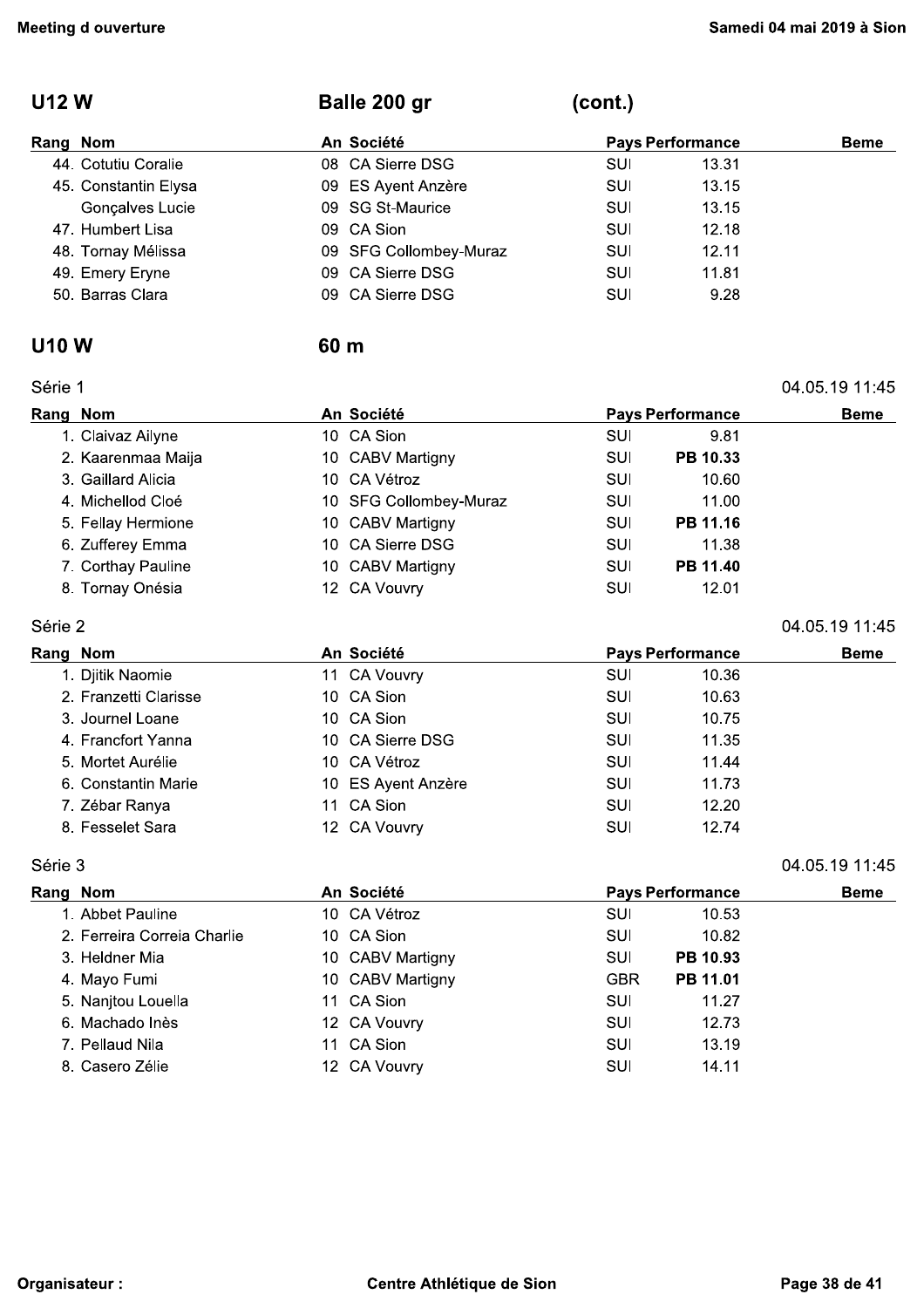### **U10W**

#### Série 4

| 04.05.19 11.45 |  |  |
|----------------|--|--|
|                |  |  |

04.05.19 11:45

04.05.19 13:45

| Rang Nom             | An Société         |            | <b>Pays Performance</b> | <b>Beme</b> |
|----------------------|--------------------|------------|-------------------------|-------------|
| 1. Verleye Alice     | 10 CA Vétroz       | SUI        | 10.34                   |             |
| 2. Moulin Ella       | 10 CABV Martigny   | SUI        | 10.43                   |             |
| 3. Millius Lara      | 11 CA Sion         | <b>SUI</b> | 11.71                   |             |
| 4. Luyet Marie       | 11 CA Vétroz       | SUI        | 11.99                   |             |
| 5. Gasparini Liséa   | 11 CA Sion         | SUI        | 12.00                   |             |
| 6. Zengaffinen Anaïs | 12 ES Ayent Anzère | <b>SUI</b> | 12.00                   |             |
| 7. Briguet Laora     | 10 ES Ayent Anzère | <b>SUI</b> | 12.18                   |             |
| 8. Venker Emmeline   | 11 CABV Martigny   | SUI        | 13.32                   |             |

60 m

#### Série 5

| Rang Nom |                    | An Société         | <b>Pays Performance</b> |       | <b>Beme</b> |
|----------|--------------------|--------------------|-------------------------|-------|-------------|
|          | 1. Reynard Joanne  | 10 CA Vétroz       | SUI                     | 10.06 |             |
|          | 2. Chevailler Lola | 10 CA Sion         | SUI                     | 10.73 |             |
|          | 3. Achoumi Kamilia | 10 CA Sion         | SUI                     | 10.78 |             |
|          | 4. Lathion Chloé   | 10 CA Vétroz       | SUI                     | 10.94 |             |
|          | 5. Domig Kayla     | 10 CA Sion         | <b>SUI</b>              | 10.99 |             |
|          | 6. Maytain Maïlys  | 10 ES Ayent Anzère | SUI                     | 11.21 |             |
|          | 7. Biaggi Victoria | 11 CA Sion         | SUI                     | 11.35 |             |
|          | 8. Cotter Elsa     | 12 ES Ayent Anzère | SUI                     | 12.20 |             |

### **U10W**

## Longueur (zone)

| Rang Nom |                              |     | An Société             |            | <b>Pays Performance</b> | <b>Beme</b> |
|----------|------------------------------|-----|------------------------|------------|-------------------------|-------------|
|          | 1. Kaarenmaa Maija           |     | 10 CABV Martigny       | SUI        | PB 3.56                 |             |
|          | 2. Gaillard Alicia           |     | 10 CA Vétroz           | <b>SUI</b> | 3.54                    |             |
|          | 3. Reynard Joanne            | 10  | CA Vétroz              | SUI        | 3.40                    |             |
|          | 4. Claivaz Ailyne            |     | 10 CA Sion             | SUI        | 3.28                    |             |
|          | 5. Verleye Alice             | 10  | CA Vétroz              | SUI        | 3.20                    |             |
|          | 6. Achoumi Kamilia           |     | 10 CA Sion             | <b>SUI</b> | 3.10                    |             |
|          | 7. Abbet Pauline             | 10. | CA Vétroz              | SUI        | 3.08                    |             |
|          | 8. Chevailler Lola           |     | 10 CA Sion             | <b>SUI</b> | 3.04                    |             |
|          | 9. Heldner Mia               |     | 10 CABV Martigny       | SUI        | <b>PB 3.03</b>          |             |
|          | 10. Djitik Naomie            | 11  | <b>CA Vouvry</b>       | SUI        | 2.98                    |             |
|          | 11. Lathion Chloé            | 10  | CA Vétroz              | SUI        | 2.96                    |             |
|          | 12. Fellay Hermione          | 10  | <b>CABV Martigny</b>   | SUI        | 2.95                    |             |
|          | 13. Mayo Fumi                |     | 10 CABV Martigny       | <b>GBR</b> | 2.90                    |             |
|          | 14. Ferreira Correia Charlie |     | 10 CA Sion             | <b>SUI</b> | 2.86                    |             |
|          | 15. Franzetti Clarisse       |     | 10 CA Sion             | SUI        | 2.85                    |             |
|          | 16. Zufferey Emma            |     | 10 CA Sierre DSG       | SUI        | 2.82                    |             |
|          | 17. Michellod Cloé           |     | 10 SFG Collombey-Muraz | SUI        | 2.81                    |             |
|          | 18. Domig Kayla              |     | 10 CA Sion             | SUI        | 2.80                    |             |
|          | 19. Mortet Aurélie           | 10. | CA Vétroz              | SUI        | 2.77                    |             |
|          | 20. Juillerat Zélie          |     | 11 CA Sion             | SUI        | 2.76                    |             |
|          | Millius Lara                 | 11  | CA Sion                | SUI        | 2.76                    |             |
|          | 20. Moulin Ella              |     | 10 CABV Martigny       | SUI        | 2.76                    |             |
|          | 23. Journel Loane            | 10  | CA Sion                | SUI        | 2.71                    |             |
|          | 24. Zengaffinen Anaïs        |     | 12 ES Ayent Anzère     | SUI        | 2.68                    |             |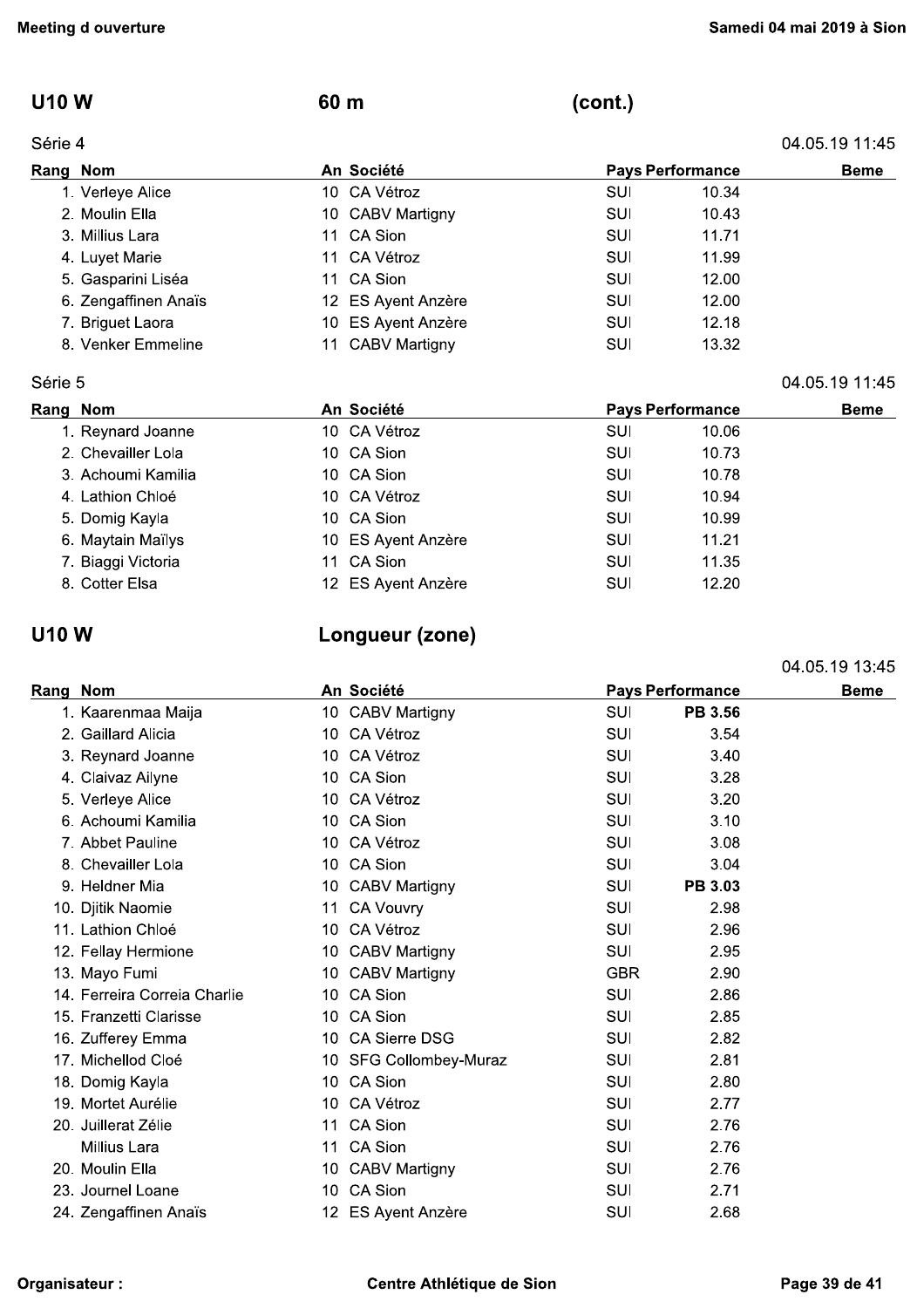## U10 W Longueur (zone)

| <b>Meeting d ouverture</b> |                    |            | Samedi 04 mai 2019 à Sior |             |  |
|----------------------------|--------------------|------------|---------------------------|-------------|--|
| <b>U10 W</b>               | Longueur (zone)    | (cont.)    |                           |             |  |
| Rang Nom                   | An Société         |            | <b>Pays Performance</b>   | <b>Beme</b> |  |
| 25. Corthay Pauline        | 10 CABV Martigny   | SUI        | <b>PB 2.62</b>            |             |  |
| 26. Cotter Elsa            | 12 ES Ayent Anzère | SUI        | 2.55                      |             |  |
| 27. Maytain Maïlys         | 10 ES Ayent Anzère | SUI        | 2.54                      |             |  |
| 28. Constantin Marie       | 10 ES Ayent Anzère | SUI        | 2.51                      |             |  |
| 29. Nanjtou Louella        | 11 CA Sion         | SUI        | 2.48                      |             |  |
| 30. Biaggi Victoria        | 11 CA Sion         | SUI        | 2.47                      |             |  |
| 31. Venker Emmeline        | 11 CABV Martigny   | SUI        | 2.41                      |             |  |
| 32. Gasparini Liséa        | 11 CA Sion         | <b>SUI</b> | 2.40                      |             |  |
| 33. Luyet Marie            | 11 CA Vétroz       | <b>SUI</b> | 2.34                      |             |  |
| 34. Francfort Yanna        | 10 CA Sierre DSG   | <b>SUI</b> | 2.30                      |             |  |
| 35. Pellaud Nila           | 11 CA Sion         | <b>SUI</b> | 2.15                      |             |  |
| 36. Briguet Laora          | 10 ES Ayent Anzère | SUI        | 2.12                      |             |  |
| 37. Zébar Ranya            | 11 CA Sion         | <b>SUI</b> | 2.08                      |             |  |
| 38. Fesselet Sara          | 12 CA Vouvry       | SUI        | 2.06                      |             |  |
| 39. Machado Inès           | 12 CA Vouvry       | SUI        | 2.00                      |             |  |
| 40. Tornay Onésia          | 12 CA Vouvry       | SUI        | 1.86                      |             |  |
| 41. Casero Zélie           | 12 CA Vouvry       | SUI        | 1.77                      |             |  |

|               | 38. Fesselet Sara            |                 | 12 CA Vouvry               | SUI | 2.06                    |                |
|---------------|------------------------------|-----------------|----------------------------|-----|-------------------------|----------------|
|               | 39. Machado Inès             |                 | 12 CA Vouvry               | SUI | 2.00                    |                |
|               | 40. Tornay Onésia            |                 | 12 CA Vouvry               | SUI | 1.86                    |                |
|               | 41. Casero Zélie             |                 | 12 CA Vouvry               | SUI | 1.77                    |                |
| <b>U10W</b>   |                              |                 | Balle 200 gr               |     |                         |                |
|               |                              |                 |                            |     |                         | 04.05.19 10:45 |
| Rang Nom      |                              |                 | An Société                 |     | <b>Pays Performance</b> | <b>Beme</b>    |
|               | 1. Gaillard Alicia           |                 | 10 CA Vétroz               | SUI | PB 24.29                |                |
|               | 2. Reynard Joanne            | 10              | CA Vétroz                  | SUI | 18.30                   |                |
|               | 3. Kaarenmaa Maija           |                 | 10 CABV Martigny           | SUI | 17.10                   |                |
|               | 4. Fellay Hermione           |                 | 10 CABV Martigny           | SUI | 16.25                   |                |
|               | 5. Abbet Pauline             | 10              | CA Vétroz                  | SUI | 14.58                   |                |
|               | 6. Verleye Alice             | 10              | CA Vétroz                  | SUI | 14.39                   |                |
|               | 7. Franzetti Clarisse        |                 | 10 CA Sion                 | SUI | 13.53                   |                |
|               | 8. Lathion Chloé             | 10              | CA Vétroz                  | SUI | 13.52                   |                |
|               | 9. Mortet Aurélie            | 10              | CA Vétroz                  | SUI | 13.37                   |                |
|               | 10. Heldner Mia              |                 | 10 CABV Martigny           | SUI | 12.80                   |                |
|               | 11. Corthay Pauline          | 10              | <b>CABV Martigny</b>       | SUI | 12.62                   |                |
|               | 12. Moulin Ella              | 10              | <b>CABV Martigny</b>       | SUI | 12.43                   |                |
|               | 13. Ferreira Correia Charlie |                 | 10 CA Sion                 | SUI | 12.21                   |                |
|               | 14. Djitik Naomie            | 11              | <b>CA Vouvry</b>           | SUI | 12.20                   |                |
|               | 15. Claivaz Ailyne           | 10              | CA Sion                    | SUI | 12.11                   |                |
|               | 16. Journel Loane            |                 | 10 CA Sion                 | SUI | 11.85                   |                |
|               | 17. Briguet Laora            | 10              | <b>ES Ayent Anzère</b>     | SUI | 11.79                   |                |
|               | 18. Achoumi Kamilia          |                 | 10 CA Sion                 | SUI | 11.60                   |                |
|               | 19. Chevailler Lola          |                 | 10 CA Sion                 | SUI | 11.08                   |                |
|               | 20. Zengaffinen Anaïs        |                 | 12 ES Ayent Anzère         | SUI | 10.79                   |                |
|               | 21. Zufferey Emma            | 10              | <b>CA Sierre DSG</b>       | SUI | 10.65                   |                |
|               | 22. Constantin Marie         |                 | 10 ES Ayent Anzère         | SUI | 10.17                   |                |
|               | 23. Domig Kayla              | 10 <sup>°</sup> | CA Sion                    | SUI | 9.88                    |                |
|               | 24. Juillerat Zélie          | 11              | CA Sion                    | SUI | 9.82                    |                |
|               | 25. Maytain Maïlys           |                 | 10 ES Ayent Anzère         | SUI | 9.71                    |                |
|               | 26. Michellod Cloé           | 10              | <b>SFG Collombey-Muraz</b> | SUI | 9.61                    |                |
|               | 27. Venker Emmeline          | 11              | <b>CABV Martigny</b>       | SUI | 9.37                    |                |
| Organisateur: |                              |                 | Centre Athlétique de Sion  |     |                         | Page 40 de 41  |